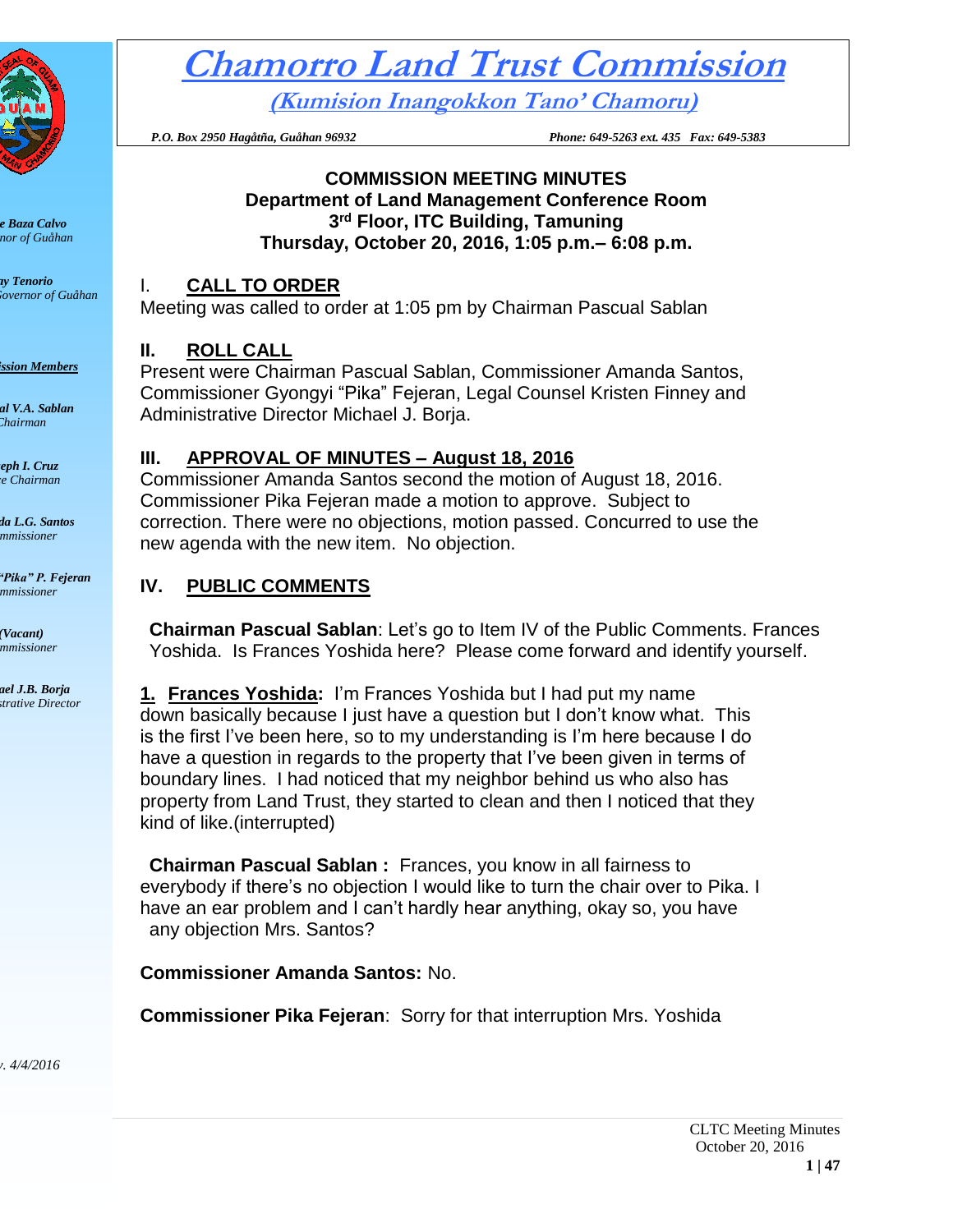**Frances Yoshida**: My question is I was trying to go about finding out how would I get confirmation in regards to my boundary, my actual boundary points, according to clearing it's like, I feel they are kind encroaching a little bit, but not to cause any problem or what, I just wanted to find out how to go about getting clarification for those points of boundaries without going through survey. I know it's been surveyed already but just so that everybody doesn't end up fighting I don't want any, you know, like (inaudible) right?

**Administrative Director Michael Borja**: But you have to, that's your neighbor, you have to talk to them. Have you talk to them?

**Frances Yoshida**: Yea. I have to talk to them, but like I said, I want to know. (paused).

**Administrative Director Michael Borja:** Well, you have your survey marker down there that you can see?

**Frances Yoshida**: They were in the same survey, the markings. Who would I go to that would guide me in terms of, you know, if I was to (inaudible)

**Commissioner Amanda Santos**: You cannot go to your surveyor and ask where's your boundary?

**Frances Yoshida**: My surveyor? I tell you the surveyor is like trying to get a blood out of a stone from the surveyor, it's taking us so long just to get to the property, so long just to get the surveyor to respond to us and finally when he does respond, yea everything, we're all in agreement yea, yea, but then after so many years again, you know, activities starts up with properties (paused).

**Administrative Director Michael Borja**: But your marker, you can see them?

**Frances Yoshida**: I can see the marker.

**Administrative Director Michael Borja**: And your neighbor can see them? Then that's your line.

**Frances Yoshida**: What I'm saying is my map is saying straight, the line, but yet clearance is going side. I mean, in an angle.

**Administrative Director Michael Borja**: Have you talked to any of the staff in Chamorro Land Trust?

**Frances Yoshida**: No not yet.

**Administrative Director Michael Borja**: Then you need to start with them.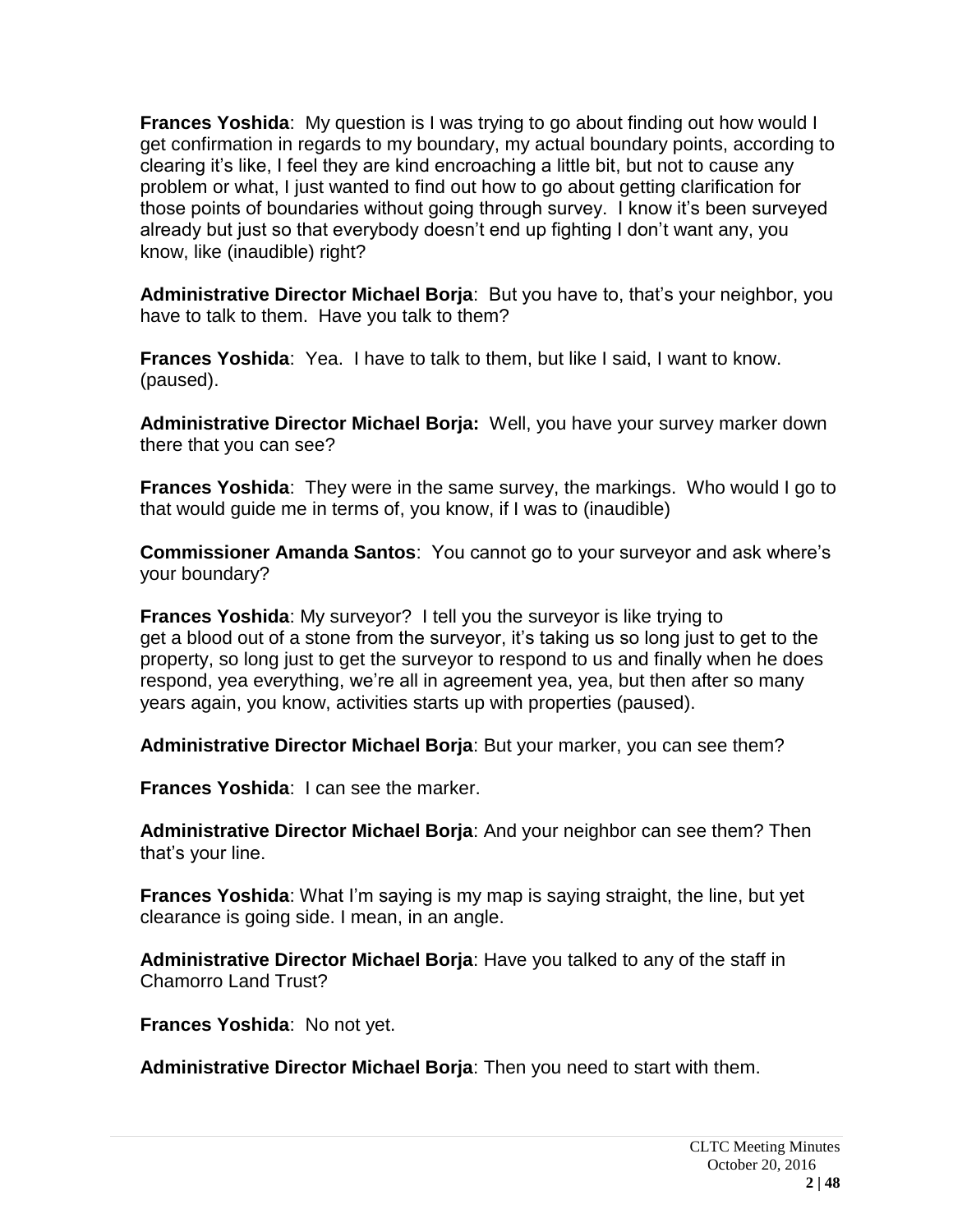**Frances Yoshida**: Oh actually, I did I had called to find out what are the procedures, what do I have to do and I was told first and foremost one is "the land is surveyed already. The land is surveyed already and we can't send anybody out there to confirm because we are not surveyors." Would you guide us at least to have someone step in at least from your agency to help us out, to get these things confirmed without having to go through (paused)?

**Administrative Director Michael Borja**: Your neighbor. Have you spoken with your neighbor?

**Frances Yoshida**: I haven't spoken to my neighbor.

**Administrative Director Michael Borja**: That's always a good start. It is!

**Frances Yoshida**: It's just my neighbor gives me, you know, not want to cooperate, and then that's when I come to you folks.

**Administrative Director Michael Borja**: I'm not trying to be sarcastic or rude but I mean we are here to help you out but you have to start telling us what you have done yourself already to help out and if everyone understands where the lines are, then everyone should be clear about that and you know, I know, a lot of people know where their lines are so you need to start looking at that.

**Frances Yoshida**: That's my one only concern, just me and the neighbor behind me. That's it. Because like I said I may not be an engineer reading maps, but my map is showing me a straight line and all, but yet clearance is being done in an angle and it looks like its encroaching. I don't mind that if it helps me clear my land, but when it comes time for me to say okay this is where I want to plant now permanently, I don't want to have any arguments, no complains, and same with me, I don't mind if you want to come over little bit to my side and you want to clear, hey, no problem with me. But let's be civil when it comes time for us to put things down permanent now.

**Commissioner Pika Fejeran**: I would suggest Mrs. Yoshida that you would follow Mr. Borja's advice, get your survey map that shows the two points and a straight line, go out there and invite your neighbor to come out and maybe attach a string between two points creating that straight line so that you would (interrupted).

**Frances Yoshida**: That's what I was thinking off that I'll just take the straight between this point and this point and put them together and say okay this is it.

**Commissioner Amanda Santos**: Go down there and get your own marker down if they don't want to cooperate.

**Frances Yoshida**: When you say own marker, for each lot when it's surveyed and marked, is there supposed to be one point separating the lot, or is there a point for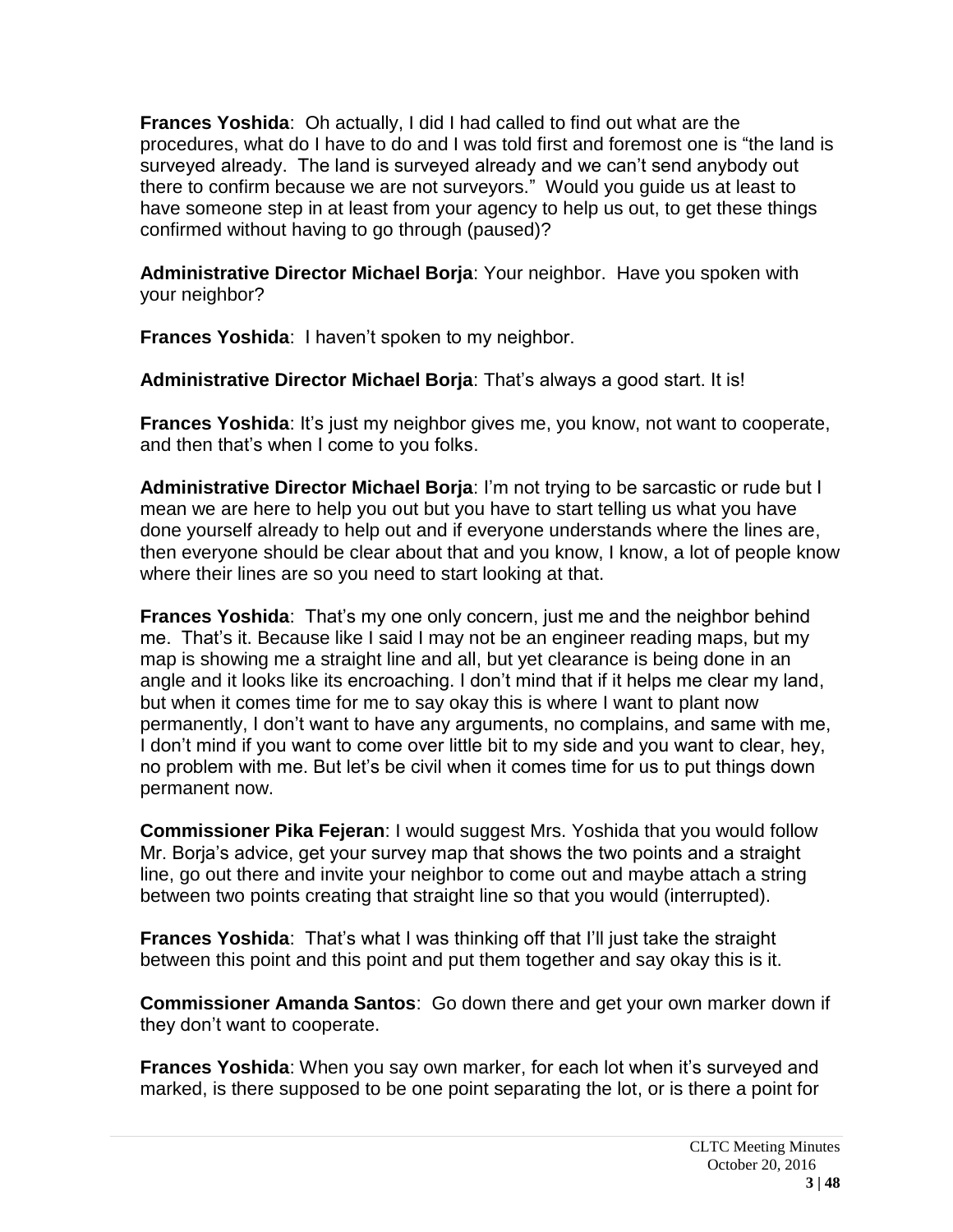my lot and a point for the neighbor's lot?. How does that go? Is it just one point going from corner to corner to corner to corner?

**Margarita Borja (CLTC)**: You share boundary marker with your adjacent neighbor, so your marker is his marker also.

**Commissioner Pika Fejeran:** You know, I think if you approach your neighbor like you approached us right, open and perhaps (interrupted)

**Frances Yoshida:** And also, like I said I don't know how to read the map and you know where it says this thing about square feet so many square feet for the overall property. Would you folks be able to help me figure out, you know, each corner, each side and I then I can just now go home and measure it on my own so I have to do it 50 feet at a time. So I can come to you guys then and you can help me say this is how much I should have on each side, and then who would we go to, is there a specific agent that we have to meet with?

**Margarita Borja (CLTC):** Her name is Eileen Chargualaf.

**Frances Yoshida:** Is that for overall or is that for different areas? Yigo area because I'm from Yigo?

**Margarita Borja (CLTC)** Just your last name "Y".

**Frances Yoshida:** Oh so you're going by last names. So Eileen Chargualaf. Okay.

**Commissioner Pika Fejeran:** Mr. Victor Duenas are you (interrupted).

**2. Victor Duenas**: My name is Victor Duenas, I'm from Inarajan.

**Administrative Director Michael Borja**: Are you part of this access road issue too?

**Victor Duenas**: I'm part of every access road.

**Administrative Director Michael Borja**: No, on the discussion item on the agenda.

**Victor Duenas**: Yes.

**Administrative Director Michael Borja**: Okay, then we will go to that part then we will hear your testimony at that time.

**Victor Duenas**: But I'm here to testify under my brother's. That's why I signed up because it's for the meter with my easement road up there by the Inarajan Middle School. I paid for that easement road and somebody's putting people in there to farm in the back of the Inarajan Middle School. They went down to the legislature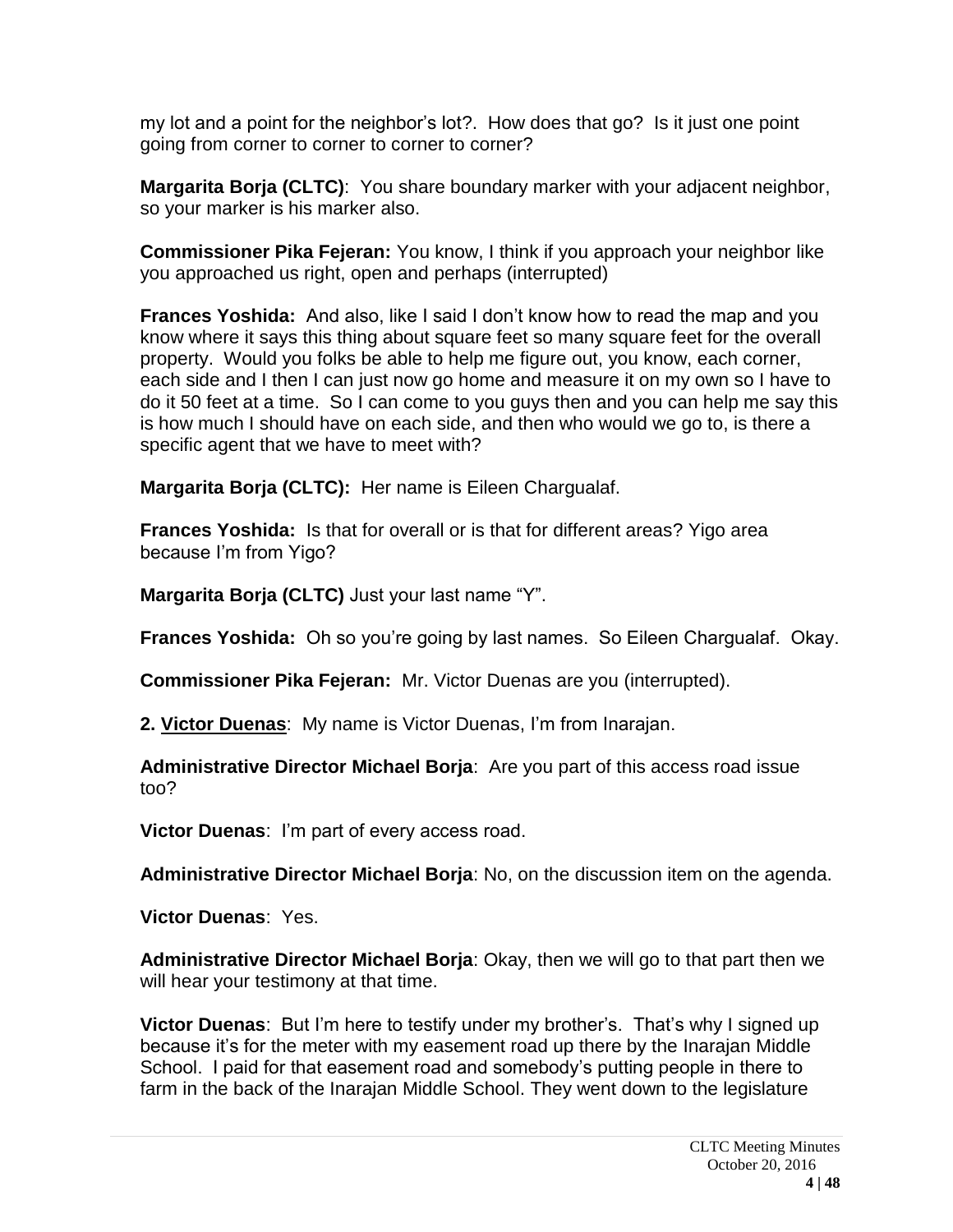and testified and I don't even know what's going on and I'm the one that paid for that road.

**Commissioner Pika Fejeran**: Mr. Duenas, I'm sorry to interrupt you can we hold off on the comment until we get to that portion of the agenda that way we can have a map and we can see exactly what's going on

**Margarita Borja (CLTC)** This is another issue.

**Commissioner Pika Fejeran**: Separate issue, aside from no. 6? Okay, go ahead.

**Victor Duenas**: But the road is never complete because this have something to do with politics. The governor of Guam was helping me on that easement road but they never complete that easement road. They pull all the crasher, the excavator, the rover, (inaudible) and they never complete that easement road. So that's why I'm here to request you if you could push it again so that they could open that land lock road down from my property. This is not fair when the Land Management and the Public Works are involve and it's almost there, it's almost there to get me there and there's a lot of property that are land lock and there's no road. But if they complete that that will benefit all of us in Inarajan. But this new easement road is going to give to Mr. Quinata. I'm proud that they are giving it to Mr. Quinata but my question is are the coral is going to be involve there with public works to make that road available for this for this family property too? Because what they did to me is not fair, they just abandoned me because of politics. Just because I went to Gutierrez party in general election that's why they pull all those equipment out and now I'm hurting because I cannot get through my property and there's not a banana there. I'm a farmer so I cannot get to that property now.

**Administrative Director Michael Borja**: How are you getting into the property?

**Victor Duenas**: I have to go to the riverside. I only have to wait until dry season to get to my property. Now I cannot go there even a 4-wheeler cannot reach that farm so please board, would you please help me open that road again and talk to the governor he can be involve too because he already approve that project but they never completed it. All I'm asking is about 50 more feet to get to that property and now they are putting more people in there after I made them open that road. I paid for that road, I paid for the land survey, I paid for mapping, and you know, for the easement, \$10,000. Ten thousand dollars and you could check that record, I have a copy I can submit you that later on, but for them to do that kind to me is not fair at all. Why are you going to open a new easement road and don't complete that easement road. Water, power pole?

**Administrative Director Michael Borja**: Commissioners, I have been out to this site to make visit while the construction was underway, it's a very stiff terrain, very stiff and it require more civil engineering than just having a dump truck come and drop rocks and a bulldoze, pushing it over.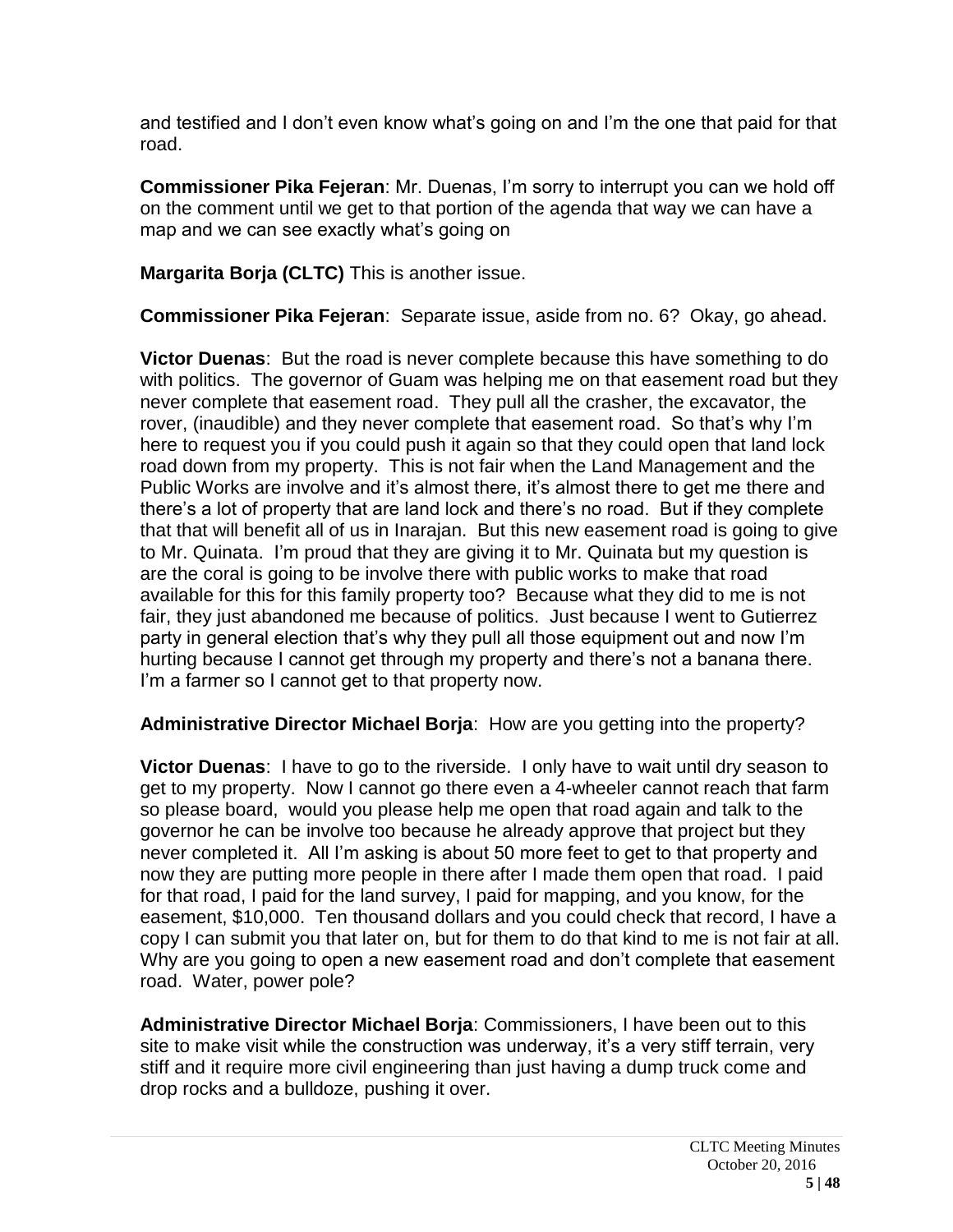**Commissioner Amanda Santos:** And who's doing politics there?

**Administrative Director Michael Borja:** I don't know.

**Victor Cruz:** Yes its politics, I know that, because I support Governor Calvo in primary but then I changed my vote and when they heard I was with Gutierrez that's the time they start pulling out those equipment. This is politics.

**Commissioner Pika Fejeran:** I'm sorry sir. Who is the one paving the road and clearing it out?

**Victor Cruz:** No paving yet. Its public works that was involve there. They are the ones that hauling those coral there, it's almost complete, it's almost there but I feel sorry for these people that are requesting for land lock easement and when the government goes in there to give them that road, those access to give them that road, those access and then they going to abandon them like what they did to me. This is not fair at all.

**Commissioner Amanda Santos:** Wait we're going to tell Governor Calvo to please involve in that, this is not supposed to be involved in any politics.

**Victor Cruz:** Thank you for that statement. This supposed to involve all the people and not just picking people. I support Governor Calvo he's doing a great job, I'm not against him.

**Administrative Director Michael Borja:** But I have 3,000 other lessees who also don't have their land surveyed.

**Victor Cruz:** Sir, my project was ongoing and they stopped. Finish that easement road first before you get to another.

**Administrative Director Michael Borja:** But it wasn't stopped because of someone not wanting to do it or because of your change in politics. I think it was stopped because, seriously, there was serious danger in preceding forward because of the stiffness of the trail. You know that you can't even drive down there in the truck right now. It is extremely stiff.

**Victor Cruz:** It was dry season when they are working on that project. The weather was always good.

**Administrative Director Michael Borja:** and when the rains come down that rock (inaudible).

**Victor Cruz:** Now you cannot go there because it's raining, but when they were working on that project it was very dry there's hardly rain but they abandoned me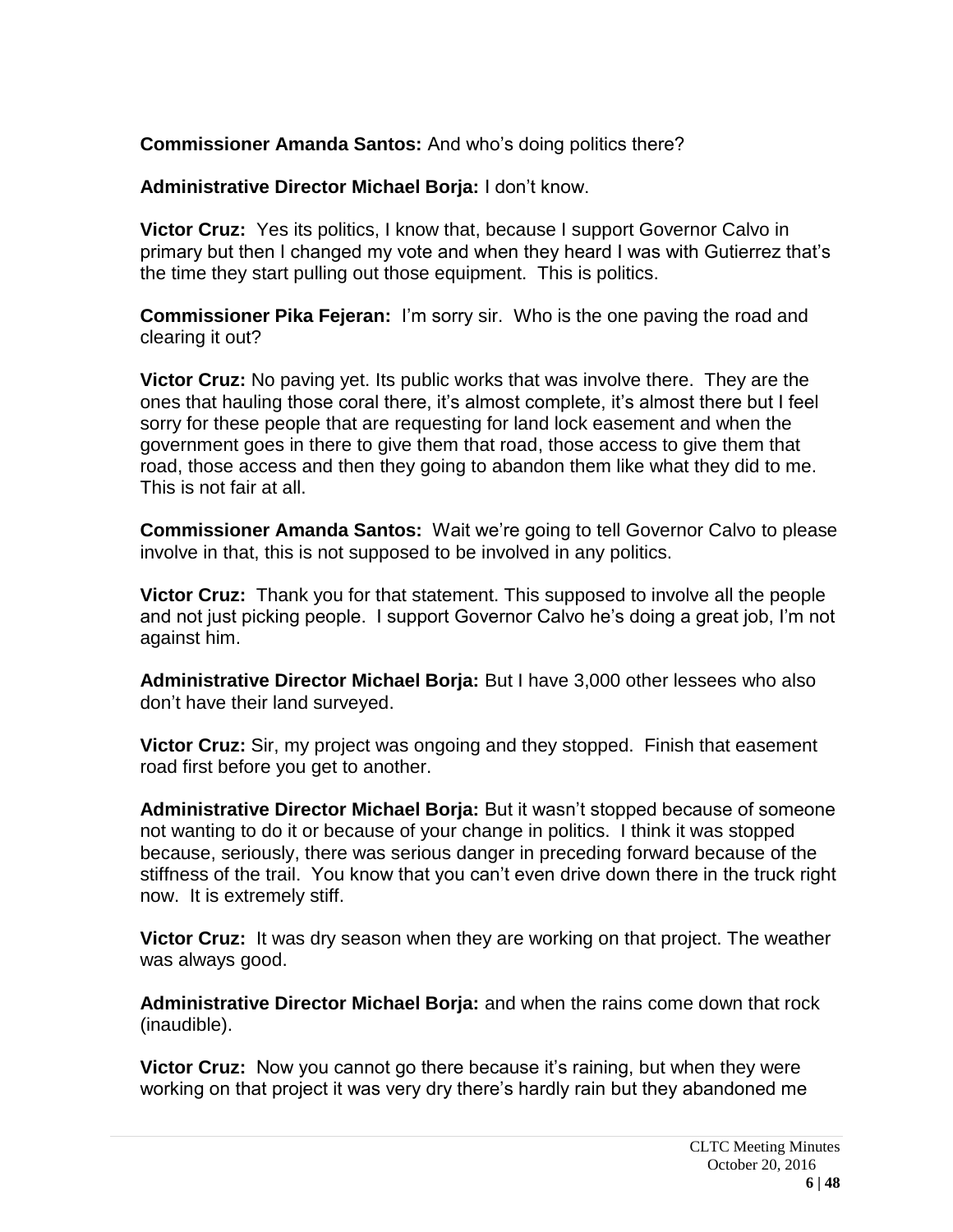and I don't want to fight because it's politics. They should (inaudible) for the people that are farming there and using that land and then I'm helping them because all of that property is land locked. But this is Chamorro Land Trust property that I went through. I went through all he channel, I got the map, everything was approved and then they abandoned me.

#### **Commissioner Amanda Santos:** How big is your land there?

**Victor Cruz:** My land is about, from the outside is 12 acres. This is Lot 354 belongs to Chamorro Land Trust next to the school all the way in to the dam but somebody is trying to bid another farmer from the University of Guam to use that for medicine and I don't even know that after I make them open that road. The *Amot,* I think you were involve there in the legislature sir, when you guys went down there and testify that I'm trying to put a stop there because I'm trying to change the Chamorro Land Trust was given to me.to see if I could secure that property and add on to the private property for my carabao to use that land because there's no way you're going to plant medicine there *ufa aju bafao*.

**Commissioner Amanda Santos:** Mike what is the limit for the Land Trust for his carabao. Is there a limit?

**Administrative Director Michael Borja:** 40 acres

**Administrative Director Michael Borja:** But how many acres have you already been leased out?

**Victor Cruz:** Governor Gutierez gave me 20 acres but it's still not enough so I went in to the Chamorro Land Trust, what's his name, Oscar Calvo was the chairman there. They add another 20 acres for me but it's still not enough again so (interrupted)

## **Administrative Director Michael Borja:** You got 40 acres?

**Victor Cruz:** I got 40 acres.

## **Commissioner Amanda Santos:** Too big.

**Administrative Director Michael Borja:** The new law says that if you want anything greater than half an acre you need to get the legislature's approval. So there's nothing more we can do without the legislature's approval.

**Victor Cruz:** Everybody signed it, even the board member.

**Administrative Director Michael Borja:** I know I'm not talking about the past.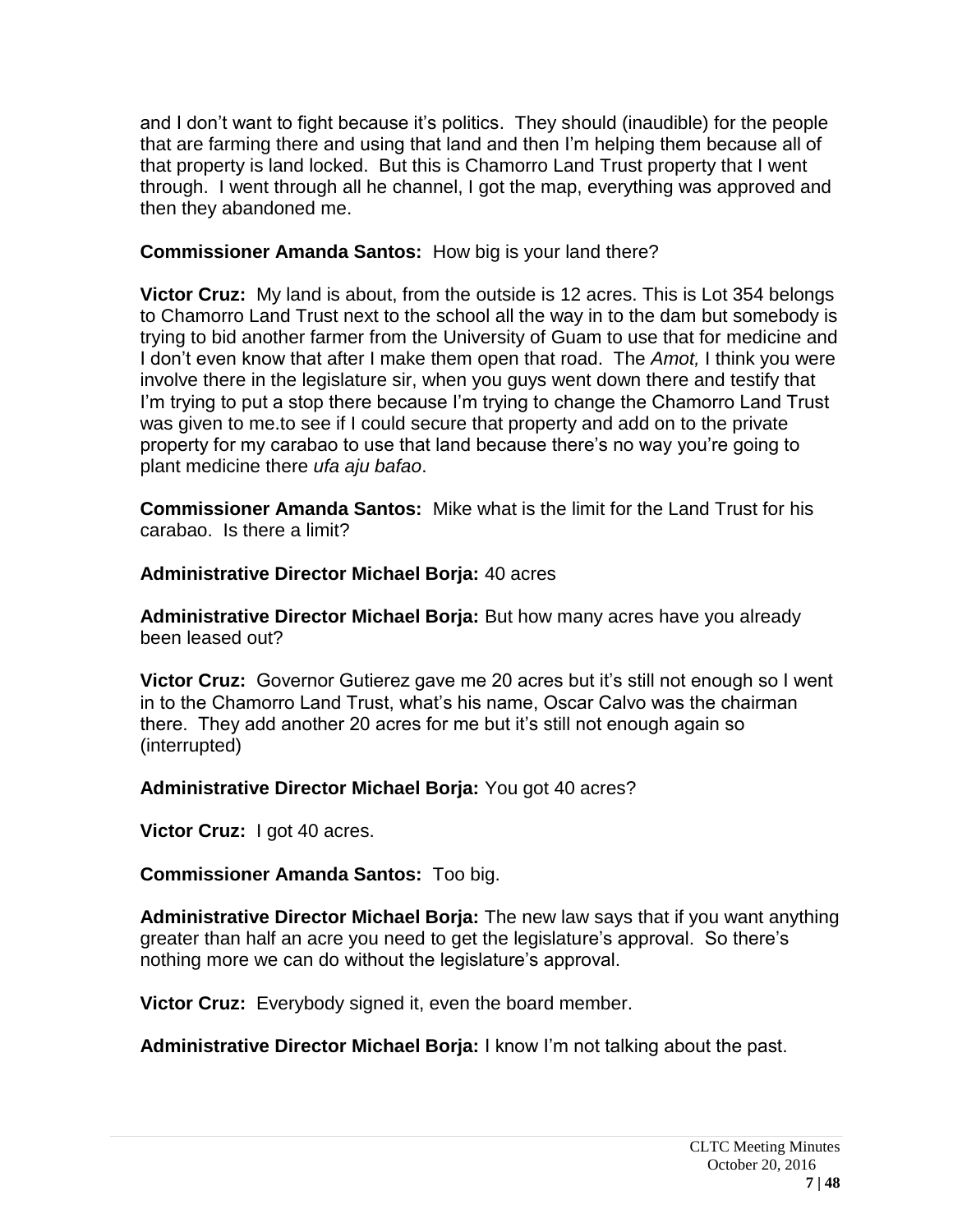**Victor Cruz:** This is in the past. I understand sir that this has to be corrected I know that but the past is the past.

**Administrative Director Michael Borja:** It's 80 times more than most people get.

**Victor Cruz:** Every head of the carabao is 2 acres to feed them, even USDA was involve with me when we went to the board and they approve it so what I am asking I could beef up the 20 acres and secure that next to the school and add it with my dad's property.

**Commissioner Amanda Santos**: How many carabaos do you own?

**Victor Cruz**: I used to have 35, now I'm down to 12 because the USDA told me to try to get rid of some carabao because the field is not enough. You could go in there to my ranch and see what's happening because there's (inaudible).

**Administrative Director Michael Borja**: On the matter that you have we'll have the staff work with Mr. Duenas to see what we can do with the road. I know you've been talking to Mr. Camacho too.

**Victor Cruz**: Mr. Camacho is a very good man, very *pikaru* too but I admire the guy, he's doing his job. Thank you for including me and allowing me to speak I hope that you will listen to my request and we do something about this area behind the school. So you give it to me so I can give you back the 20 acres and give me at least the 10 acres. The dirt is better down there than where I am at right now.

**Administrative Director Michael Borja**: And you're right. That road will give many people down there the rich farm areas a better access.

**Victor Cruz**: Even the mayor of Inarajan have a property there that don't have no road. The farmers' are really hurting there. They farm and they abandon because the rainy season came in. Thank you.

**Commissioner Pika Fejeran**: Thank you Mr. Cruz. Next one on the public comment please, Patricia Duenas

**3. Patricia Duenas**. I have a land behind my house that when I first got it it was *arendu* and then it was a Chamorro Land Trust and there was a lot of stuff going on where there's people behind me who end up getting most of the land. At that time I was working with Monte and right here is a letter where Monte gave me because I had to go off-island to attend a funeral and Monte assured me the paper work was being…. It is safe for me to leave, when I came home, they took my land from me. That's lucky thing that I have paper works that I did not give back to Chamorro Land Trust that they kept asking me for. Okay. And I don't know how that my land end up hooking up with another land that I got up in Yigo that was residential, the one behind my house is supposed to be agriculture since it was an *arendu* but I have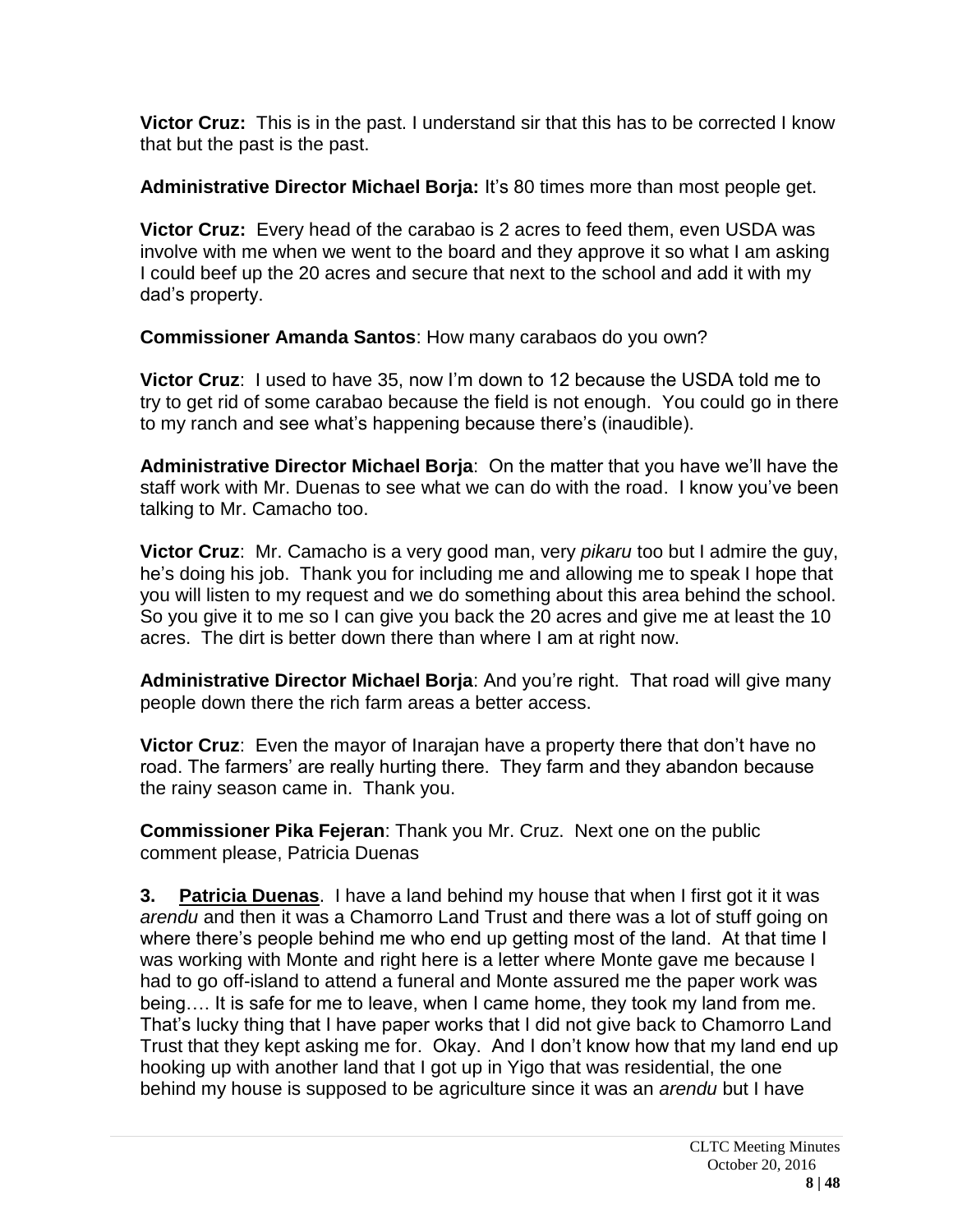paper works here, I gave them paper works that I don't know how but two lands end up together to be the same thing, so they had me, and I spent a lot of money because when it was *arendu* we paid for \$40 a year and then it became Chamorro Land Trust. Okay, but the people behind me seems to want the area when I came back home from the States, and I only spent 3 months there to consult my children from their loss, they turned around when I started to clean they said, "oh, you don't have no business behind here, this is ours". They had to do a squatter shock, I said why they had to do a squatter shock when my land is one acre. So it took a lot of showing them stuff and this and that they had me give up another land because they said, "oh, behind there behind your house is a residential". I said, how it be residential, how can my neighbor's be agriculture and I'm residential so I am the only one that's residential. The paper stuff up here that my land and that I even have papers that they made me sign, made me re-pay for the whatever you call this. But like I said when I came back home Joffre Aguon even tried to ask me, "oh you don't have no name here that you applied for land", I said excuse me what are you talking about I don't have no name there that I applied for land. See if he would have found my name when I applied for the land I guess he would have gotten rid of that one too. But at that time I was married to a Quitaro and my name was Quitaro not Duenas because he was looking for Duenas. I have been battling this for years and years and when Monte was in he actually tried to do something. He assured me, right here is his letter that there is paper works that's being done. I said are you sure it's safe for me to leave because I really need to go to consult my children. He said yes Ms. Duenas, it is. I've been battling this, I moved in my house since 1979 and at that time they told us it was a no way in no way out that we had priority to get land and that's why I applied for *arendu* and those days that's what the land was right, it's *arendu nai*.. Then they created *arendu* to Chamorro Land Trust then they told me oh you have to reapply for another Chamorro Land Trust. I'm not educated, I am actually illiterate but I tell you what I am not stupid, since we already have the *arendu* why didn't they just tell us oh we're just going to transfer it to Chamorro Land Trust because you already got the *arendu*, and because this person (inaudible) is behind my house and that's how they get the land, and they created this squatter shock. We don't get squatter shock around there because the land that was given to me hints to that one area and it's going to get to the road. I've been going back and forth to Chamorro Land Trust to try to get somebody to help me. One time I even went to Pangelinan when he was alive, the Senator, and they were working on it then he passed away, and as soon as Monte passes away everything went to hell again. So I finally I got someone to come up there and I told that person, and I told that person because that person claim that she was my land agent to come up and see what's going on but that's not what it was, then I went there to see what's going on to see if there' anything that was wrongly done to me, they went there just to see the area and give the heads up to the other person. "Oh, you got to clean it or else you lose it". But I found out the whole area wasn't even clean for years. They got a big bus there, it's been there for years now they got a container there and to let you know this is my neighbor that's joint with me.

**Commissioner Amanda Santos**: How big is the land?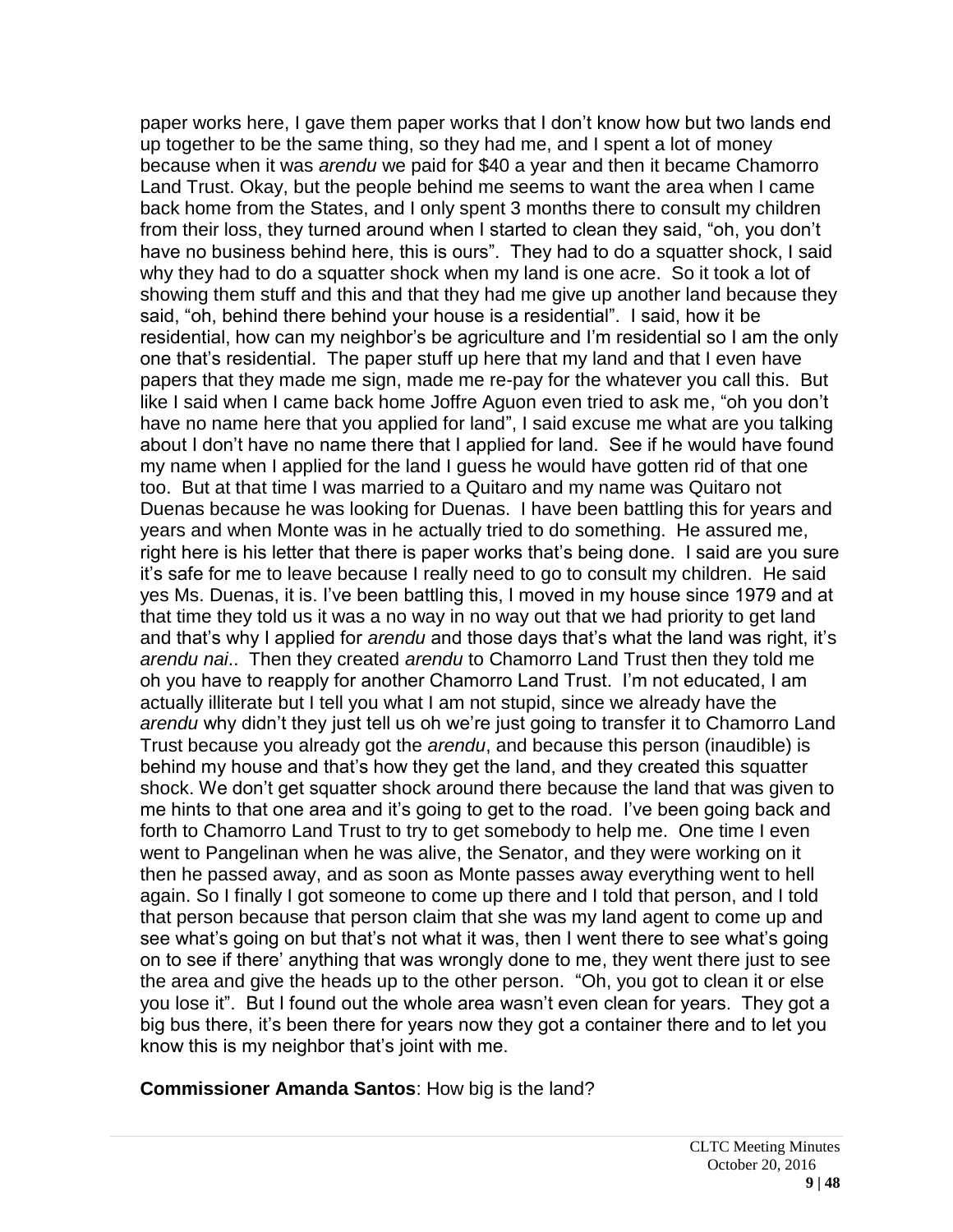**Patricia Duenas**: Well, when they first gave it to me it was an acre but they end up cutting it down to half an acre, barely half an acre, they have to give me this way, it was this way straight, boundary to boundary. So what they did is when I finally fought it back, they gave me this way because that's Japanese *nei.* So they barely made it a half acre and then they said oh we'll clean the junk, until now the junk is still there. Somebody turn around and said to me, so you don't think anybody deserves land? That's not it. The thing about it is right is right, wrong is wrong. You can't keep encroaching to somebody and leaving them out in the cold, now I understand they have family and they got kids, I have kids.

**Commissioner Amanda Santos**: They should not deprive you of that land because you got it first.

**Patricia Duenas**: That's right and that's what I've been fighting for years and years and years. Now they tell me I have to talk to you board and it's your decision whether they can re-do it. And the thing about it is that all of us got the same person that measure our land. The same person that measured all of our land that's why you guys are telling her to approach the neighbor? They should not approach those neighbors. Because it's the same surveyor, surveyed all of us and they told us its better if he surveys everybody because he's already surveying the Santos, or the whatever, okay? And they are good friends . . .it took a lot for me to even validate that \$1,500 to pay for a piece of crap that they gave me. I even have videos on my phone on what the land looks like. Enough is enough, you know, just because the son-in-law works for Land Management (inaudible) getting away with this. Monte tried to clean the Department but God bless his soul. He didn't make it. I sure would like to see it cleaned up before I pass away. I'm 71 years old in December and I work with my hands, I don't use back hoe, I use my hands and I'm the only one who's cleaning, enough is enough. Chamorro Land Trust cannot do nothing? That I have to come and talk to you guys for you guys to see the irony of what's going on? Then I'm pleading with you people to clean it up the Department, do something. I have to even change the one that whoever did to me from plantation to whatever so I made it but then they turned around to me and say, "Oh that is not a guarantee that you can get back your land". Why you trying to make me not get back my land? Is it fair? I'm a single mother and raised 9 kids, and believe me I'm a mean mother. Well, they said I got a big mouth but I do what is right and I'm asking for you people to do what is right and I ask you people to do what is right.

**Commissioner Pika Fejeran**: Ms. Duenas I hear you and looking at the staff report on your case, the first we've seen it, this is an issue decades long and I'm surely sorry that you had to go through this. You know a lot of what we've been doing on the Board is correcting issues from the past. It's like we're always having to go back and fix what's been done to you and (interrupted)

**Patricia Duenas:** And that's what Monte was trying to do.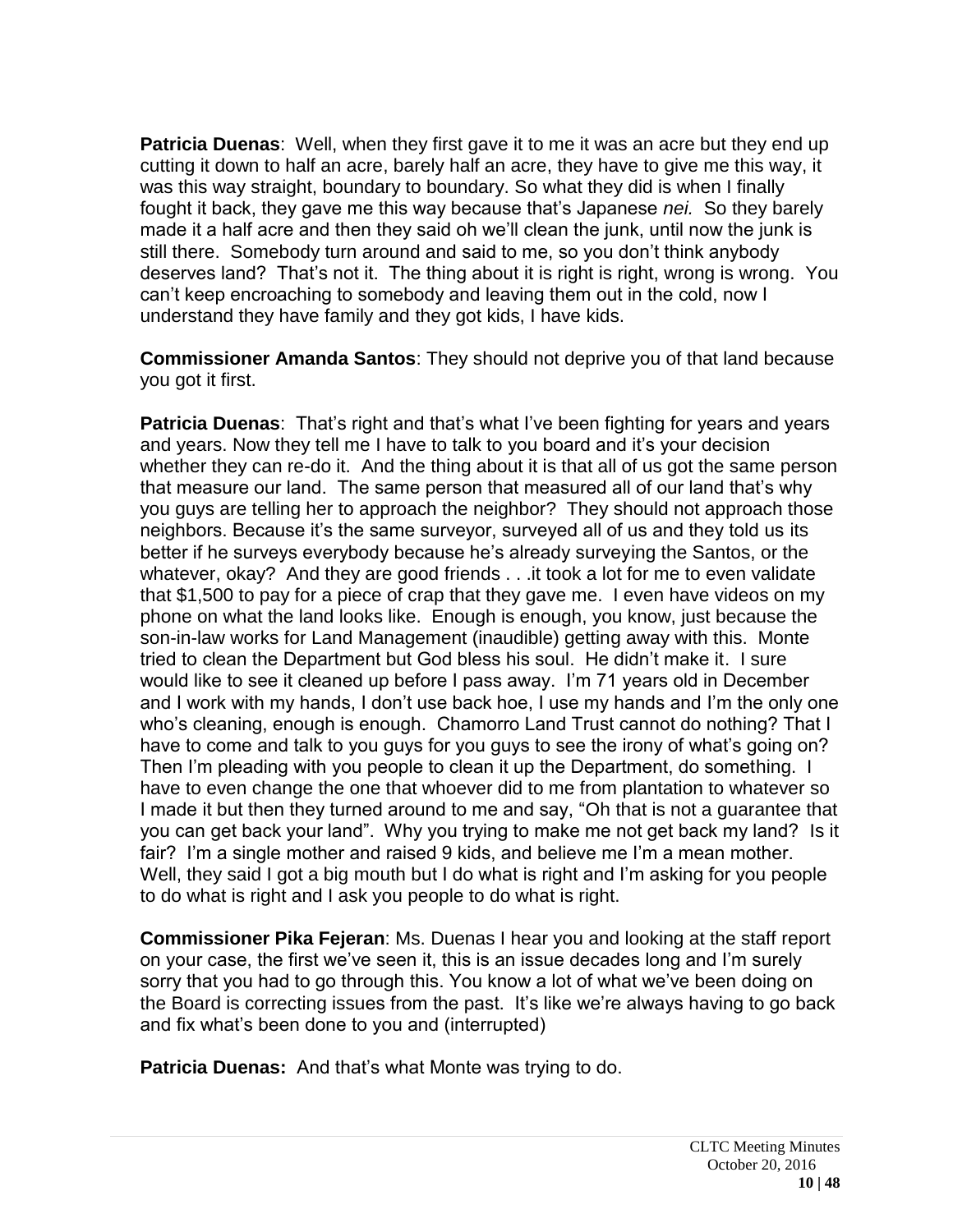**Commissioner Pika Fejeran:** You know I'm sure you have been advised by the staff and which is why they told you to come here. You know you're not the only one that would be affected by this, right, you have other people.

**Patricia Duenas:** Actually it was Mr. Borja was very nice to inform me to come here.

**Administrative Director Michael Borja:** I asked her to speak to the board to make a matter of record, I told her the steps that we have to take are steps that have to be done first especially in light of the issues that she's made claim about her neighbor's. Full disclosure, however, her neighbors' are her immediate relatives. But the problem we have is that, I think it might express this needs a site report is that there's significant trash in that neighboring property that's not being used property so we're monitoring that and they maybe some issues in which the size of the lot could be reduced because it's not being used according to the law. We still have to look into that and at that point we will be able to make some accommodations for Ms. Duenas.

**Patricia Duenas:** But like I said them being related to me, relations don't do things like that to relations, at least in my book. I appreciate it, and I appreciate if somebody really looks into it and really does something and for nobody to turn around and tell me, well do you think the other person doesn't deserve land? Sure, in the right way, everybody deserves land.

**Administrative Director Michael Borja:** Well let's just move forward. That's not what I said to you. Someone said to you in the past. Let's just move forward.

**Patricia Duenas:** I never said it was you. We talked about that, remember. It was of one your staffers.

**Chairman Pascual Sablan:** I'm kind of confused. It says here on Lease Summary that she has a lease recorded residential lease in Yigo then now it's in Westig road?

**Administrative Director Michael Borja:** She has 2 applications, one for residential and one for agriculture. This was at *arendu* that she had that she would automatically be transferred over to her with the size of the lot which was originally was one acre, got a reduction and how it happened and why it happened, the list goes back to a period in time in which even if you see other names mentioned here outside of the former employees I would also then will have questions about due to the integrity of those individuals and they are no longer here because of those kinds of problems. But we are trying to work with Ms. Duenas, we've had a discussion with her up at the Governor's office as well so they are perfectly aware of the issues but I wanted her to come and speak her issues directly with the board so it is a matter of record.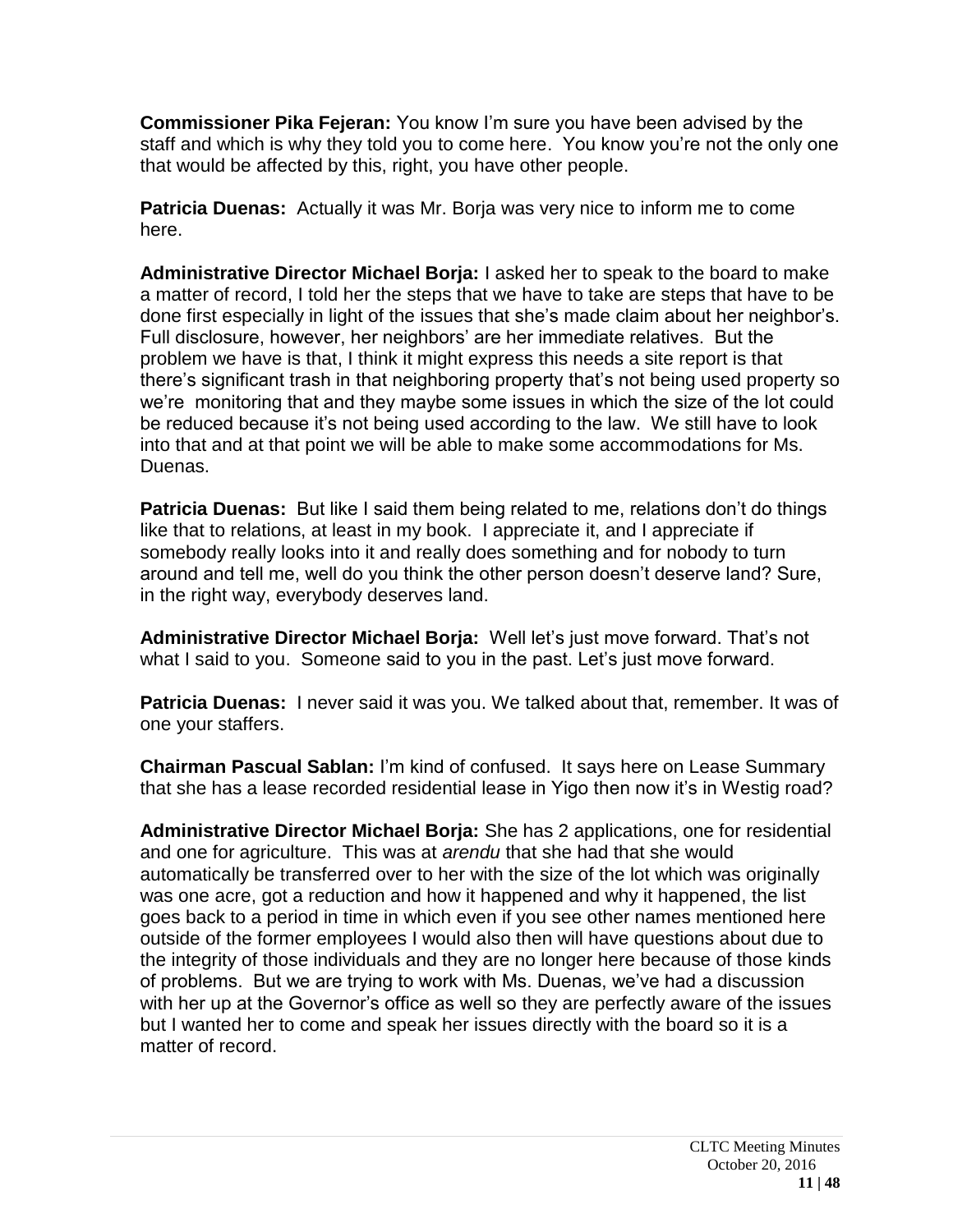**Patricia Duenas:** The one in Yigo was taken away from me, and I've been paying tax on that one, was taken away from me just because of my land in Dededo. From what I know by the law, and I follow the law, is that you are entitled to agriculture and residential but they took my residential away from me; they made me sign it off and not even 2 days later they give it to somebody else.

**Chairman Pascual Sablan:** Anyway Ms. Duenas the director here is saying they are working with you trying to work out a solution to your problem.

**Patricia Duenas:** But the one in Yigo they took away, they should have not, it was illegal. Thank you, I really appreciate it.

**4. Doris F. Lujan:** Actually I'm just here because it involves my constituent as a mayor of the municipality of the Inarajan. I would like to know what's going in my village. I'm here just to hear the testimonies and I hope and pray that the board will decide on the best interest of both parties. Thank you very much.

**Commissioner Pika Fejeran:** Thank you mayor.

**5. Agusto S. Castro:** My name is Agusto Santos Castro. I used to be from Tamuning but now living in Mangilao because the land that they gave me up in Chalan Nativo, there's no infrastructure. In other words what I'm talking about is water. The power I applied for power, water, and cable. All I'm asking is to change it from that land to the land in the front because the land in the front was given to somebody else but nothing has happened. Nobody has cleared it, nobody has done nothing. So all I want to do is to change it, I'll clear, I'll survey it, (inaudible) and get my water, because it's going to cost me about \$10,000 just to get water. I called the senator like everybody else but they just ignored me I think. I don't know because my last name is Castro, maybe they think from Cuba, I don't know. This guy from GWA, I don't know what's his last name, he came up to the senior citizen up in Astumbo and he brought up his meter, but I don't need no meter, I need water. How can I have a meter if I don't have water? So we can't tap in to a 6 inch line in the middle of the road because that's a distributing line. There's a pump there no. 24 and no. 25, and what it does it does all the way up to *Sanat Pagot* and it fills up this container of whatever and distribute it up to Dededo. All I want to do is change that land up to the front then I'll have it cleared and I'll have it survey and do everything.

**Administrative Director Michael Borja:** Have you spoken to anyone in the Chamorro Land Trust staff about this?

**Agusto Castro:** I spoke before long time ago but the first thing they told me is, "oh this is somebody's land". The thing about this is there's a land there but nothing has been done so give it to me, I'll clear it, I'll survey it and all that good stuff.

**Administrative Director Michael Borja:** Well, we need to get the details of this and if it's already been leased out to someone, even if they haven't done anything we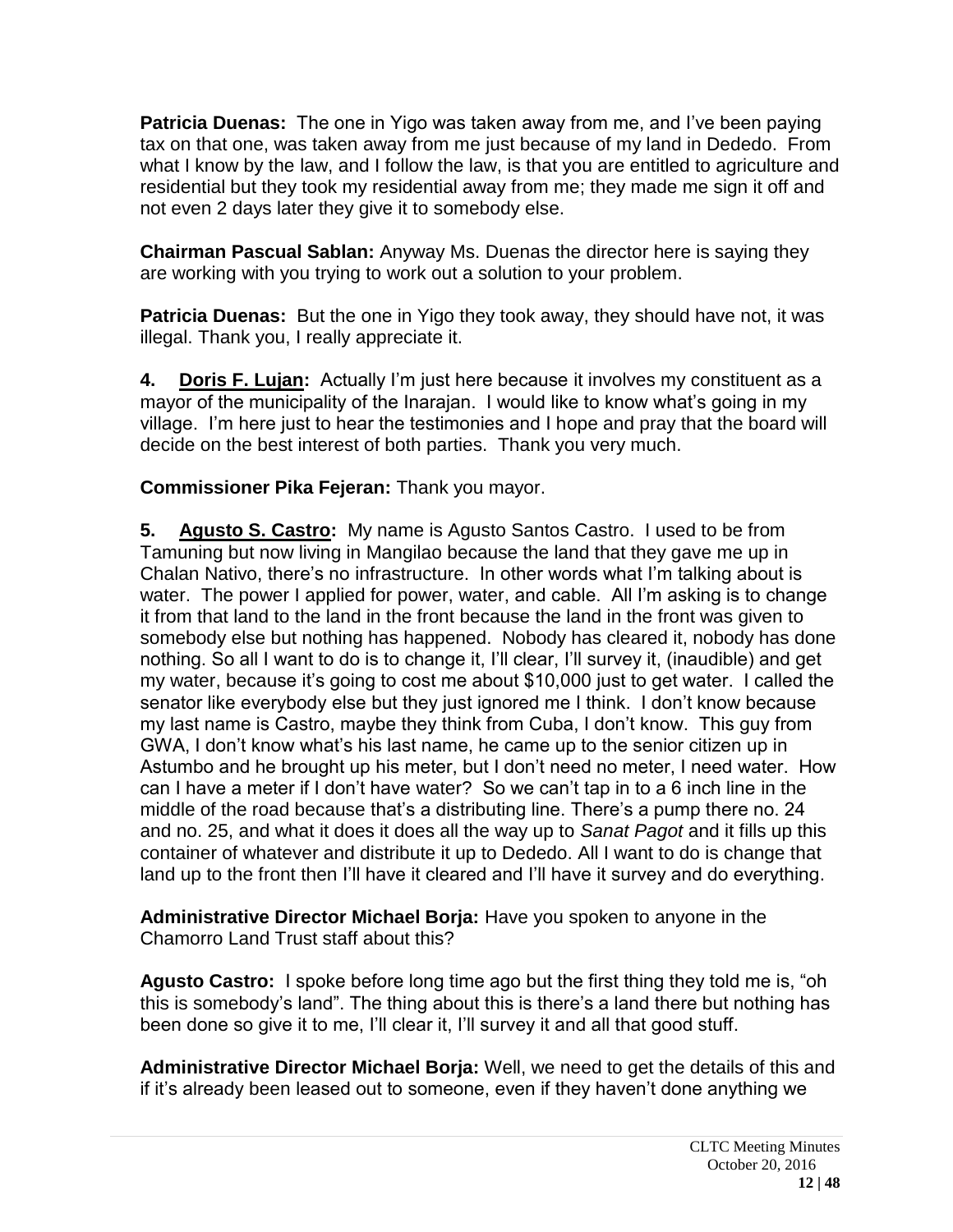can't just take the lease back. So we need to find out the details of what was done before.

**Agusto Castro:** I do understand what you are saying but the thing is if it's just sitting there and I've been there for about 9 years, I think and nothing is being done so give it to me man, I'll clear it. I'll do whatever I need to do. If I can spent 23 years in the Army to fight my country, I can do that.

**Administrative Director Michael Borja:** We will try to get the details and I need you to talk with the Chamorro Land Trust staff so we can get the details of where your lands at and which land you're talking about that's vacant that you are interested in. If it's possible we can work on that, we can move people who have declined their original property but we need to understand on what is available.

**Aguston Castro:** I understand what you are trying to say but if you go to back to the Chalan Atigo area there, if you go in the back there there's a lot of people staying there and it's not their land. You know they just move in, build on it and do whatever they need to do, and here I am sitting there and I don't even have no water and when I bought the land up there in Mangilao I had colon cancer so they have cut it out. I'm a survivor now and later on I had hernia. So getting water from the Senior Citizen, getting water from the gym, getting water from mayor, it just don't work. Just give me the land, give me the land that has water and I'll be good to go. Because if I had water in that land that they gave me I won't even buy a house I'll stay right there because I love Guam. I left Guam since 1969 and I didn't come back until 1992. The only time I came back is when my dad died in 1976, my mom died in 1990 and brother died in 1993. So if you can help me hey, I'm glad. Thank you.

**6. Kenneth Guerrero**: Good afternoon. Thank you for having me up here. My name is Kenneth C. Guerrero. I wondering if could help me and please bear with me because I'm still new to the laws, things keeps changing and my first question was It's acceptable for a Chamorro Land Trust individual to have a residence as well as residential. I can apply for 2 places under one name? It's new to me *ne.* Please entertain me because I was told when you apply for Chamorro Land Trust I only can get residential or agriculture. I'm a farmer in my heart, I love to raise pigs, and I grow plants, you know. I like to grow. I was awarded a deed in Yigo when Gutierrez was here. My issue there in Yigo is I got 7 telephone poles to get water. The DPW with kindness in their heart, they put a (inaudible) the 8 inch pipe, no meter so we got to have about 7-15 poles to get to your house and a shut off valve over there. No I don't want to do that, I want to build a nice home for my family. But if I can have a land and also a farm, I appreciate that too. Like I said, I was told I can only get one. .If I can get a farm then can you inform me about this. This is new to me and I'm opening this door right now.

**Commissioner Pika Fejeran** : Thank you for coming to us. This actually came to us on our last commission meeting and there has been some confusion so I'm going to see our legal counsel Ms. Finney.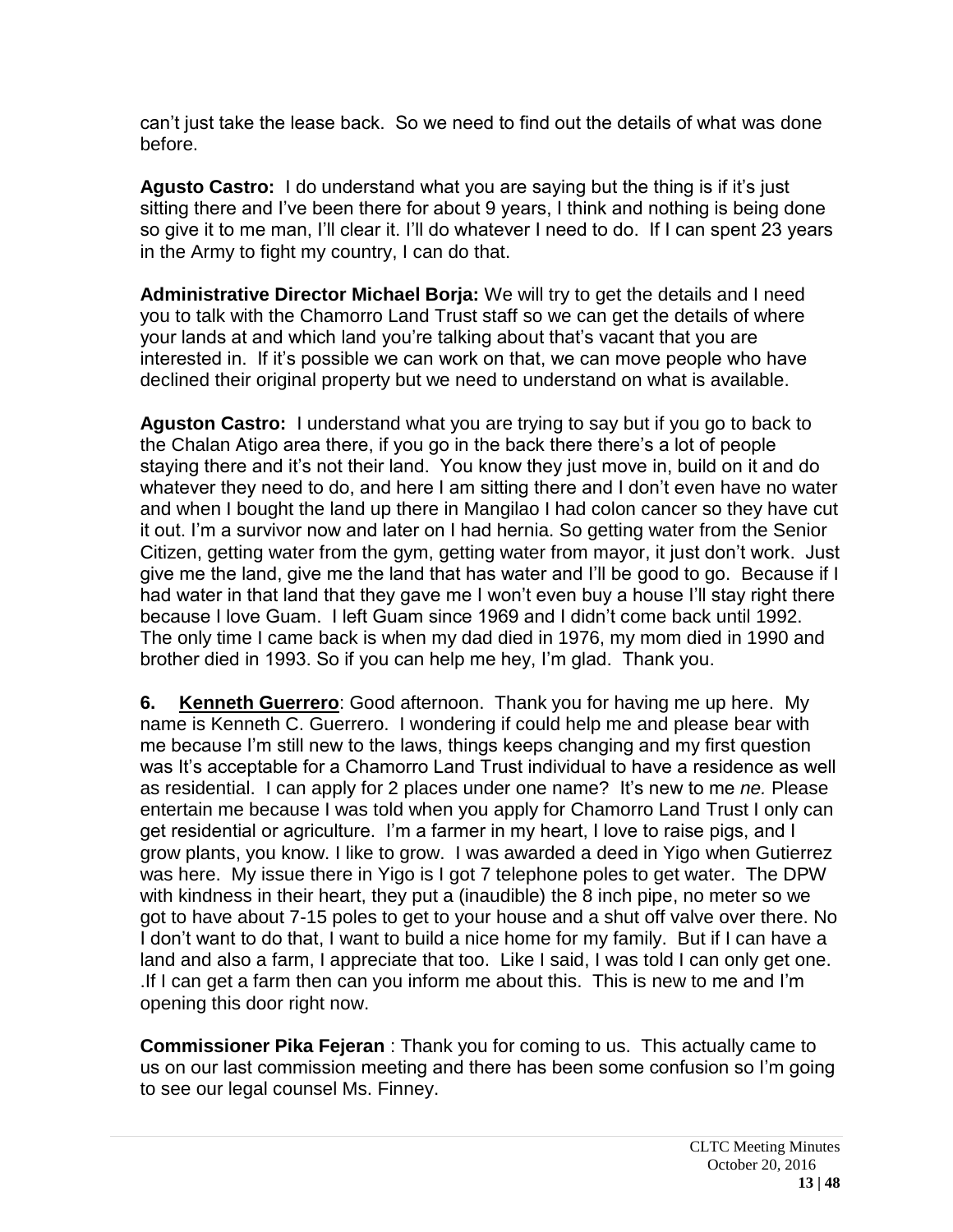**Kristan Finney, Legal Counsel AG**: Actually I did since the last meeting I went back and looked at this a little more closely, the law doesn't specifically say you can have both but it seems to be written to only have one although the rules are written in a way, you have your statutes and you have your rules, the rules are written in a way that seems to contemplates having both even though the law really talks about one, and the laws would controls. From what I can see and I don't know what the status is now how many people are out there that might have both the only rule restriction in the rules is that you're limited to one residence. So you can't have an agriculture lease and have a residence there and have a residential lease.

**Kenneth Guerrero**: So if you have agriculture you cannot build a *palapala* for you to sleep when it's too hot, that's what you're telling me? You cannot have a structure there, strictly a farm?

**Kristan Finney, Legal Counsel AG**: The rule say you can only have residence but going back to looking at the way that the law is written it doesn't seem to allow both so again, because the law controls over the rule the best for the commission is to limit to just one. But again, I don't know what the status is out there and I'm just going off the research that I've done and I haven't had the chance to discuss this research yet. For example, if I can discuss it with the staff and I can see what the effect is, and again, I don't know how many people might be affected and what's out there. It's just a recommendation going forward that (inaudible).

**Kenneth Guerrero**: The reason why I'm really questioning it because my land in Yigo I been paying taxes for it I have documents and the deed and everything for it and I've been to Camacho era, Gutierrez era, Calvo and it's kind of depressing when I go to the DPW, the director and they said, "at this time sir Mr. Guerrero, a lot of people are really in the same boat as you that we don't have the proper money to build the infrastructure for the water". So I'm getting tax for my land up there but I can't get the simplest need as water. That's what they told me. So please pardon me I've been patient. I only got residential but if I knew I could apply a farm I should have applied both. This is all new to me, and I said wow.

**Commissioner Amanda Santos**: I think in agriculture you can build something to sleep.

**Kenneth Guerrero**: The reason why I'm here is because I'm close to the breaking point where I don't want my land in Yigo it's too much trouble. Twice I put a 40 foot container up there and someone comes and steal my container. I spent close to \$400 to ship it from GSA all the way up to Yigo and I come back there and it's not there. You cannot blame me for being disgusted I let my grass grow again, I spent my hard money to get a backhoe up there. I used chain saw because at that time I cannot afford a backhoe but this is how disgusted I'm getting already. I'm being patient man, I appreciate I got the land, I deserve better. Taxation without representation. I'm not that old man but I got common sense and my coconut is still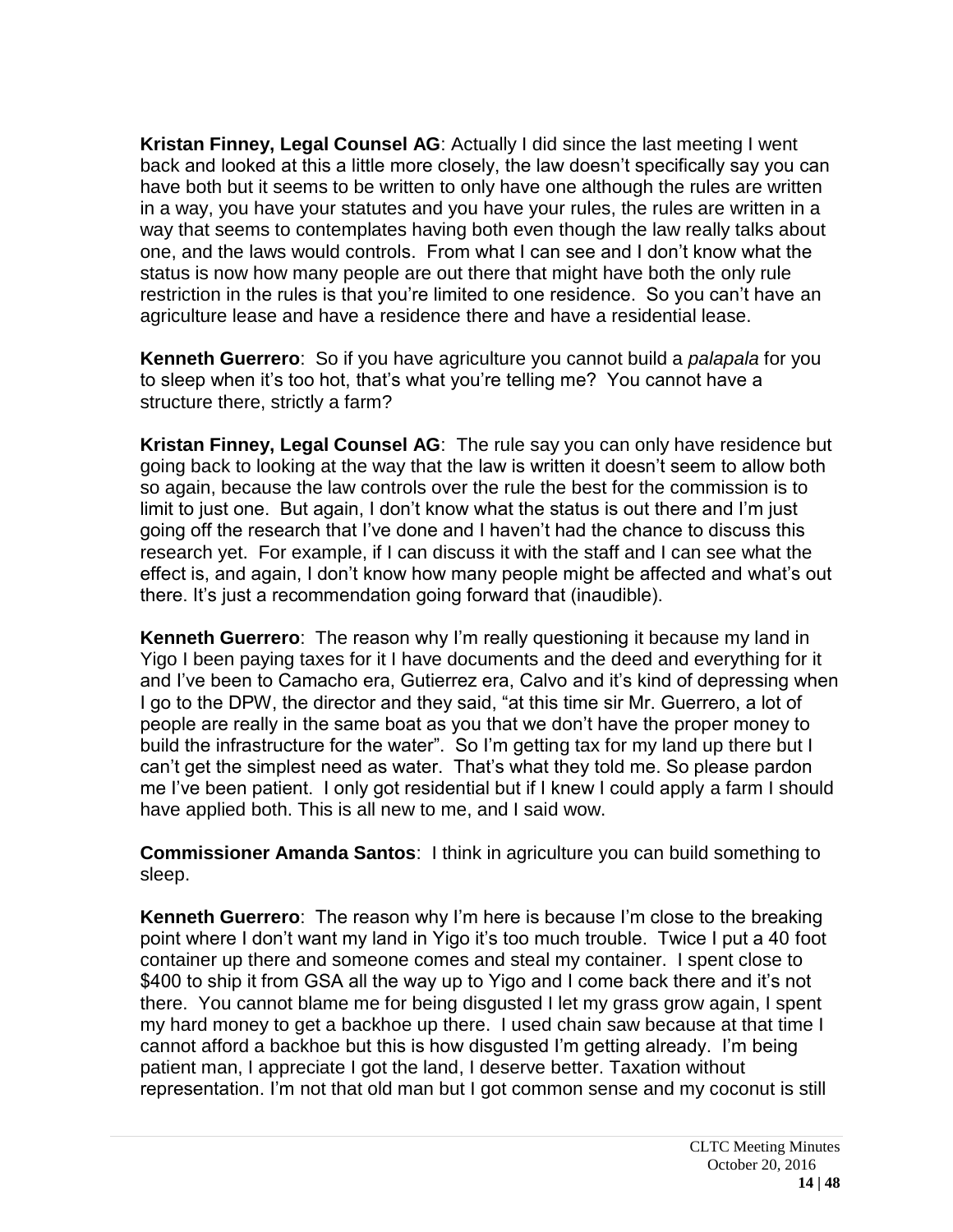good. What can we do about this? If I have to transfer I transfer but it's kind of ridiculous I've been talking and talking and been patient going to the director of the DPW and they are telling me the same thing. At this time it's to other people on the same boat as you, please be patient. Thank you.

**7. John L.G. Benavente**: I'm leasing Lot 5401 in Mangilao, and I would like to have the Chamorro Land Trust, this is my third time to come over here, to stop interfering with that land. Stop assigning leases to people. I have been stopped by the government because they don't know what to do. I wasted a lot of money and when I try to negotiate with the Attorney General, they threw out my paper because they can't afford to pay me back. You know the concern I have and the letter that I receive from the governor to hold the construction is already a breach of contract and then you guys have to come in here to my area and start assigning again. I understand the law, on the bottom of that law that it says, no land use permit shall be terminate and those people should not enter under Chamorro Land Trust, there are land lease people there that just squatting there, but for Chamorro Land Trust people to come in and start assigning people again and start dividing in that area, hey, I spent \$6,000 just to identify the monument, and not only that but when I first came in to that lot I spent a lot of money yanking out the junk cars.

**John Gumataotao**: This is the area that Mr.Benavente is talking about (pointing to the map). This is a Department of Agriculture lease, a long term lease.

**Administrative Director Michael Borja**: They can get grandfathered in to the Chamorro Land Trust if they're eligible. What we had to do is determine where these people were located and then do a master plan to identify the lots in which they were at so that we could legitimize the contract with them on a complying piece of property and I believe we're not adding anyone in there. We're just taking who's been there and formalizing the leases through land survey.

**John Benavente:** But if you people want to go ahead with me (inaudible) because (inaudible) I applied this property since '90 I got approved I went off island to all the trouble trying to find how to bring it in where to have your crate made, you vet have to come in with a cattle and on top of it the senator is going to ask you, how you going to multiple?: and when I started explaining everything he can't believe how am going to do with it. But it's forced to be done by now I should have had about 500. I presented my blue print and everything. I went to USDA and everything but I guess the government don't want people, or Chamorro people to build something build something. You go to Payless right now you think you go out \$100 with a bigger bag? Or just one bag if you're buying meat? I went to all the trouble from 20,000 layers finding what the best EPA approval and when I found it I presented it. Not only that the property have to be tested whether it's under water lands to have a livestock. Just can't have a livestock all over the island, you contaminate your water, you have your livestock where there's no water land. But if you guys want to negotiate and want the property back hey I will present my receipt to you guys and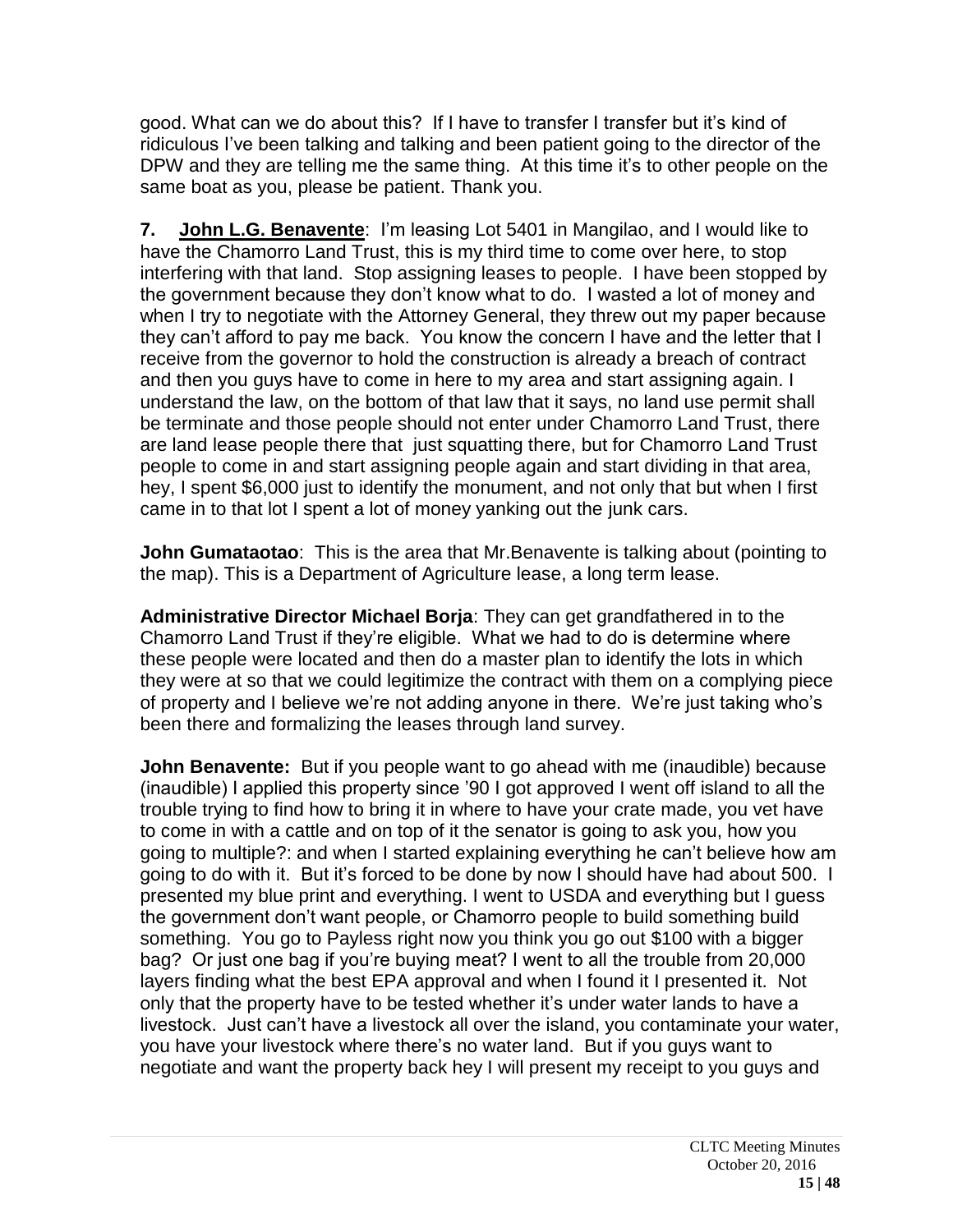check whether you can proof you can pay me back my spending and my time. I'll give it to you, and I want it for the record please.

**Commissioner Pika Fejeran:** Thank you I will note that. Okay. That will conclude our public comment portion for our meeting.

# **V. OLD BUSINESS:**

We will move on to the next agenda item. Old business, status of previous agenda's action items. I have a few questions to follow up. Mr. Iriarte that didn't have a lease and he was trying to get utilities hooked up to his area.

**Jhoana Casim (Chamorro Land Trust):** That's something we still trying to work with utilities company to see whether or not they will allow because he doesn't have a lease, his area is unregistered land.

**Administrative Director Michael Borja:** We can work on some kind of action request without the proper documentation but they are very reluctant, so that's where we are on that.

**Commissioner Pika Fejeran:** The Guam Racing Federation? Still in progress?

**Administrative Director Michael Borja:** Yes it is and we had a chance with Mr. Simpson to provide us with the details and he's been working on getting that stuff. He did provide us other documentation that is required I think there was a life insurance policies so we go all that. But we still need to verify the certification.

**Commissioner Pika Fejeran:** and also the missing piece was the admission loyalties?

**Administrative Director Michael Borja:** Right, and I think Joey has been working with them to finalize everything they are supposed to provide.

**Commissioner Pika Fejeran:** Okay, and just the same issues with the two leases or applications? And then *Haya*, have you met with *Haya Foundation*?

**Administrative Director Michael Borja:** Yes, we met with *Haya Foundation* and we've got through the breakdown of how we would look at working with agreement to do something. The issue too is making sure all the documentation that is required, the proof of the nonprofit organization reporting, the financial disclosures, and all those kinds of issue. Probably see the newspaper this week but we've gone through greater detail. First of all, everything seems to be straightforward on how we're going to do this, she also understands that we're not going to start with the whole 35 acres in the case of Mangilao but instead to work with a smaller amount but we have to still come up before we even do any of the stuff and policy with regs so that all other *sarunahos* are eligible to come in and use the land for their lease but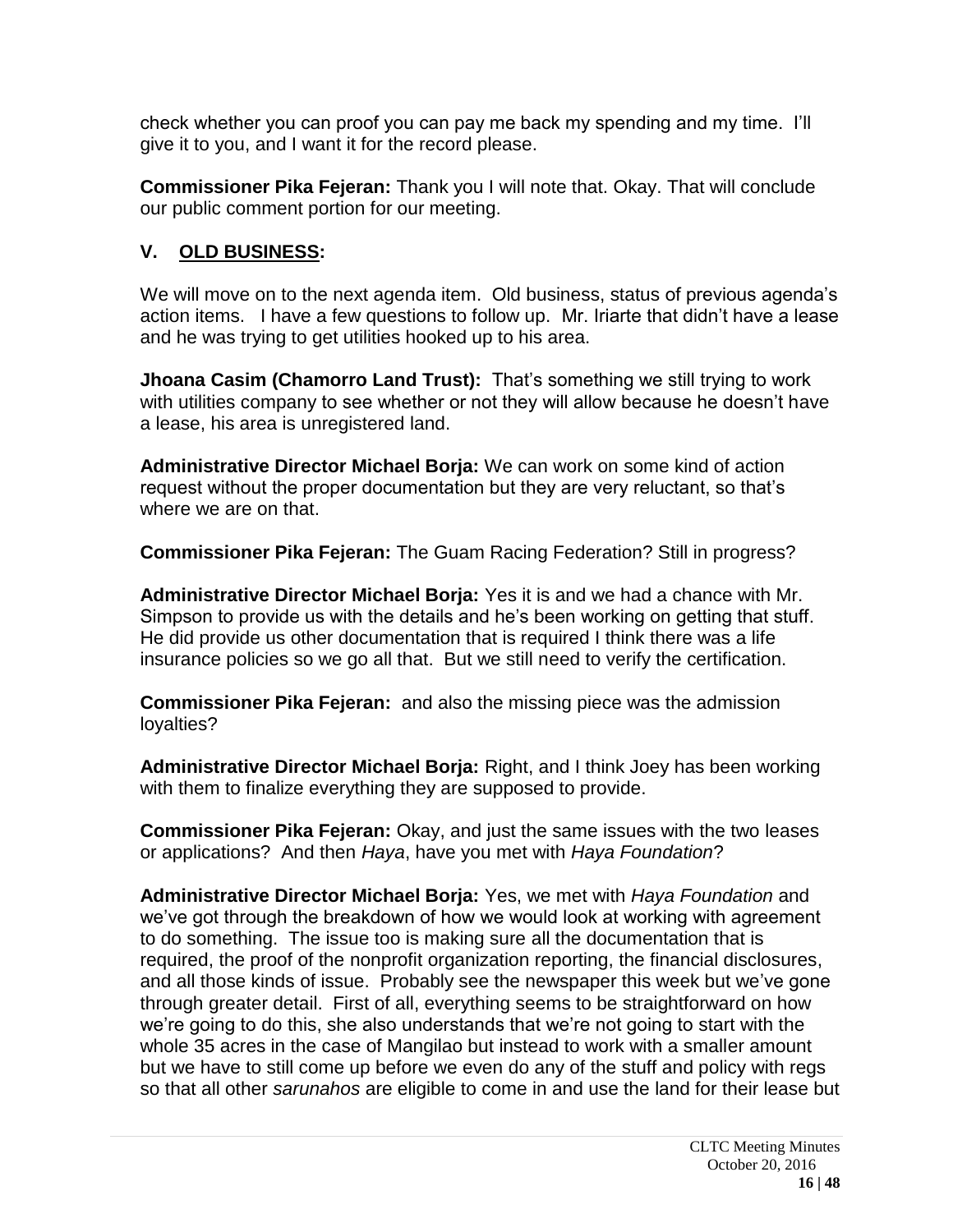then how do you certify the *saruhaho*? We're trying to get to that point, but as far as that Bill goes it has a public hearing, it hasn't gone to the floor yet but again we are trying to determine, can they be the identified organization or should it go out too for bids. For example to find the best interest party that can serve those needs. So those are kind of stuff that still need to be finalize with the legislature. They are fully identified with the Department of Revenue and Taxations as a nonprofit corporation with all the necessary documentation. There's no doubt about that part. What we need is either someone to manage that so that others can come and use it or is it just one organization that has exclusive rights to use it. That's the part of the legislation that needs to be fix. The legislation is very big, in fact, it did name Haya Foundation to be the user but actually the organization will insist on making policies and rules. What I suggested is they not be the one to issue out sub-leases, it's still always be with Chamorro Land Trust.

**Commissioner Pika Fejeran:** I don't have any other questions on the old business. Thank you director

## VI. **NEW BUSINESS**

**1. Jerry David Sanchez** – was not present.

**Administrative Director Michael Borja**: We need to go over it.

**Margarita Borja (Chamorro Land Trust):** He got a half acre, he's going through survey right now on half acre adjacent to his property we deemed it available if in case the board or the legislature approves him for the additional half acre.

**Administrative Director Michael Borja:** The law requires us to go to the legislative approval for anything greater than half acre so it could be held in reserve for possible addition if he had proven his farming (inaudible) for his half acre. He doesn't have a lease yet.

**Commissioner Pika Fejeran:** Sounds like he's farming already.

**Margarita Borja (CLTC**):: He's not farming the additional that's he's asking, he's farming the existing that he doesn't have a lease for and that's what the survey authorization is for. He's just waiting on the surveyor to complete the mapping. Actually the surveyor came out and marked his points and then he started surveying but the map is still pending.

**Administrative Director Michael Borja**: How long ago did he get the surveyor authorization?

**Margarita Borja (CLTC):** Not even a year.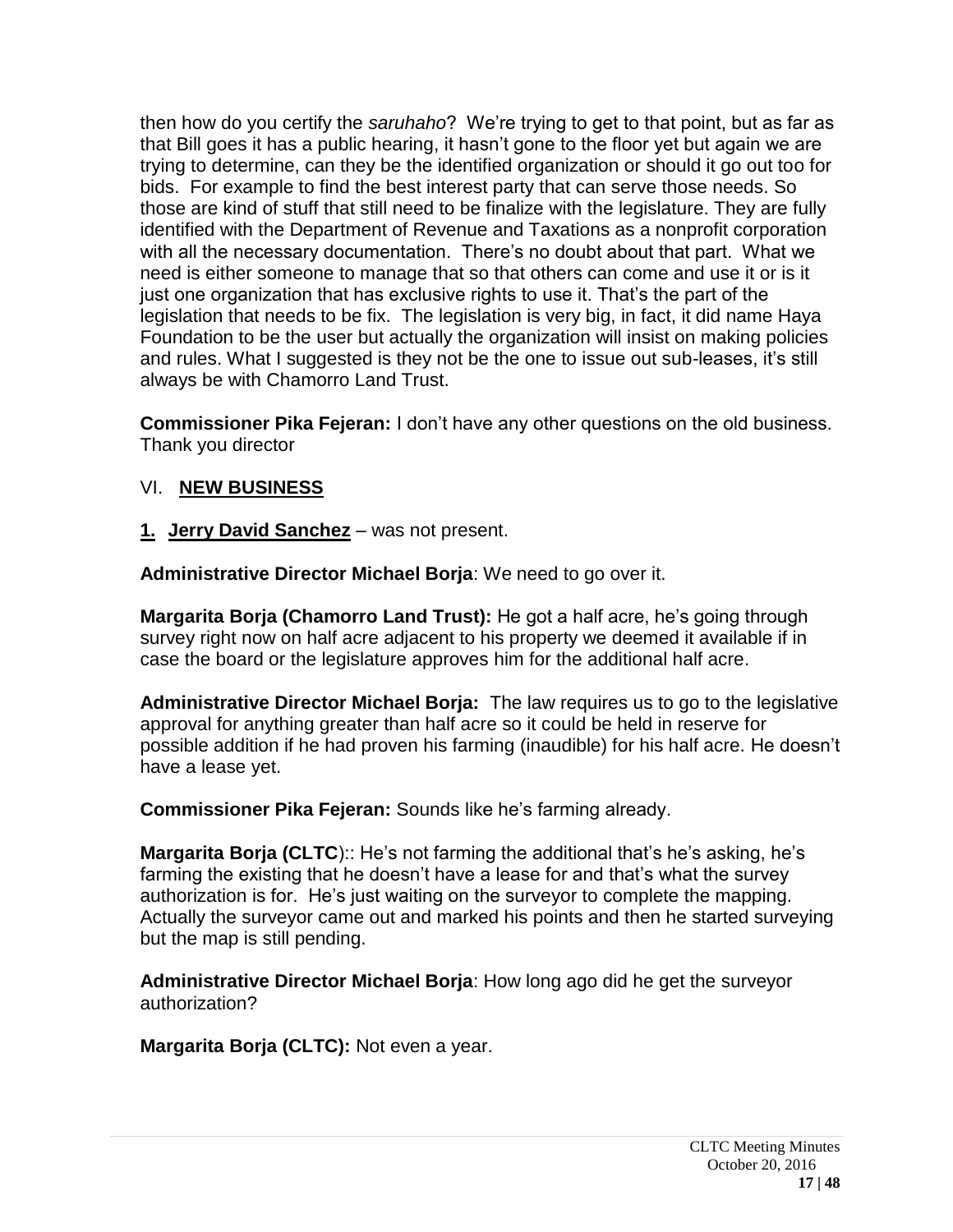**2. Guam Economic Development Authority** - Renewal of the MOU between GEDA and Chamorro Land Trust for General Consultancy and Property Management Services.

**Administrative Director Michael Borja**: On the issue with GEDA's MOU we currently have with the Chamorro Land Trust it was the one that was issued back in 2013 and the MOU is now subject to the first renewal I attached a copy of the MOU and the letter from GEDA asking us if we want to exercise the option. What I like you guys to determine today is if we going to renew the MOU, or create a new MOU. The new MOU could be modified from the existing with the modification areas that I marked in red because there are things that need to be done. This MOU primarily create our rules and regs for commercial use and that's been accomplished and so in the recommendations here I have a list of things that need to be taken out and some need to be change but one of the things that really need to reevaluate is the payment services that they are asking for in managing any of our properties and the amount that they have in here is 14%. That's the considerable amount of money and with the services that we can do now we can manage our own properties as there are not many commercial leases out there. We are already doing it for a number of other commercial properties. What I consider important need to have MOU with GEDA, and they be compensated in some way, is the creation of any RFPs. As we move forward to do anything commercial you have to have an RFP and they are one of the few organizations and agencies in the government to do RFP so it's an absolute necessity with keep that kind of relationship. What I'm asking today is get your direction on what we want to do either sign the extension as is or go to them and say we want to make some changes, and these are the changes we want to do as I stated; drop the management of the properties and pay for services that's needed for things like RFP.

**Commissioner Pika Fejeran**: I went through this MOU. I want to add, under agreement 1d I'm good with crossing out ABC as you have done but 1d should include that the "preparation of the RFP is in collaboration with us", so we going to be telling them. The following letters they talked about with collaboration with the commission but it's not mentioned of in number "D". Then also in no. 2 the next page, in connection with the services provided to the commission GEDA may retain expert advisers, consultants, legal counsel if necessary. That seems very open ended.

**Administrative Director Michael Borja**: Right now for example, they are having to defend RFP they issued, right, because we're supposed to pay them some money, but actually we're not paying them anything, but it's in their contract that they have to defend. Even more specifically, they had to bring in a conflicts attorney because their regular attorney has a conflict out of the case.

**Chairman Pascual Sablan:** I think we are better off if we just pay them as we need their services.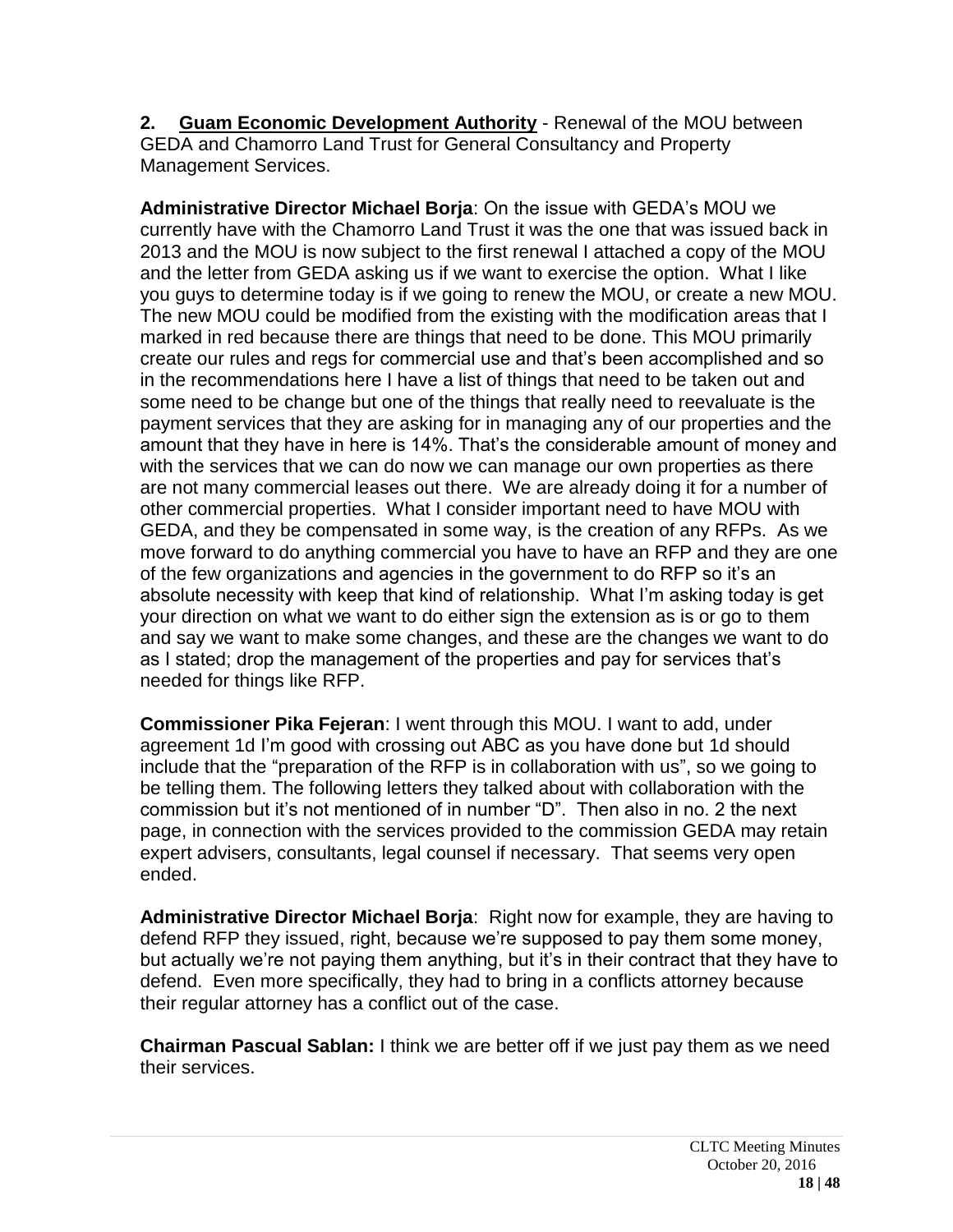**Administrative Director Michael Borja:** The other trail of thought is measured by the lands committee chairman is to, why don't we solicit it out to have someone come in and manage our properties. I think you know that finding someone else that can be more competitive on what our cost would be might be a good idea but, again that would be something we could look at. I don't know if we can be able to get an outside agency to write up our RFP, I don't even know if they can issue an RFP in behalf of a government agency. I have to find out who can issue a RFPs for the government. So what I'm asking is you guys want to sign as it for another 5 years or do you want to go and sit down and have a renegotiation on what we want them to do for us and how we going to pay for it?

**Chairman Pascual Sablan:** We should modify it.

**Commissioner Pika Fejeran:** I think we will renegotiate.

**Kristan Finney (Legal Counsel, AG):** You have increased capacities in house to implement some of these responsibilities that GEDA had to take responsibilities for previously?

**Administrative Director Michael Borja:** Yes, we have much better capacity, in fact, because I wear multiple hats I had the privilege of also working with another commission that is using them actively to manage their leases and it's very unsatisfactory.

**Kristan Finney (Legal Counsel, AG):** So the scope of what the commission would need is change from what it was.

**Administrative Director Michael Borja**: Yes it is, with the Quickbooks financial accounting system within the department and we are running all our Chamorro Land Trust residential/agricultural leases through that system, we have all our commercial leases in that system as well.

**Chairman Pascual Sablan:** Okay, so I make a motion on the GEDA existing MOU be negotiated as recommended.

**Commissioner Amanda Santos**: I second it.

**Commissioner Pika Fejeran**: Any comments. I guess my comment will be to that the renegotiation would be to renegotiate the MOU so that their job as RFP process only and once we chosen then their job ends and Chamorro Land Trust takes over management.

**Commissioner Pika Fejeran**: Those in favor say aye.

**Everyone**: Aye.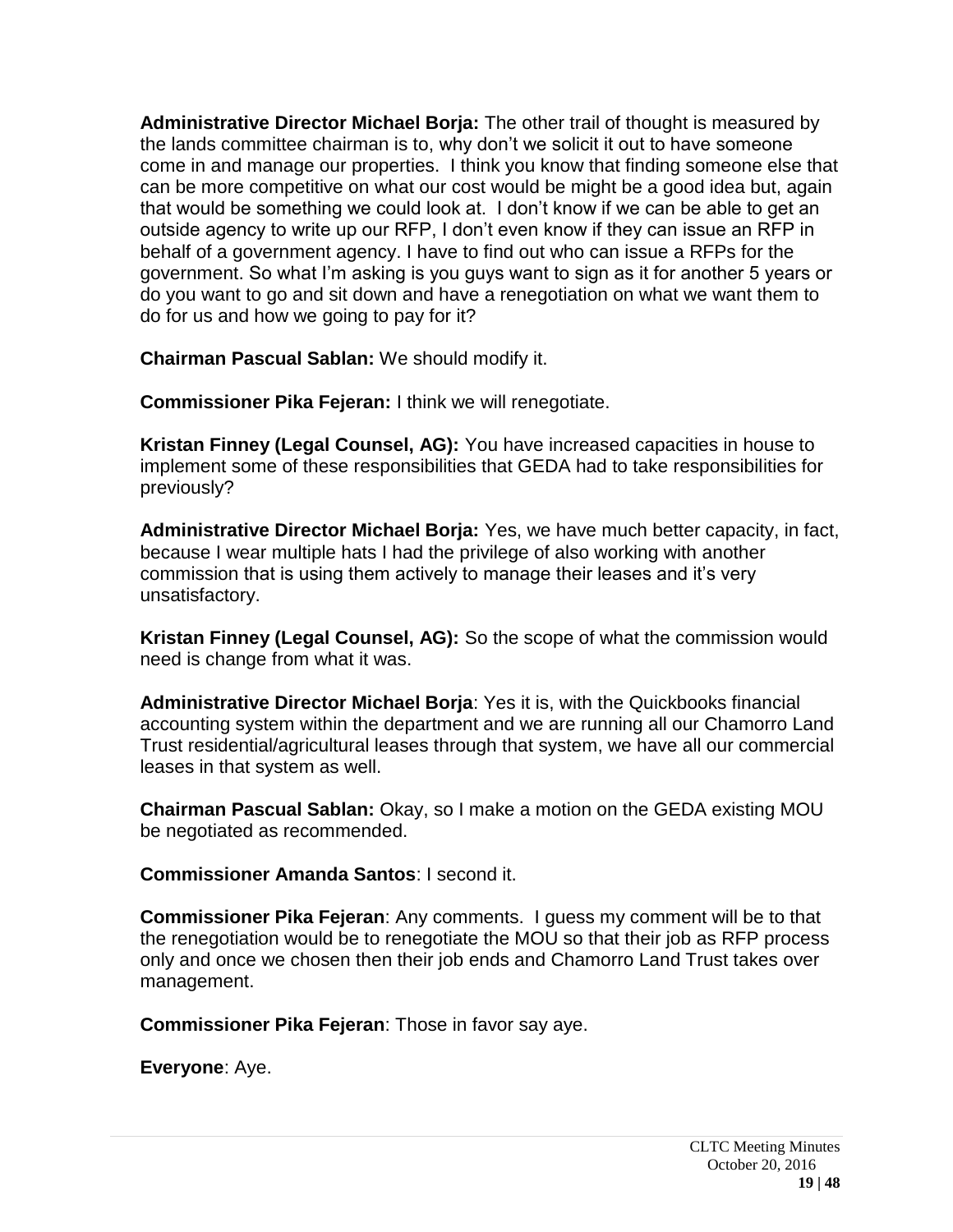**Margarita Borja (CLTC):**: Basically what it is, is PBS has a current license with us for Track 9, Block D on 10-RD in Barrigada. They are coming in to notify us that they are going into a user agreement with KPRG for antennae site and it is allowable in the lease and the only thing that he basically needs to do is notify us. This is his notification and we're just bringing it (inaudible) and for advisements.

**Commissioner Pika Fejeran:** I reviewed the lease, the notice, my only question is in reviewing our revenues from licenses PBS Guam is not a paying license holder, I understand that it's a tradeoff services. I didn't see that agreement, is that a written and signed?

**Administrative Director Michael Borja:** No, I think that was one of these agreement that was made by previous administrator to overcome the lack of payments and because they had been in arears on making payment so they came up with this agreement to assist in doing these kind of things for us recording us making archive. We are also looking in trying to use KGTF for other uses outside of Chamorro Land Trust for example we have a significant amount of land records that are on the old microfilm format and we have not more readers to read it and we need to have it digitize so we trying to move in that effort to have it digitized. Lot of that record even though it belongs to the land management division all of that land is actually Chamorro Land Trust land too and unrecorded/unregistered land. So it will have a direct benefit to the Chamorro Land Trust Commission to find out what's on this pre-war. They're all Naval records. Some land records were found and flown in from Hawaii.

**Commissioner Pika Fejeran:** I bring this up because I saw in the sublease between PBS/KPRG that the rent that they will be getting from KPRG is exactly equal to the rent KTGF should be paying.

3. **Darryl Taggerty (PBS Guam KGTF):** Good afternoon I'm Darryl Taggerty I'm the General Manager of PBS Guam. Thank you very much for placing this item on the agenda. We have a great relationship with the Chamorro Land Trust Commission with the property we have up in Barrigada Heights. It's a beautiful site for broadcasting from and we have the newest tower on Barrigada Heights. At the time when we obtained the license we already anticipated adding KPRG to our site as a tenant, in fact our design for the construction, one is for 2 additional FM stations to be installed in our foreplan and the space in our tower for our FM antennae or more than one FM antennae. So these were compatible uses that were anticipated years ago it was only in June of last year when KPRG commercial license was coming up for a 10 year renewal and they had ask me if they can move to our tower and it was pretty much with just a phone call. It been the intention the whole time since we started and so that's what we are. The executive director did leave out one item of the cooperation that we have with the Chamorro Land Trust that is over the past year we have digitize a 129 of cassette recordings of these meeting from 2001 to 2011 as now you have a digital archive as least for the types that we provided, there may be more because of the recordings of the seasons were you were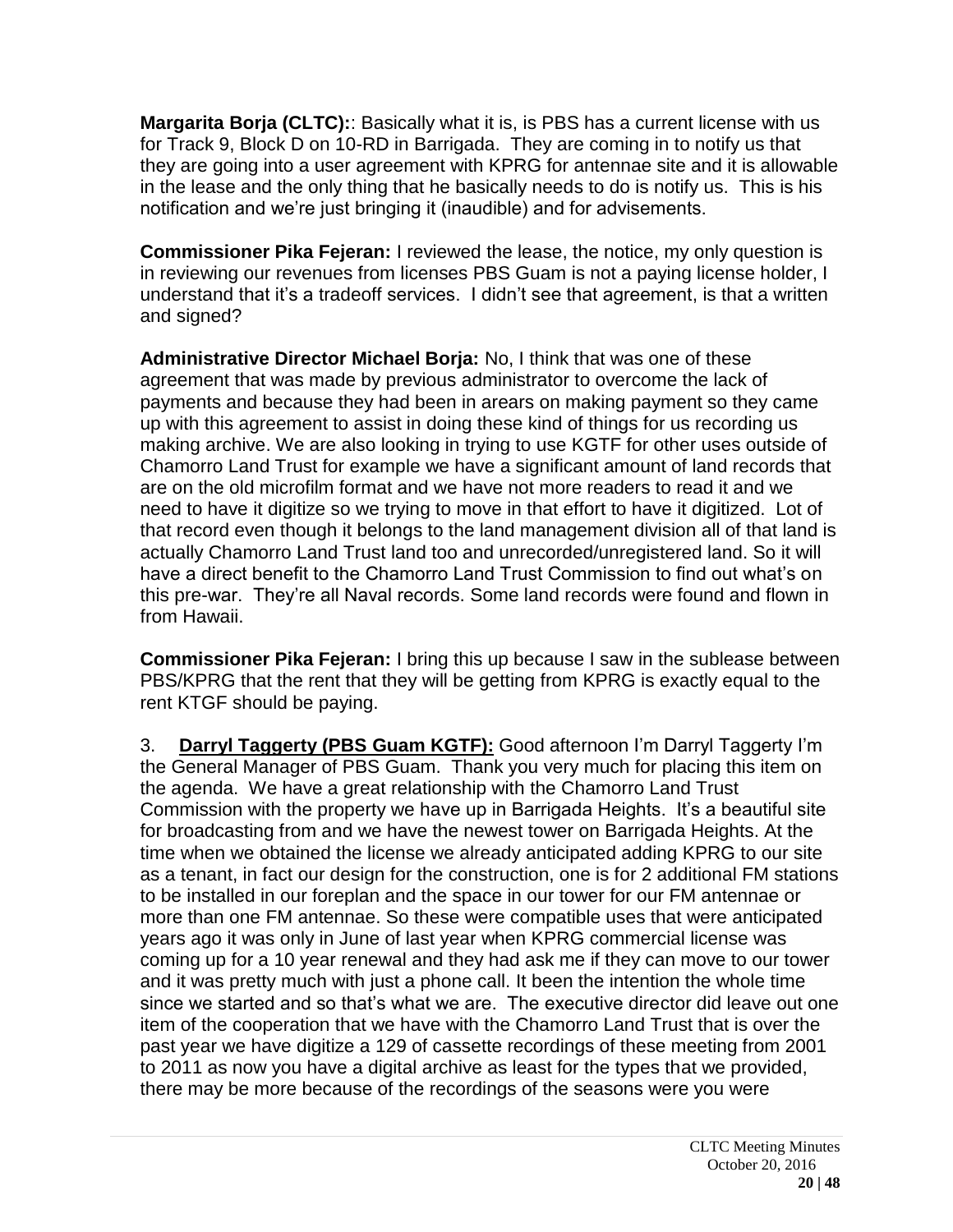considering these license were not part of the type set that I receive. But these are back in your position as no cost. We didn't even have an MOU on, we just did because that's how good our relationship is and our services you've been enjoying and how long it has, even before I came on. So you've been receiving services and we have not reduced it to a dollar figure. I also would like to point out that the amount that we have asked KPRG to remit as a base rent in the Resolution passed by my board back in May 2016. The concept has been presented to them since before we had a quorum but in May they adopted a resolution that provided a pricing scheme for anyone who would be added on as a tenant and we only anticipate adding on none commercial or nonprofits for broadcasters to the site and the total rent from all renters will be no more than what we are being charged by the Chamorro Land Trust as far as the base rent. Operational cost are different because of course there's power and there's maintenance and if there's going to be relocation of antennas on the tower that's an operation matter, gas cutting and what not. So we provide all these paper work to you as a notification as provided in our license. If you have any questions I would be happy to answer.

**Commissioner Pika Fejeran:** You know it's my understanding that the services you provided you provided today with the gentleman and the camera and then with the digitizing that none of that has been memorialize in the agreement formally accepted by the board. I would just like to move that offline so we can memorialize it and see what you are doing for us and come to an agreement that the rent will be waved for services.

**Darryl Taggerty (PBS Guam KGTF):** That would be great because in fact the project that we are trying to firm up now having to do with your pre-war records will go a long way towards addressing a problem that you have, you actually have the expertise here within the government of Guam. We can manage this process and make it affordable or almost free to you because of the agreement process. We going to make it as cost free as possible for you and observe those cost as we document the cost over all for per project so we can memorialize this so we will have a way of booking the value.

**Commissioner Pika Fejeran:** Okay so we can have a separate meeting off line about this.

**Administrative Director Michael Borja:** We can. So we'll get together Darryl to work on the details to memoralizing these.

**Commissioner Pika Fejeran:** Do we need a motion. No. Okay, thank you for the notice, appreciate it.

4. **Simplicia Garrido**: Request to appropriate funding to purchase improvements on Lot 11, Block 2, Track 10314, Dededo.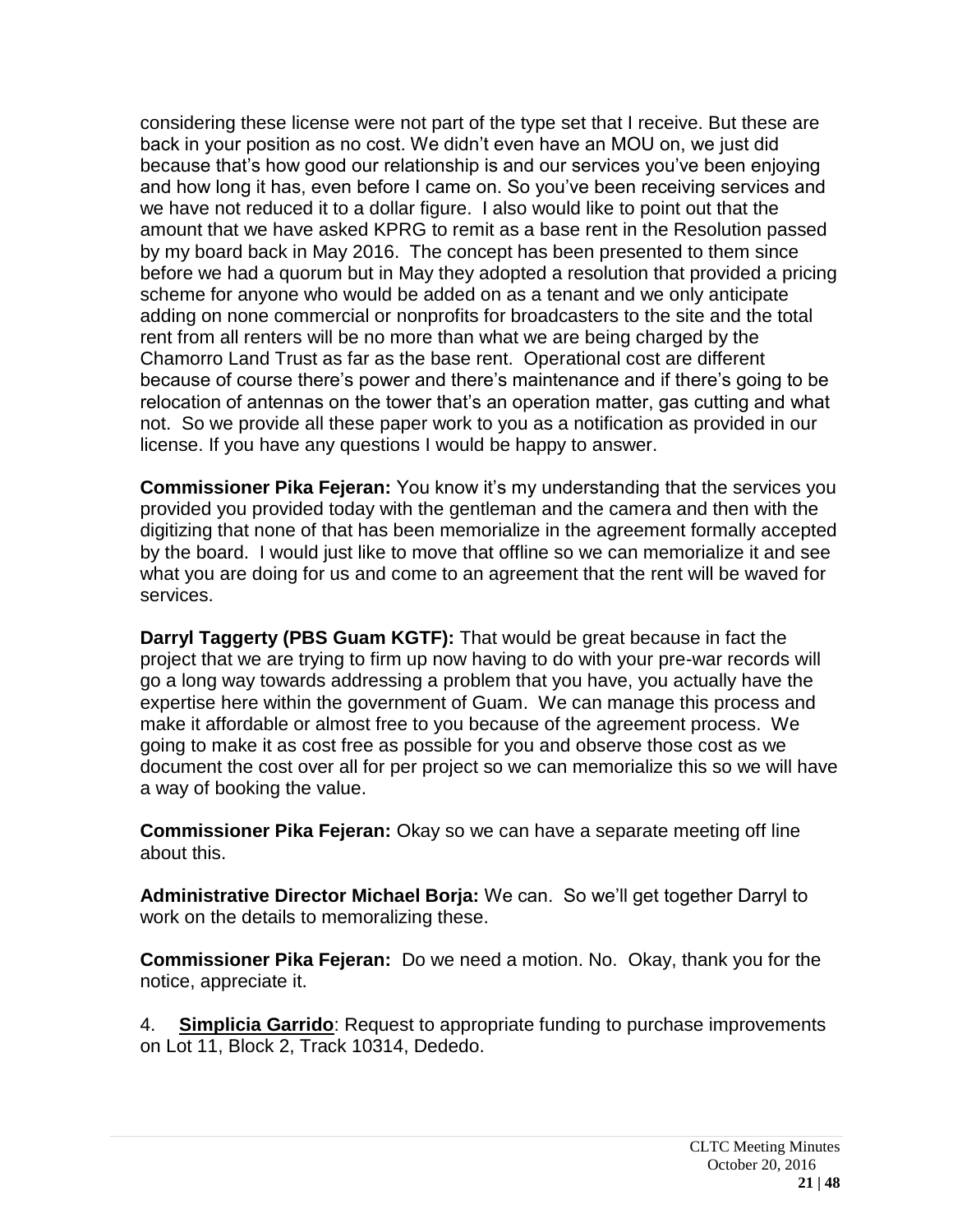**Administrative Director Michael Borja:** The only problem is there's a house on the lot. And the law requires to have to purchase that house and so what we have done, in accordance with the law, we had to give three appraisals, the way it works now, whatever money we like to spend for appraisals and any other expenses gets deducted out of what we have to pay her and that final amount is what we now have to go forward and it an appropriation for to be able to pay to her. I'll let her speak, her daughter is here with her. It's taken a long time for us to get 3 appraisals, it was a major issue. We have come up with a fair market value and that balance minus the cost through appraisals and any other taxes that are owed and anything like that would be the balance. So what we need to do today on this one. This specifically needs a motion from the board to request the legislature to appropriate the amount of money needed to pay for the house so we can pay it to her. The amount determined is, the value of the improvement less the appraise cost is \$34,237 so we do have money within our account to be able to pay for that and then what we do is then take that house and sell it and whatever money we make out of it has to be at least \$34 something but the appraised value of the home is actually much higher than that because we have to pay for the appraisals. It's a very modest humble home, 400 sq. feet.

**Commissioner Pika Fejeran:** Any other comments, questions.

**Chairman Pascual Sablan:** when is the appropriation from the general fund or?

**Administrative Director Michael Borja:** No, it's Chamorro Land Trust money. \$34,237 request the legislature to appropriate that money as a payment to Mr. Simplica Garrido for the purchase or her home.

**Chairman Pascual Sablan:** making a motion Mrs. Santos

**Commissioner Amanda Santos:** I move this motion.

**Commissioner Pika Fejeran:** okay I heard a motion, do I have second?

**Chairman Pascual Sablan:** I second the motion.

**Commissioner Pika Fejeran:** any questions, comments? All in favor say Aye.

**Everyone:** Aye.

**Commissioner Pika Fejeran:** Ayes have it. Thank you.

## 5. **United States Postal Service** – Renew a Contract, Dededo

**Administrative Director Michael Borja**:The U.S. Postal Service, we got a notice from them that they wanted to renew the license agreement they have with Chamorro Land Trust and so they went a notice and I just needed a congruence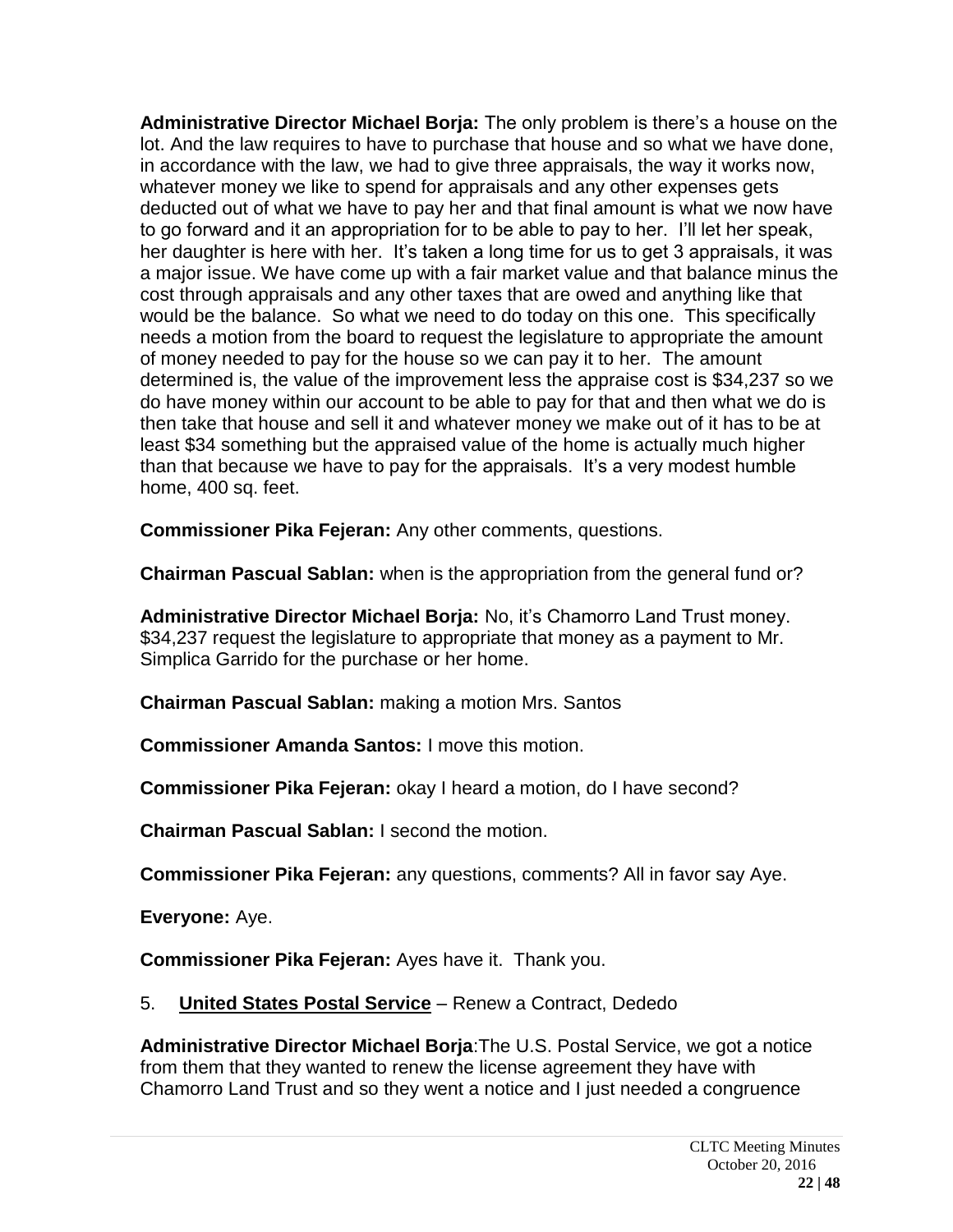from the board. This one is perfectly permissible in concordance with 21 GCA section 75-107 paragraph c. and it specifically spells out post offices. So the U.S. Postal Services is asking to renew that contract and the annual fees, we've done this earlier with Agat and Inarajan, and it's at a 10% increase every 5 years so they already know the price. So I just need to have the congruence by motion. Actually what I'll do is create a resolution as well for their signatures to(inaudible) improve a resolution that approves the U.S. Postal Service to extend their license agreement for Building 125 Iglesias Street in Dededo.

**Commissioner Pika Fejeran:** I understand that the Postal Service licenses, leases are standard.

**Administrative Director Michael Borja**: They used their standard form. They created it, we just give them the details and they put it all together and send it to us.

**Chairman Pascual Sablan**: Are they except from real estate property? Because if they are not then we're going to end up paying. I just want to .. and about the insurance liability?

**Commissioner Pika Fejeran**: I have a question on the license fee, how is that calculated?

**Administrative Director Michael Borja:** Something happened in the previous license agreement which it got reduced down to \$5,000 and there was notification of this reduction. That through official request so now we are going through extension so we just going back to the original concept of every 5 years and 10% increase and that's how we come up with that. It's in the Guam Code Annotated that you give these kinds of lease to post offices. We need a motion to approve the request by the United States Postal Service to renew Dededo license at 125 Iglesias Circle and then we'll also approve it by Resolution.

**Chairman Pascual Sablan**: I'll make the motion.

**Commissioner Pika Fejeran**: I heard the motion.

**Commissioner Amanda Santos**: I second.

**Commissioner Pika Fejeran**: Comment or questions? Discussions? All those in favor say aye.

**All**: Aye

**Commissioner Pika Fejeran**: Ayes have it.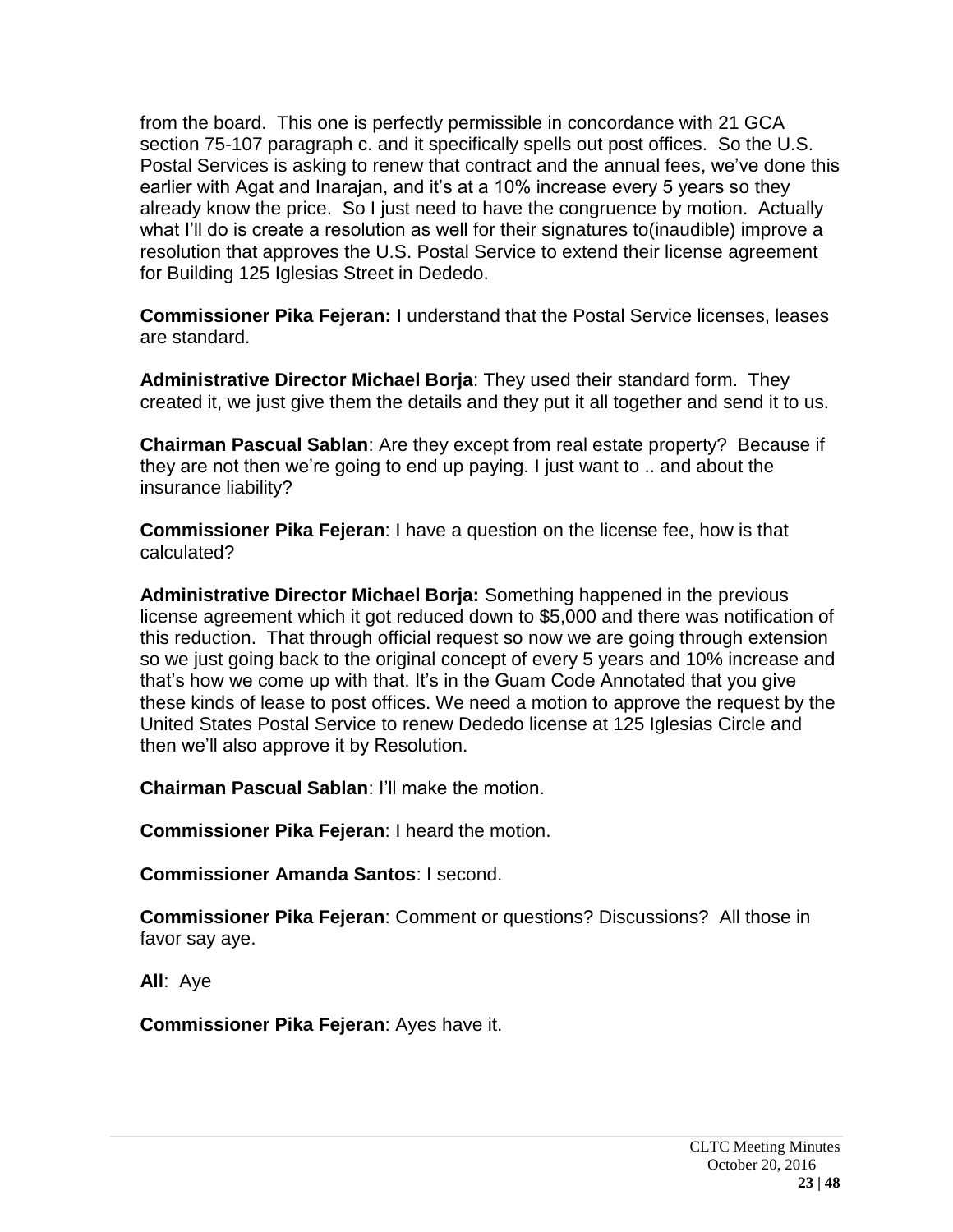6. **Daniel Quinata** – Request to appropriate funding to purchase improvements on no. 8-13 and 8-14, Municipality of Inarajan and Allan J. Duenas Lot no. 8-15, Municipality of Inarajan

**Daniel Quinata**: Good afternoon board members! I'm here to find out the result when I was seeking for an access to our property located in Inarajan and I just got information that the Chamorro Land Trust Commission work something with the family adjacent to our property coming to an understanding in giving us some access from their Land Trust area so that's the reason why I'm here appearing. I think the Duenas family are here to testify on behalf of giving us an access to our property.

**Margarita Borja (CLTC):** Basically what it is, is we have two leases that we will be utilizing their properties, A-13 & 14 is with Joseph Duenas and Alan Duenas for A-15. We will be coming in and consolidating 13 and 14 for Mr. Joseph Duenas and at the same time cutting a 16 foot easement down this end cutting into the Quinata family and another 16 feet from Mr. Alan Duenas to allow for the 32 foot easement into. So we will be consolidating the 13 and 14 and subdividing it and then also surveying out the A-15 into the right of way and surveying the remainder to Mr. Duenas. We were looking at the Quinata family inheriting the survey cost, I believe of \$2,300, just for the easement part, we'll take care of all the consolidations and the survey of Duenas so the easement I believe they came up with the amount of \$23,000. They are here too.

**Duenas:** We're here. We're in agreement. I also need help on the 16 because there's plants there already and I'm wondering if you guys can help me compensate for the plants there, the mango trees and citrus.

**Margarita Borja (CLTC):** So on the right of way that we are coming 16 feet on Alan's side, are you Alan, Joseph, so what it is along here where we are proposing the 32 feet, 16 feet is Joseph and the other 16 feet on Alan. They indicated that there are some plants that the want compensated for.

**Administrative Director Michael Borja**: So why don't we select that area?

**Margarita Borja (CLTC):** That is the most feasible area for us to utilize and they currently using it at this time with authorization by Allie. The Quinatas are currently using.

**Commissioner Pika Fejeran:** I just want to make sure that I'm cleared Mr. Quinata, your land is privately own, it's not Chamorro Land Trust.

**Mr. Quinata:** Privately owned it's not government.

**Administrative Director Michael Borja:** But there's a standing law that if the government has any available lands to allow for land lock lands to have access that they need to use it. The problem here is the government land that's leased out to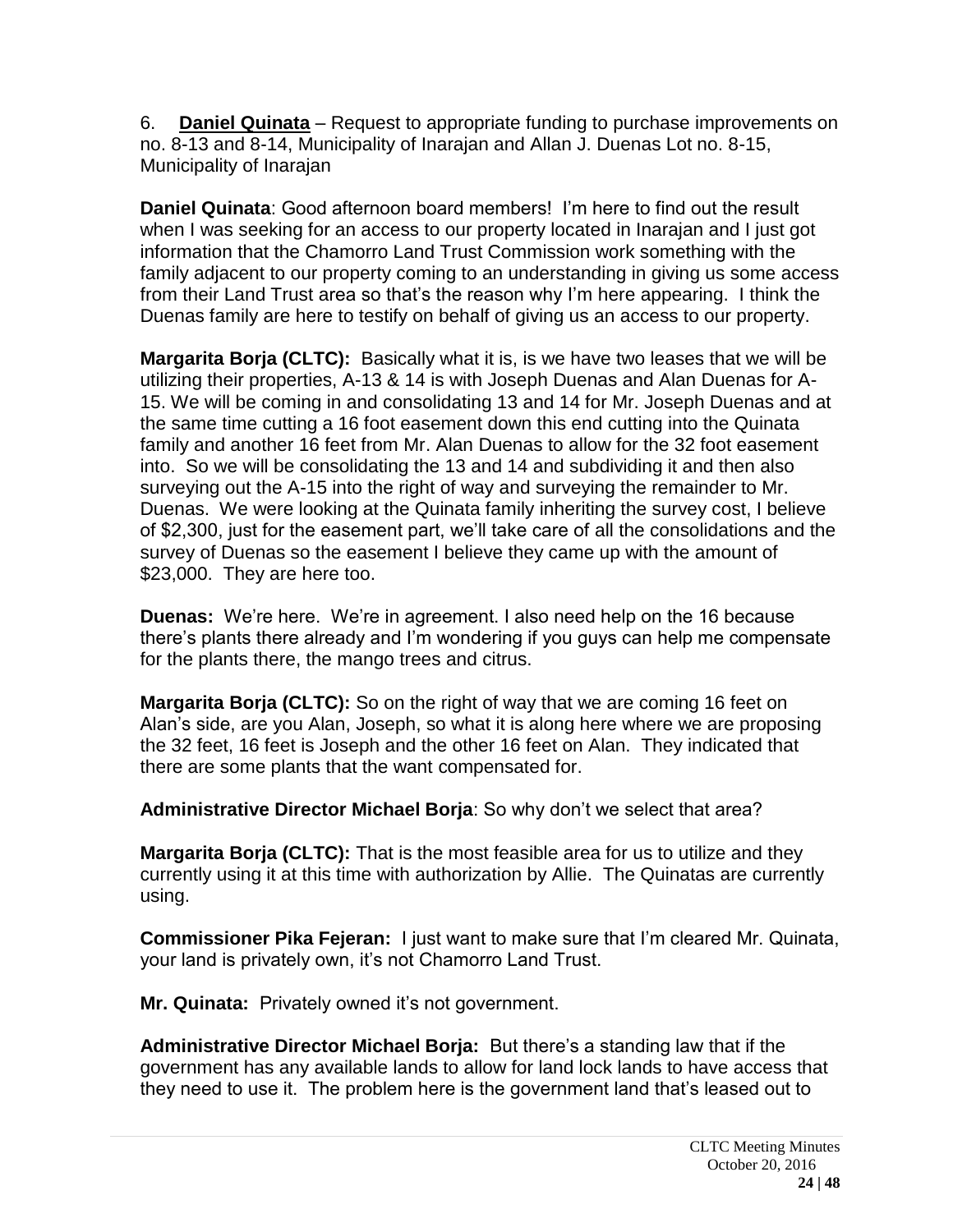Duenas' and one of them is asking for compensation for allowing us (inaudible) to the Chamorro Land Trust land.

**Commissioner Pika Fejeran**: First I want to say congratulation as neighbors you are working together to access Mr. Quinata's land, I appreciate that, I wish we saw more of that cooperation. However, that is an agreement between all three of you, the three parties, I think for the Chamorro Land Trust the approval that we would give is okay you if you 2 are willing to give up your land for the easements for Mr. Quinata then I think that would be something we can entertain and approve. As far as any compensation I'm not comfortable compensating for a present landowner.

**Patricia Duenas**: Hello, I'm the wife of Joseph Duenas. If it came across, like we're approached the right way but it happened like a shock. When we are told we cannot have 13 and 14 but the laws before did not apply like that. What we are asking compensation for is because we are giving up 16 feet into our land and there's a lot of plants already and a fence. We spent a lot of money and hard work there. So if we are giving a little we need to get some back. We're going to give you this, it's not the way it happened. If we had come across, our meeting, at least the right way, we won't be here right now? Meaning, if they had approached us personally.

**Daniel Quinata**: The reason why we didn't approach them is that I'm working with Chamorro Land Trust and they are trying to figure out where we can access to our property but you never close access is another name of the family so they said no, no on that that's why I went ahead and check what other alternative to get to that. But you know this family is a good family so that's why I didn't approach and they got hurt because I didn't approach but I working with Land Trust personnel at the time. But they have been giving us access to the area ever since we had our property subdivided.

**Administrative Director Michael Borja**: So the idea was that the Quinata family was going to compensate the \$2,300 to create the easement to pay for that portion of that survey but only that part that cuts between the two CLT Properties. What if the Chamorro Land Trust Commission were responsible for the total survey of it and doing this and the Quinata family be responsible for any kind of other issues that maybe required such as such as fence replacing or something like that. Could that be something that can be looked at? We don't have that kind of money, and we heard us earlier, just to pay for a person's house that's terminating their lease we got to buy it but we can't spend our own money we have to get a legislative authorization. So even if we're going to do this we have to get a legislature to approve us to spend money to do this kind of stuff when it's really not been any way benefiting the Chamorro Land Trust in the case of the house we have to buy we're going to resell it and then the money is going to come back. So we have to come up with other ideas and that would be one ideas, chairman, we can look at that we are going to be the ones that take care all the survey because it's Chamorro Land Trust property but the families that are going to reap the benefits of having this easement provided to them deal with whatever issues are required to make the leases who are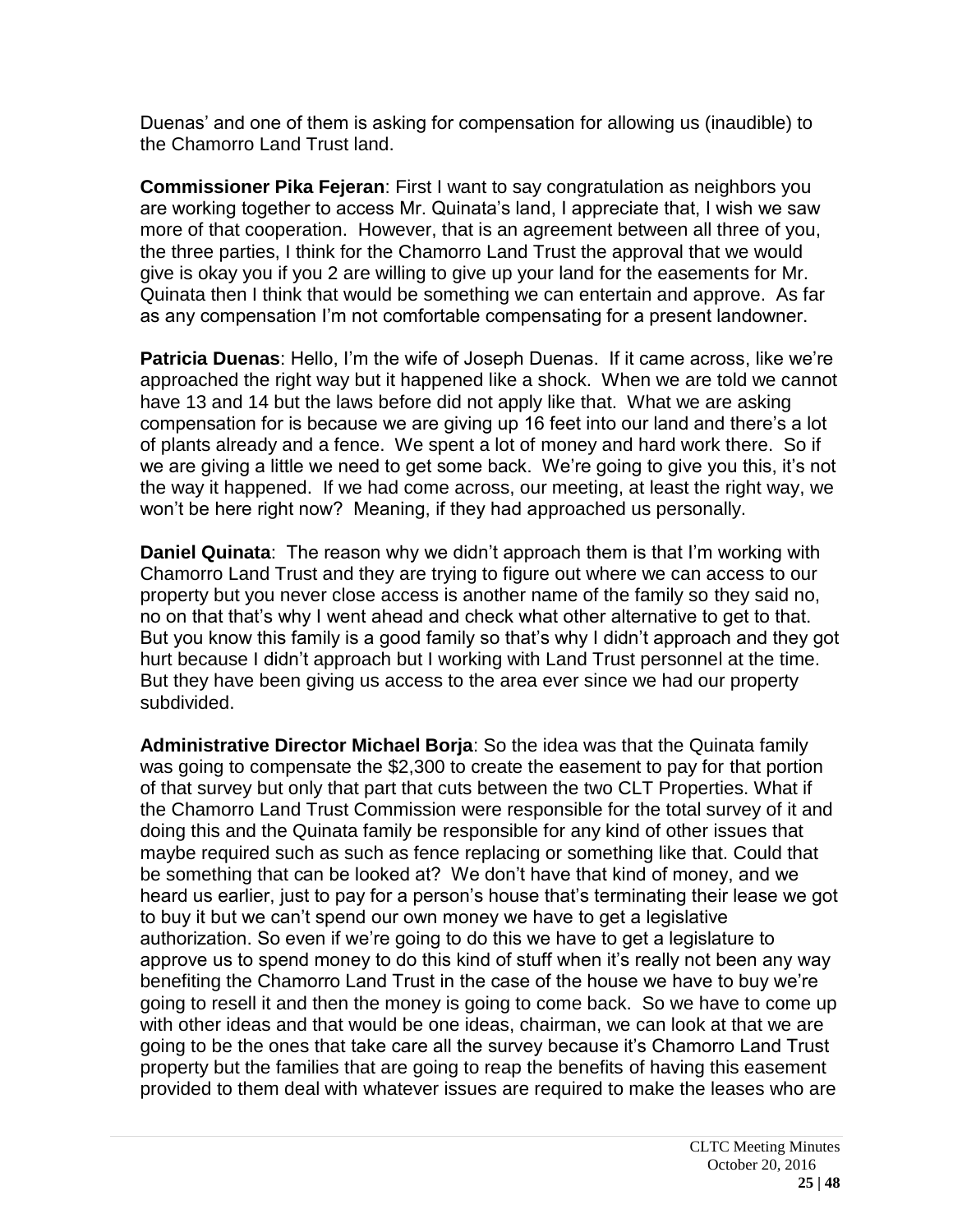going to have to give up something and make it whole again and this case it will be the fence line. You said even banana and mango trees and I don't know how you value even that. You have livestock, carabao?

**Mr. Duenas**: We are more concern about the fence line area because once that gets down everything goes down because it's interconnected with the barbed wire so when you cut it the rest gets lose that's why I'm saying we have to start.

**Joseph Duenas:** I always try to protect that area because of a lot of banana trees and especially when the carabao run from fence that's the first place they hit is the banana trees. I make sure that I fence that.

**Commissioner Pika Fejeran**: Mr. Quinata, how are you accessing the property right now, it sounds like you are already going through?

**Joseph Quinata**: We've been passing through to the property.

**Administrative Director Michael Borja**: My point here is if we took care of the surveying they were going to pay for part of that survey instead they pay for whatever replacement of whatever they need to do.

**Chairman Pascual Sablan**: Who owns the property?

**Joseph Quinata:** Private. We had it subdivide not too long ago and there's (inaudible) of us physically that owns the area.

**Administrative Director Michael Borja**: for the fence line, the easement is going to cut right through where the fence line is, because that fence line is on the border. And so each side takes 16 foot stripe of road blocks to make a 32 foot wide. So my point here is that the surveying of it. If we took care of the survey and they were going to pay part of that survey instead they will pay for whatever replacement they need to do.

**Chairman Pascual Sablan:** Actually these lands in the back is worthless because they have no easement so that big benefit is for the land lock property in the back. Why did we have to come in?

**Commissioner Pika Fejeran:** My question too is why are we paying for the survey? My understanding is the lessee that pays for the survey, is that right?

**Administrative Director Michael Borja:** They've already done their survey. We're just doing the survey out of the easement but as part of the package to just make everybody all in agreement Mr. Joseph Duenas has 2 lots under his lease and what we're going to do is consolidate those two and we sever out the portion needed for easement and then we can then consolidate those 2 lots that he has and it becomes one lot. The other side of this is we go to the legislature and said appropriate us the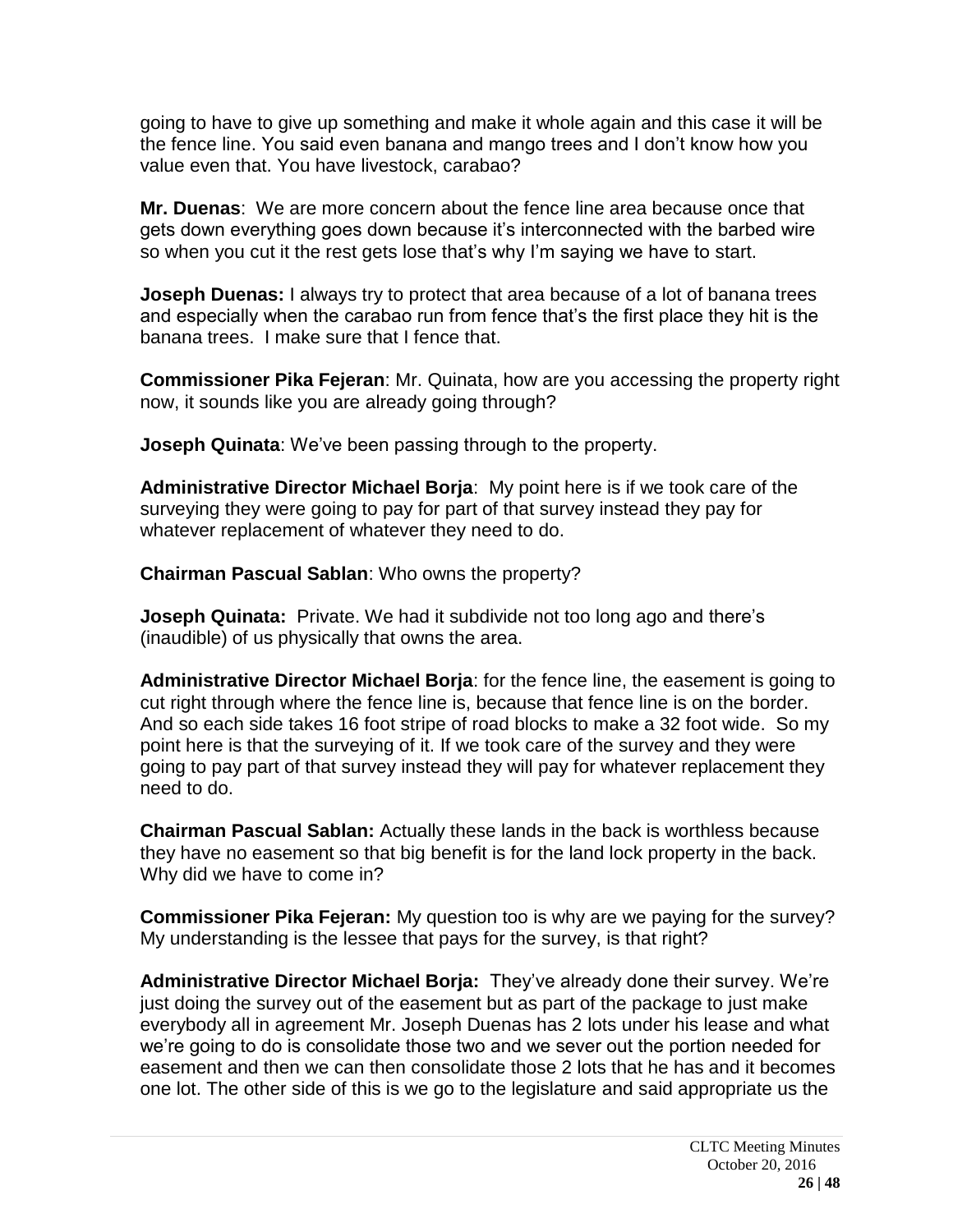money to have this easement created, and any other issues that need to be made, or if you believe the Quinata family should be responsible for bearing the complete cost of the survey and the replacement of the properties that would have to be removed and the creation of this easement because it's in direct benefit of their land. But we have to grant them the land, and the ability to have access.

**Chairman Pascual Sablan:** When it comes to land lock I'm also one of them, big victim so I understand the predicament you that you people are in but they cannot approve this lot in the back, the private property without easement. The way I see this land is useless because there's no easement.

**Margarita Borja (CLTC):** They do have an easement to the property, it's just not accessible. So basically he's not land locked because he has an actual easement coming of off route 4, but it's inaccessible. The terrain doesn't allow for it. It's on a slope. When he subdivided, they included an easement.

**Chairman Pascual Sablan:** Have they checked with the survey division whether this proposed easement is granted whether it would satisfy the easement for all this property in the back? Because there's an easement here but it's inaccessible.

**Administrative Director Michael Borja:** Yes so he has to re-subdivide his lot, he has to change this in order to be able to give all his lots. In fact, he has to pay that *cul de sac* and redo to create a connecting road that goes all the way to the access way to give easement that we're trying to provide here. That's what they are talking about right now is being able to have that portion of land severe away for this easement but what they are saying is look as you do this I'm going to lose my fence, some trees, who's going to pay for that because we need it, we put the fence up because it's for a purpose.

**Joseph Quinata**: We have subdivided the property into 9 of us siblings. The 2 property there, we got it subdivided into 9 lots, but the access that is supposed to be going through is like the valley and wetland. The easement is right between 14 and 15.

**Mr. Duenas**: We're surrendering 16 on each side, my brother here and I, for Quinata's access road to for their property. Five acres because of the livestock. That's over 16 years ago.

**Chairman Pascual Sablan:** I think what we need to do is schedule this until we will make a decision later on.

**Mr. Duenas**: But I can work with Mr. Quinata with the fence and the plants and whatever is there. We can talk that over after we're done.

**Administrative Director Michael Borja**: But Alan, you're farming that land extensively, right?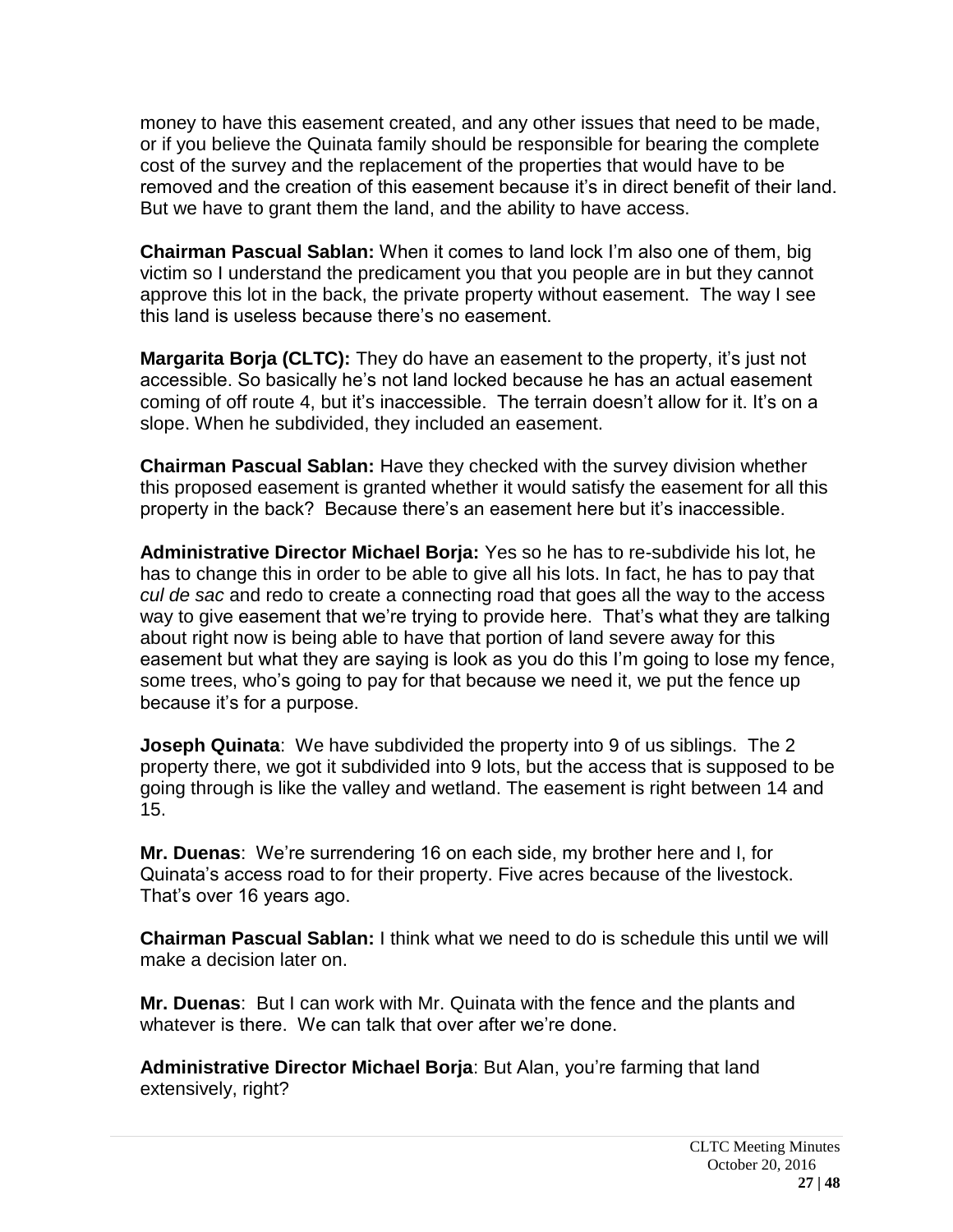**Commissioner Pika Fejeran:** and you are willing to surrender the 16? '

**Alan Duenas**: Yes

**Commissioner Pika Fejeran**: It sounds like an agreement between neighbors right? To surrender the land for this easement roadway. The issue I have is the Chamorro Land Trust Commission is the incurring the cost for the survey for that easement and whatever compensation you are looking for, provided the easement doesn't not benefit the Chamorro Land Trust beneficiaries. There is a law that says public funds should not enriched any private individual so I knew in that law that if government land is being sacrifice like I said, of being (inaudible) for easement for these property in the back so this property in the back is being enriched by government land and that I think is against the law.

**Administrative Director Michael Borja:** No if the government has land and the ability to provide easement to land lock lands then we can use that.

**Chairman Pascual Sablan**: I'm ready to approve Mr. Director but I would not agree to shoulder any cost.

**Administrative Director Michael Borja:** Well that's what you could say, we resurveying the land and consolidation of those properties but not the cost. The cost would have to be worked out by the party that's stands to gain. Or we can taper it until we find a more appropriate solution that's agreeable to everybody.

**Chairman Pascual Sablan**: We can go that route or we can go back and ask them to talk it out and when they are ready come back and we can address that we'll allow government to provide, it's allowed in the law, let them work among themselves.

**Mrs. Quinata:** That's what he's trying to say, to work on the easement they can't be the one to fork it.

**Administrative Director Michael Borja:** So what we do in other situations when anybody comes in that wants to be able to use the Chamorro Land Trust properties for whatever they need it for especially if they want to buy the property or get the property, Guam Waterworks for example, they needed for water tanks they had to buy it even though they are government agencies of sorts they still have to buy it. We didn't incur any expense and in doing so they had to pay for the full services required, the appraisals, the surveys, all those kinds of things to determine what the value of the property was to pay for. And it even comes down to unusable bull cart trails if someone is eligible to buy it then the cost is bare by the person who's making that request who's going to have that benefit of the purchase. So in this case Mr. Quinata the issue here will be, you stand to benefit solely for this, even though it's going to government land we're going to dedicate that government land but in doing so we have make the existing lessees suffer the consequences of some crop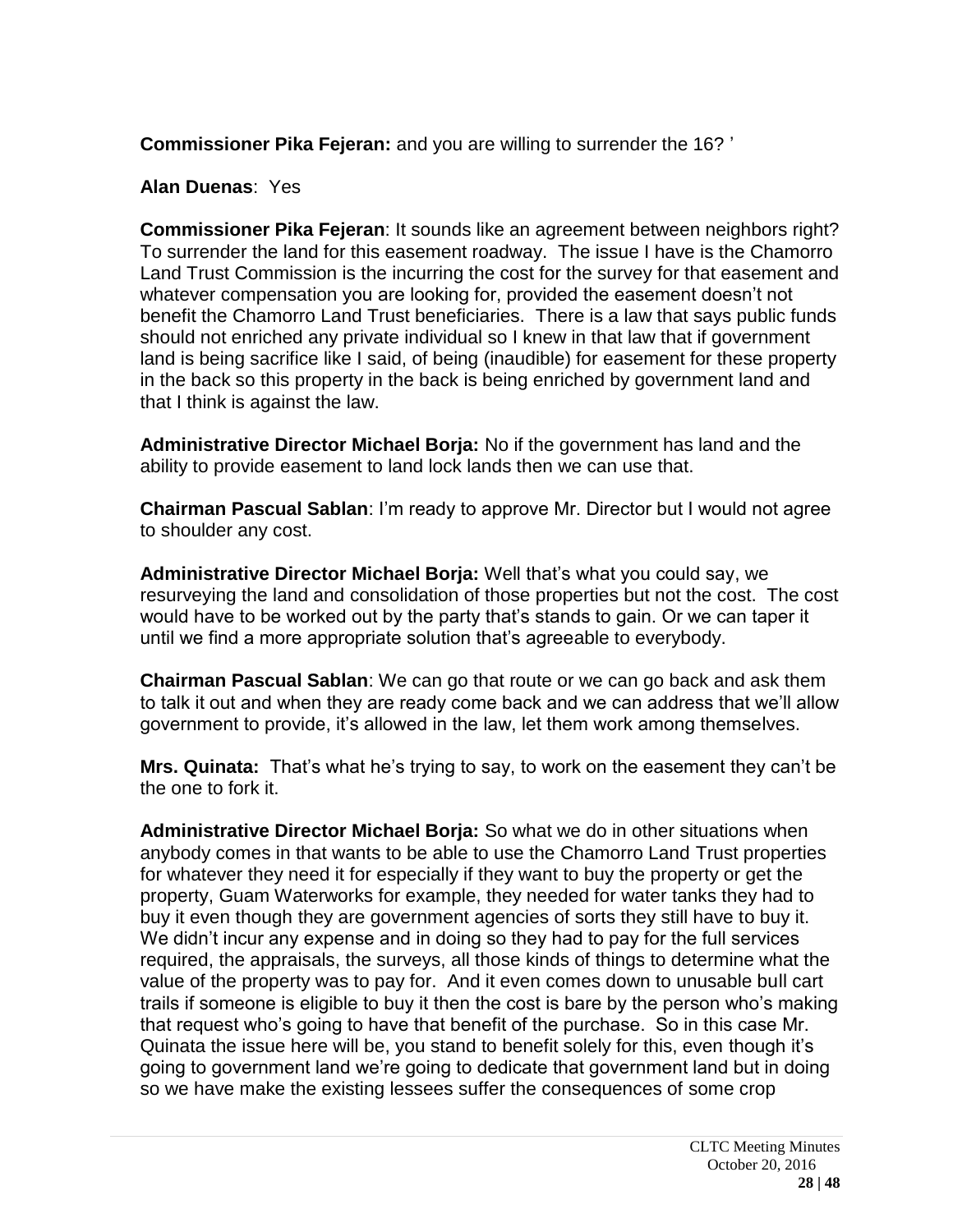destruction so that we are not going to sell the land but we are going to dedicate it as a right of way but the cost of the survey to do so will be your cost if it was to replace the fence line. Some of the other things I'm thinking of that's why I'm asking who's fence is it, what if perhaps instead of 16 feet sharing on both sides, it's 32 feet all the way on one side and that fence line is spared but then you share right through 32 feet wide, it's a nice little farm, it's a nice little crop areas. But you know nobody stands to lose on the lessees where you're going to be losing out on it. So even though it's the government land it's been leased out so they have their right to the lands to use it for their benefit and they are but they stand out to lose something. So that's the consideration you have to think about whether you'll be able to and willing to shoulder the cost because as you already hear the commissioners are unwilling to allow for any compensation requirements on behalf of Chamorro Land Trust to pay for all these.

**Daniel Quinata**: Can I ask you this questions, since the government is coming in to survey the property of his site and to consolidate it into one lot, is the.(interrupted).

**Administrative Director Michael Borja:** We don't have to. That was to do it so we can probably get Mr. Joseph Duenas to agree to reduce his property size and give him (interrupted).

**Daniel Quinata:** But the survey, you said I'm going to be responsible to pay for the survey and fencing? We can negotiate on that, that's no problem but getting the survey to come done by your Land Trust.

**Administrative Director Michael Borja:** No we make everyone pay for those surveys so they all have to survey their own properties and that's the thing it's not our job to go out there and survey. We wanted it to be our job to get all these lands survey once and for all but whenever we have to do this then the legislature wants us to do it gives us that requirement and we tell them this is how much it's going to cost, now appropriate that money for us to even spend on what we have to do. We have a lot other things that we have to, on a regular basis to surveyors not to go out and survey these properties even though it's Chamorro Land Trust. We don't have to consolidate those 2 lots. It's not necessary it's under one person. It will be nice but not necessary. I think it's just a selling point to accommodate Mr. Duenas but not a requirement. But severing out 60 feet stripes on both sides of the lot 14 and 15, that's what has to be done. And I don't know how much that's going to be. Fortunately it's on a straight line, it's along an existing pathway which is already cleared it's not like they have to go through a jungle of *tangantan* or rocks to get to the points. They already know the survey points that are the common boundary and all they have to do is go 16 inches that way and 16 inches that way and both end of the line.

**Daniel Duenas**: That's an easier access to Mr. Quinata's place also, closer to their property.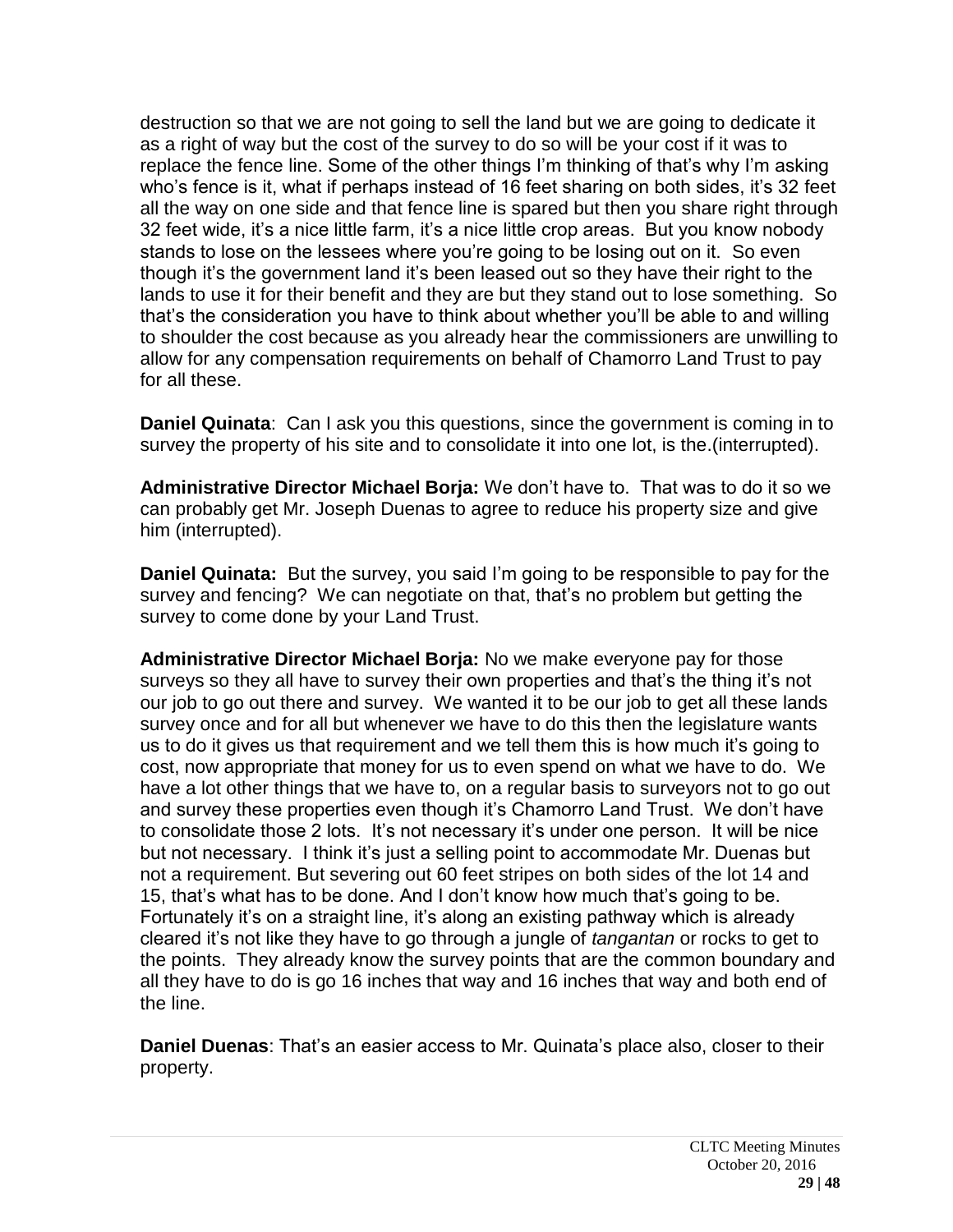**Chairman Pascual Sablan:** okay so my motion is let's table this and let the Quinatas and the Duenas and whoever come back to us later on if they figure out as to how to (inaudible) things out.

**Administrative Director Michael Borja:** We'll put this on the agenda next month and I want you guys to come in with an agreeable plan where Mr. Quinata you're willing to do what we talked about, you're going to absorb the cost, you're going to access the fence line. But for us today we technically we don't have a problem with granting of the easement if that's what you want but we have a problem with who's paying for it. Because at the end somebody got to pay for the service.

**Chairman Pascual Sablan**: okay the motion has been made.

**Daniel Quinata:** If you can approve it now, we can take care of whatever is coming to.

**Commissioner Pika Fejeran**: So you all agree that if we grant easement today the survey for the easement will be on your shoulders as well as the compensation for the adjacent Chamorro Land Trust?

**Daniel Quinata:** We will take care if the government is not going to come in and I'll see what I can do with my sibling whether they can help get that thing. But the main thing is we need an access to the property.

**Administrative Director Michael Borja:** So the motion will be you conquer with the plan to create easement between Lot 814 and Lot 815 that's 16 feet wide on both sides to allow access to the Quinata properties and that the Chamorro Land Trust will not bear any cost but the cost will be with the Quinata family and that will coordinate with the Duenas families to do a survey and replace the fences.

**Commissioner Pika Fejeran**: Second by Commissioner Amanda.. Discussion? All those in favor say aye.

**All** Aye.

**Commissioner Pika Fejeran:** Ayes have it. Thank you.

# **7. Department of Agriculture:** Memorandum of Understanding

**Administrative Director Michael Borja**: I just want to get your concurrence to proceed creating a Memorandum of Agreement with the Department of Agriculture and the purpose here is several folds. They had already come in and ask with the University of Guam to dedicate certain lands in the Northeast section of Guam, they were looking for something that was up there near the Anderson fence line for the purpose of planting indigenous plants to replace the existing canopy trees that are there. The problem is there's no mid-level canopies and once those high level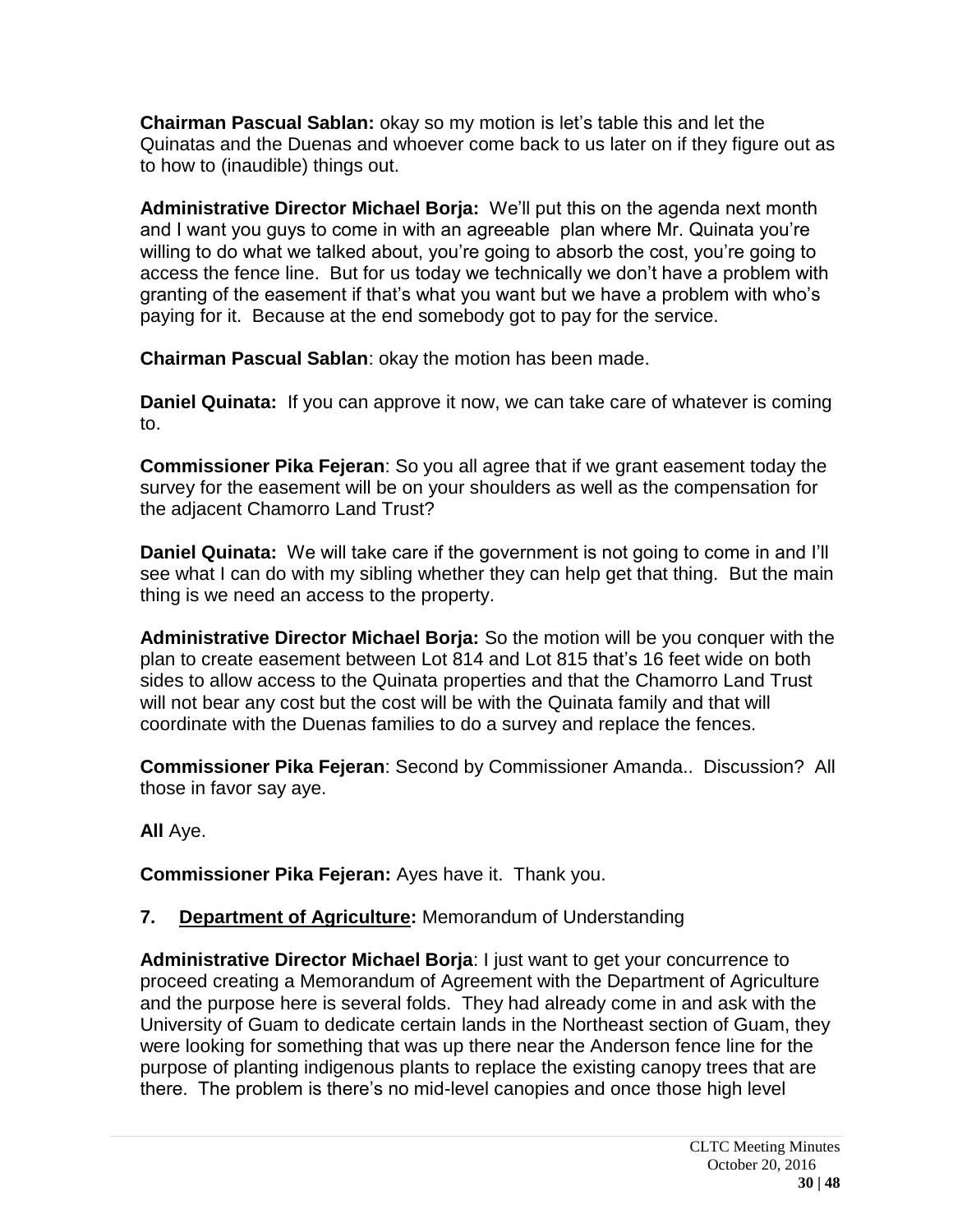canopies drop and there's nothing to place it everything else that was growing naturally under that canopy will be wiped out. So what this actual Memorandum of Agreement with our understanding will go even further to help us to determine there we create conservation easement at. Where these lands are and then help us define what is a biodiversity conservation easement. A conservation easement is a zoning and what we have no definition of a Guam code exist. The definition exist nationally and in some states it's used quite a bit in a lot of different places even amongst the farmers so people can end up using that kind of easement but what we want to do for the Chamorro Land Trust is to have them help us determine forestry division where in this area is the best place to preserve the existing limestone forest that are there and then what do we do to ensure that we can continue to grow trees there. They're going to want that area to be untouched or a period of time, and that's what we want to do in a conservation easement anyway. So all I need is just an agreement from you guys to allow us to proceed with creating this Memorandum of Agreement and it will help us out. Our survey doesn't know where the best place is put the lines but they know the forest and they will help us with that.

**Commissioner Pika Fejeran:** okay, next item on the agenda. GTA

# 8. **GTA** – License Agreement

**Administrative Director Michael Borja**: In this issue here is the need for GTA to have submerge cable come up from the ocean and into the land and Chamorro Land Trust Commission does have the authority of submerged lands from the high water marks existing fathom mark of the submerge land and we already have in place an existing agreement with the another company to pay for the use of that land. We also have the attorney general comments on this whole thing too so in GTA what we are going to do is to have a license agreement with them for a submerge land use. The license agreement allows them to come on to the land. When it gets to the park that's already pointed to the easement so there's no (inaudible) but have agreed to take on the responsibility to take care of the park which is under the control of the mayors so it has nothing to do with us. The compensation that was arrived was based on the other agreement. It's kind of hard to get an appraisal of submerge lands but the other agreement that is in place already talks about per annum payment fee but it didn't include an escalation rate, but this one includes a 8% escalation every 5 years and it goes to 21 years is the maximum we're allowed to do for telecommunications systems and GTA Teleguam is a telephone system so they fall under the Chapter 75. But what you have here is the agreement and also accompanying this is a Resolution. Basically in this Resolution we can kind of go through it. It states that in Title 21 it authorize the Chamorro Land Trust to grant licenses not to exceed 21 years for public utility companies and that the licensor has jurisdiction over submerged lands to the Government of Guam by the United States pursuant to the Territorial Submerged Lands Act. Teleguam Holdings, LLC doing business as GTA, the licensee is a provider of telecommunications in Guam for over 60 years. The licensee plays critical role in providing international telecommunications connectivity, the licensee is the member of the South East Asia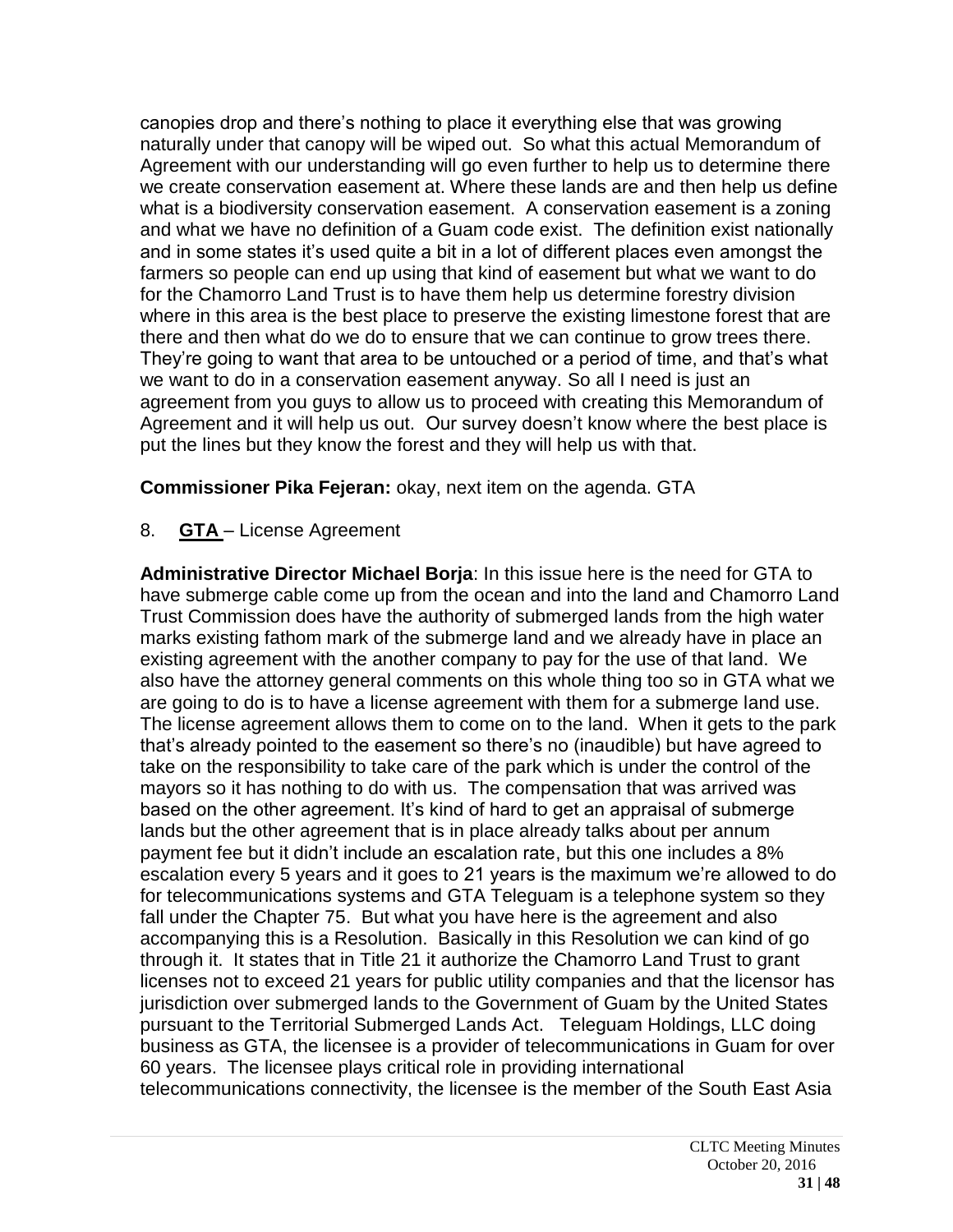- U.S. Cable System Consortium and which is endeavoring to build and implement a state of the art, high capacity fiber-optic submarine cable system, and the new submarine cable will improve physical capacity of telecommunications connectivity between Guam and the world, the submarine cable will also provide additional physical redundancy, which is critical to ensure that telecommunications systems, the licensee, has determined the most efficient area to land the submarine cable is through the Tepungan channel and reef flat on Pedro C. Santos Memorial Park in Piti, the licensee is currently seeking a U.S. Army Corps of Engineer permit for work on waters of the U.S., and currently seeking a seashore clearance from Guam Coastal Management Program, in fact they are schedule for a hearing next week, I believe. Seashore Protection Commission which is made up of the same people of the Guam Land Use Commission. The licensee has reached an agreement with the Mayor of Piti and the Piti Municipal Planning Council for the use of Pedro C. Santos Memorial Park in Piti; the licensor has determined the uses proposed by the Licensee are appropriate use of the Tepungan Reef flat and the license agreement shall include compensation over term of the agreement to include an escalation rate of 8% on each 5<sup>th</sup> anniversary of the commencement date. So we resolved the Chamorro Land Trust Commissioner Board commissioners approve the issuance of the license agreement to Teleguam Holdings, LLC doing business as GTA for the purpose of laying a submarine cable land controlled by the Chamorro Land Trust Commission and the licensee shall compensate licensor for the use of the submarine land for the terms of the license agreement. The license agreement shall not be for the period greater than twenty-one years but maybe renewed upon written notice declaring intent and desire to enter negotiations to renew the agreement and the Chamorro Land Trust Commission Board of Commissioners transmits this resolution with the license agreement to the Attorney General of Guam and the Governor of Guam for their respective approvals. So if you guys concur with approving the license agreement and the resolution that we will go ahead and proceed getting the proper documents created, signed and forwarded. So today we have with us members of the GTA Teleguam Holdings and I'll let them go ahead and introduce themselves.

**DanTydingco (GTA)**: My name is Dan Tydingco, I'm here today with Ms. **Claudine Camacho**, she's with our firm Duenas & Camacho & Associates, who's assisting us with this particular endeavor and I have **Serge Quenga**, he's also our legal counsel. I want to thank the commission for placing us on the agenda here this afternoon for consideration for license agreement that we put forth. We've been working with the Chamorro Land Trust Commission and the Department of Land Management to ensure that all of the provisions and requirements of the law are filled and whatever unnecessary approvals are needed, mainly the Chamorro Land Trust Commission here today. We come here respectively requesting your favorable consideration for this particular project that we've been endeavoring to do is part of a large scale project that GTA (we're no longer a Guam Telephone Authority that once government owed) but we're Teleguam Holdings and we're private entity now, nonetheless we have a bit of business here for over 60 years, we have over 497 employees presently today and one of the big project that we are excited about is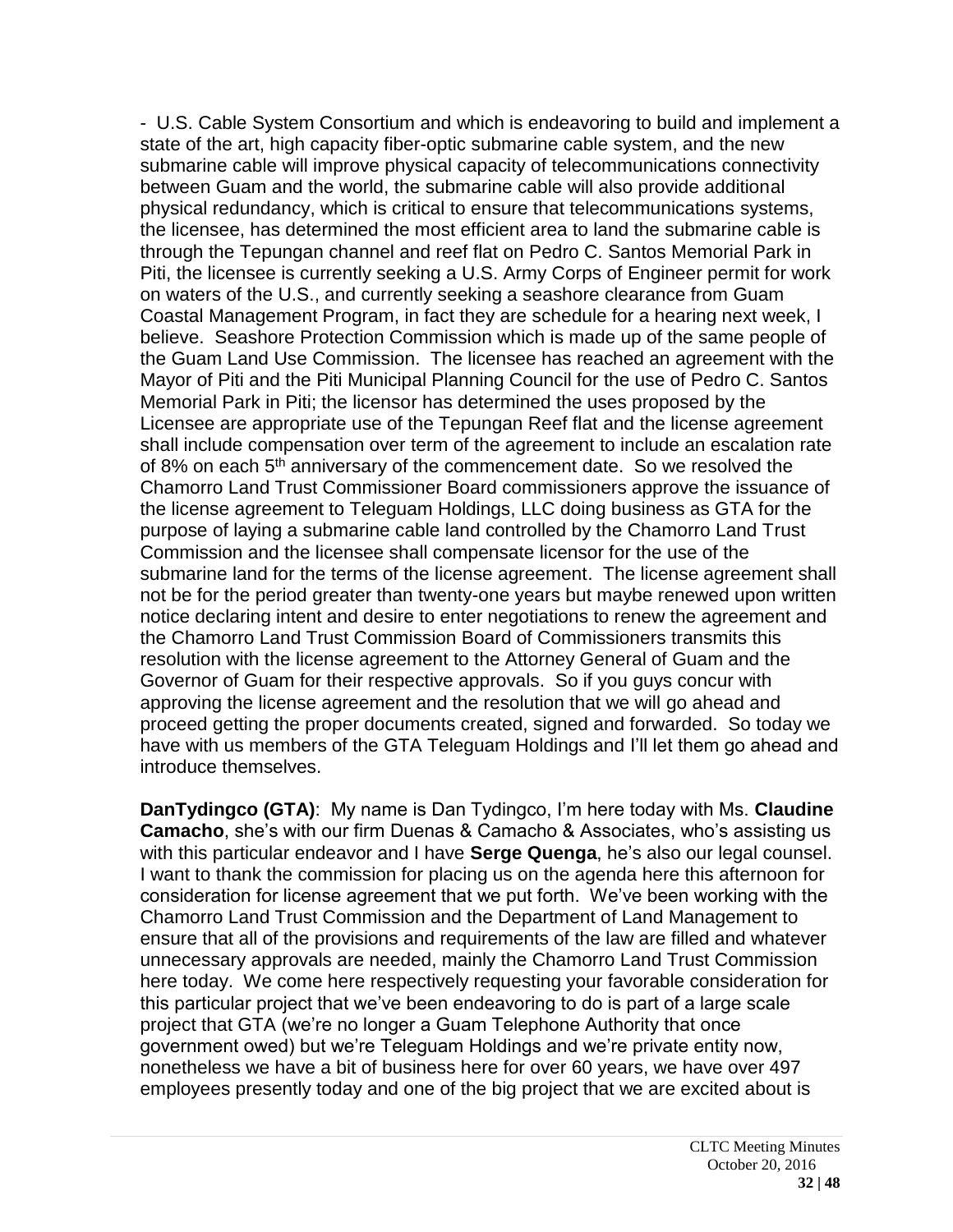working to be part of the submarine cable concussion between us and the Republic of Indonesia, the Republic of the Philippines. We've constructed a cable landing station down in Piti, I don't know if you are familiar with our facility there, right across Santos Park, but we (inaudible) for the cable landing station and it's going to go forward from here on to Hawaii and on to Los Angeles. In addition to that, the governments of Federated States of Micronesia, namely Yap and also the Republic of Palau is taking advantage of this to do what they call branching unit disburse as those cable submerged towards our area and this has allowed the regions to flourishes so far as connectivity for those particular island nations within the region. One of the things that we saw if you guys notice about a year and half ago when the residence of Northern Marianas went black for about two weeks because of cable cut. We wanted to ensure that there's more robust services and connectivity for telecommunications here on Guam and also the residence who have joined in on this contortion, it's a multimillion dollar project, we've been working alongside the Chamorro Land Trust Commission staff at DLM staff, we worked as well with (inaudible) in making sure we have an agreement to give back to the residence of Piti as far as maintenance of the park and also provided services to the community center and to the Piti Mayor's Office so we're here asking approval and favorable consideration by the commission of a 20 year license agreement which the director has noted is pattern after an agreement that already exist with another sub-cable licensee that has an agreement which I think down in Agat right now. And we even suggested putting in an 8% escalation clause even though the other one didn't have it but we thought that would be fair for the community and we took that particular escalation clause from when we negotiated. I think if I'm not mistaken, we are probably the largest paying lessee to the Chamorro Land Trust as a result of a negotiation between GTA and Chamorro Land Trust Commission about a year and half ago with respect to all our properties but we've thrown in an escalation clause to ensure that there's valuation of the property over time that the community of being beneficers of this. I have Claudine Camacho here, again she's working with us on the technical end and she's working intimately and closely Territorial Seashore Commission and all the other regulatory review entities like the Army Corp of Engineers and Seashore Commission, and Serge Quenga as well. So we are here and available if you guys have any particular questions about our project.

**Commissioner Pika Fejeran:** Thank you for the background on the project. Sounds very exciting. I guess my question would be, you know, the director mentioned that the annual payment are based on another similar license?

**Dan Tydingco (GTA):** Actually, it's a little bit more, when I was looking at the other license which is dated back in 2009, I think or 2008, it was \$2,000 a year. I think we are starting off at \$5,000 a year, for year 1-5 and then subsequently it will be escalated within the year.

**Commissioner Pika Fejeran:** My question is, it's good we have that other license to look back on, I don't know where that number came from for that license.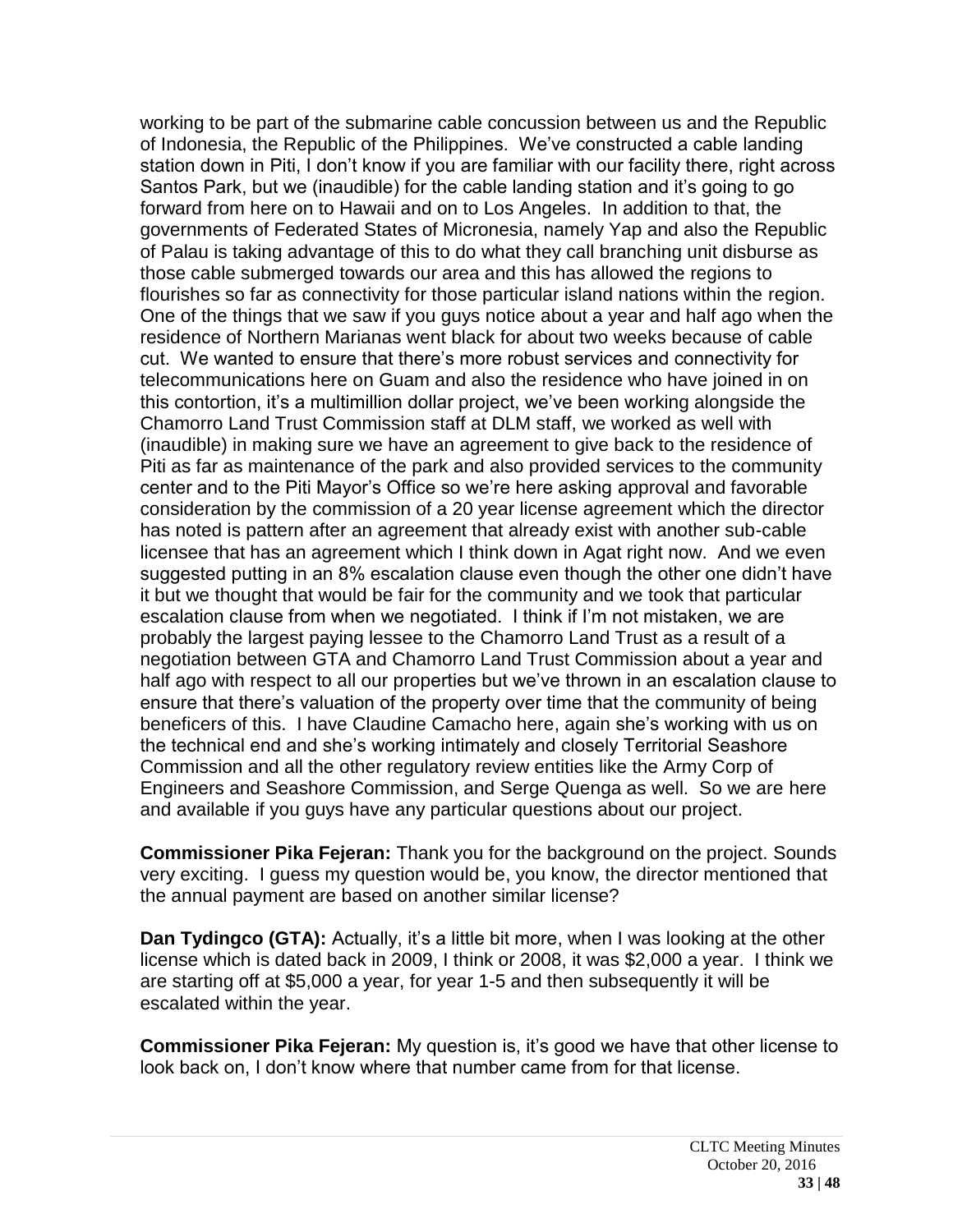**Dan Tydingco (GTA):** I think they did an appraisal with Nick Captain & Associates.

**Commissioner Pika Fejeran:** That would be my question, how we got that so I can see an appraisal was done, we are actually assigning the right value to the land? My next questions is we what just got through with the U.S. Postal Service and our escalation rate is 10% and yours is at 8% escalation? I'm only bringing this up because I know that we have licenses that we're locked in to for something like the 15 years that when we look at the rent that we apply through the license we were short changing ourselves.

**Dan Tydingco (GTA):** I appreciate that. I mean, when we had come and renegotiate it with the Chamorro Land Trust Commission when GTA was first privatize they gave the private owners of GTA the opportunity to make sure the company got off on the good start. And for all the properties that we had in the inventory and we looked throughout the island you see facilities here and there, it was a \$1 a year for ten years, but under the law, during the asset purchase agreement went forth we were required in some point in time when the ten years is up to negotiate with the Chamorro Land Trust Commission at a fair market value and we went from dollar a year to several hundred thousand dollars right now. And again we have 497 employees that are local here and the last thing we want to do is take advantage of resources of the community and stuff like that. We want to ensure that we give back fairly what is required of us so like I said if you want to pattern the escalation from 8% to10% I don't think we're going to have too much difficulty with that.

**Administrative Director Michael Borja:** What I gave you guys is the documents we are going through which includes the License Agreement and the Resolution. Can I ask you a question on page no. 4 item no. 9, assignment of rights? In the document starting on line 27, the Licensee may, without Licensor's consent, and then on line 28-29, the Licensee may without

Licensor consent, do we really need Licensee? You can get back to us and tell us what you're going to do and we'll tell you yes or no, you just don't do it without telling us.

**Dan Tydingco (GTA):** I think, for example, if we're going into a successor firm ending up purchasing GTA down the line, I don't think we need to get requirement or approval from the Chamorro Land Trust Commission or the Department of Land Management with regards to this particular license agreement or asset to proceed forth with any agreement we may be seeking with another entity during a merger and acquisition.

**Administrative Director Michael Borja:** I don't think we would have any issue with you if you got sold and signed it over to the new owners of the new company but it should come with just letting us know. Because I think that's saying that the licensee without our consent you can go ahead and lease and transfer and all that. You're not going to tell us you're in negotiations but let's say (interrupted).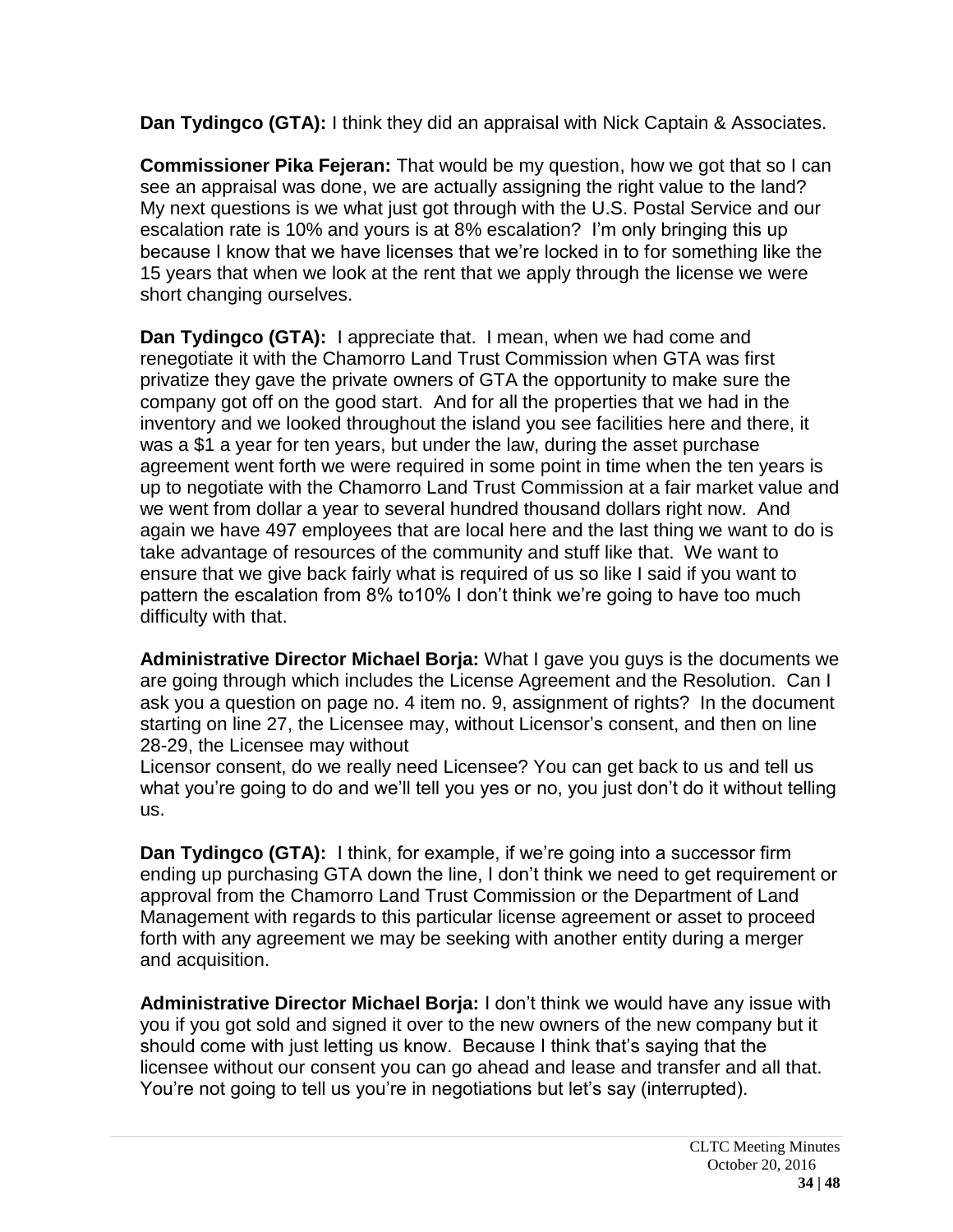**Dan Tydingco (GTA):** Let's put it this way, when we go back and forth, when we go through a merger and acquisition we're self-process, we would have to go before for example, the public utilities commission and we go before the Public Utilities Commission we have to get approval from the PUC to transfer what's called our Certificate of Authority our ability to operate within the Territory, it's almost like a license. It's basically a notification over to the PUC and similarly I don't think we would have any problems giving you guys a notification of there's a successor company coming here.

**Serge Quenga (GTA Attorney):** The provision offered here mirrors to a great extend a provision that was from the original agreement we followed and it does provide for the same sorts of rights, particularly the last sentence here, of would allow us to basically assign the agreement to a purchaser of our company. As you know it's been in the news GTA has been in the market for a while and so we just want to make sure that whatever happens with respects to all our agreements are freely assignable to perspective buyer of the company.

**Dan Tydingco (GTA):** If I'm not mistaken Mr. Director with regards to this language this may actually, I don't know if it exactly mirrors the language within the lease agreement we have between GTA presently, Teleguam Holdings and the Chamorro Land Trust Commission for all the other properties that we made reference to.

**Kristan Finney (Legal Counsel AG):** The first part of it basically says we can sublease a space in there and I think that's what the commission may be concern about. You can have somebody else renting that (interrupted).

**Dan Tydingco (GTA):** Well, we will have customers in there, when we're going to have a sub-cable coming in to the cable landing station for capacity and stuff a lot of customer would have to come in and out of there. So we have to notify the commission in regards on who we're going to lease to or (interrupted).

**Administrative Director Michael Borja**: You're talking about not additional cable staff you're talking about usage within the cable, right?

**Dan Tydingco (GTA):** It says here, if you're concern is without your consent on leasing or transferring the conduit of dock space, that conduit of docked space is being built by the consortium and us. The assignment of right that had presently have with the all our properties that we negotiated or lease with (inaudible) by January 1, 2015, if there's a successor company that comes in they have all those rights.

**Kristan Finney (Legal Counsel AG):** And I think that's a different situation then just subleasing something to a third party without the commission knowing or having any

. .. **DanTydingco (GTA):** But we have like, for example, in the properties again that we have renegotiated with in the new rate at the fair market value, GTA presently like a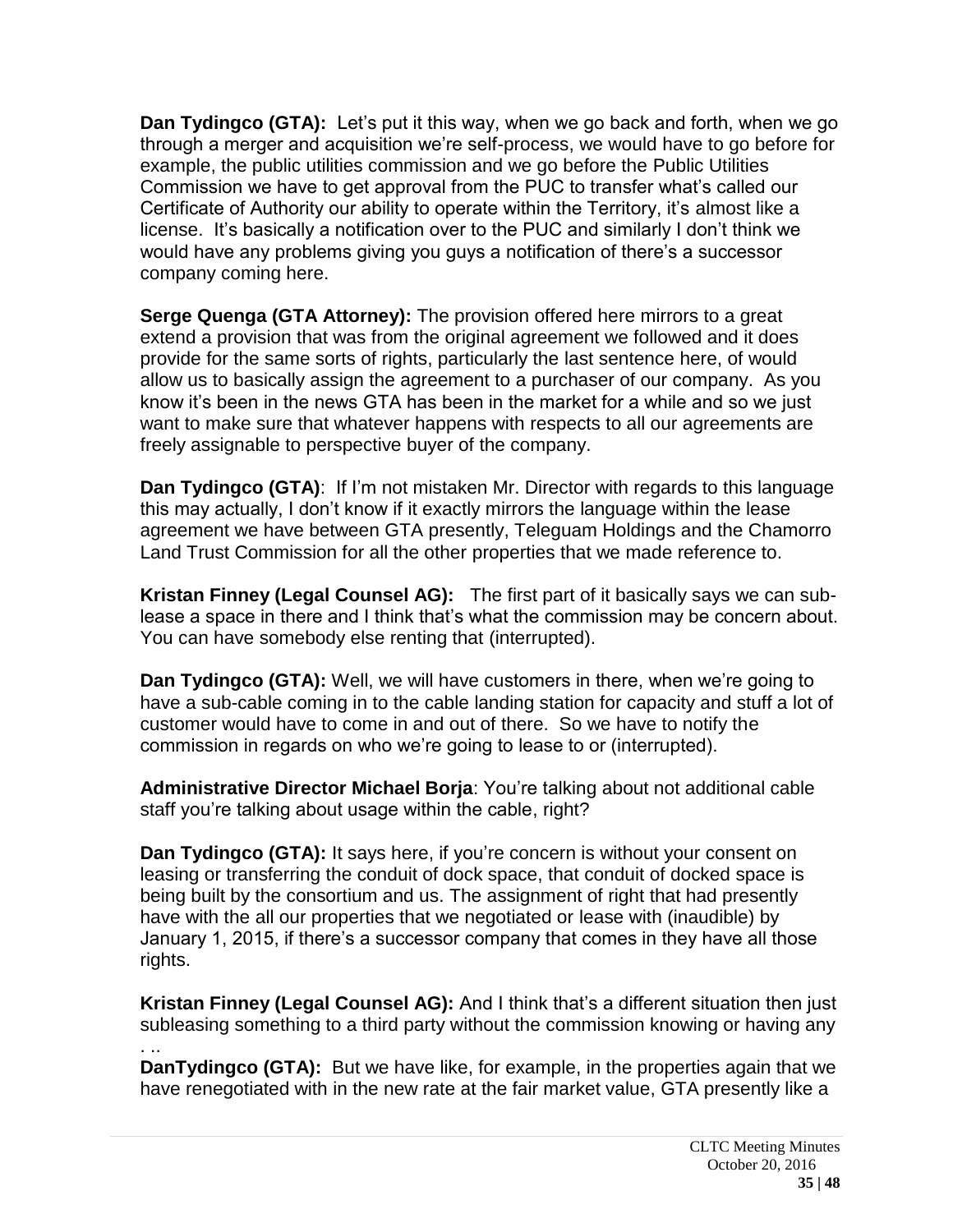property up here in upper Tumon, we can sublease on the space, we're able to do that as we speak. It's not something I wanted to do with this particular thing because the perameters are like 6 foot wide by 512 foot (is that what it is?) length (inaudible), we're not going to say, here's one foot within our 6 feet within our license agreement within the Chamorro Land Trust that someone else could lease.

**Kristan Finney (Legal Counsel AG):** I don't know the technical part of it I think just the concern of what I would want the commission to be aware of is maintaining that control knowledge over what being leased and to whom. I'm not sure, I just wanted to just make sure that the commission was aware of this provision that says. . . it takes care of that situation like he said somebody else acquires completely but it also allows for a third party to sublicense or sublease this without any notification.

**Dan Tydingco (GTA):** You mean, does the commission want a notification as to who our customers are? This commission will certainly be notified of the new successor company for example, when at the point in time when there's a merger agreement, you will be getting the checks from whoever the new entity is. It may be formerly GTA, or formerly Teleguam Holdings but you're still going to get the rent check or the license agreement check.

**Administrative Director Michael Borja**: I don't know if we're talking so much of the physical space of the land itself hereto. The technology of this whole cable is a moving target and it moves fast so today, whatever it's called a third party. The definition of a third party, what would that be, for you guys, in this things?

**Sergio Quenga (GTA Attorney**): It will be an entity outside of telephone.

**Administrative Director Michael Borja**: So there would be someone else that's laying another cable on top or someone who's just (inaudible) within your (inaudible). So other people putting cable through that conduit? It's almost like licensing out to somebody within a building. Am I right?

**Sergio Quenga (GTA Attorney**): You're right technology is moving there could be other players that come about as we go through time want to come in with a new cable. So this provides that sort of readily available access. It allows some flexibility, I believe that's the explanation on why it was in the original.

**Administrative Director Michael Borja:** and the issue here too is the security requirements. The protection of the cables from all kinds of things.

**Sergio Quenga (GTA Attorney**): and GTA is subject to all kinds of regulatory requirements to include federal government security information and network they are very rigorous, quit burdensome so.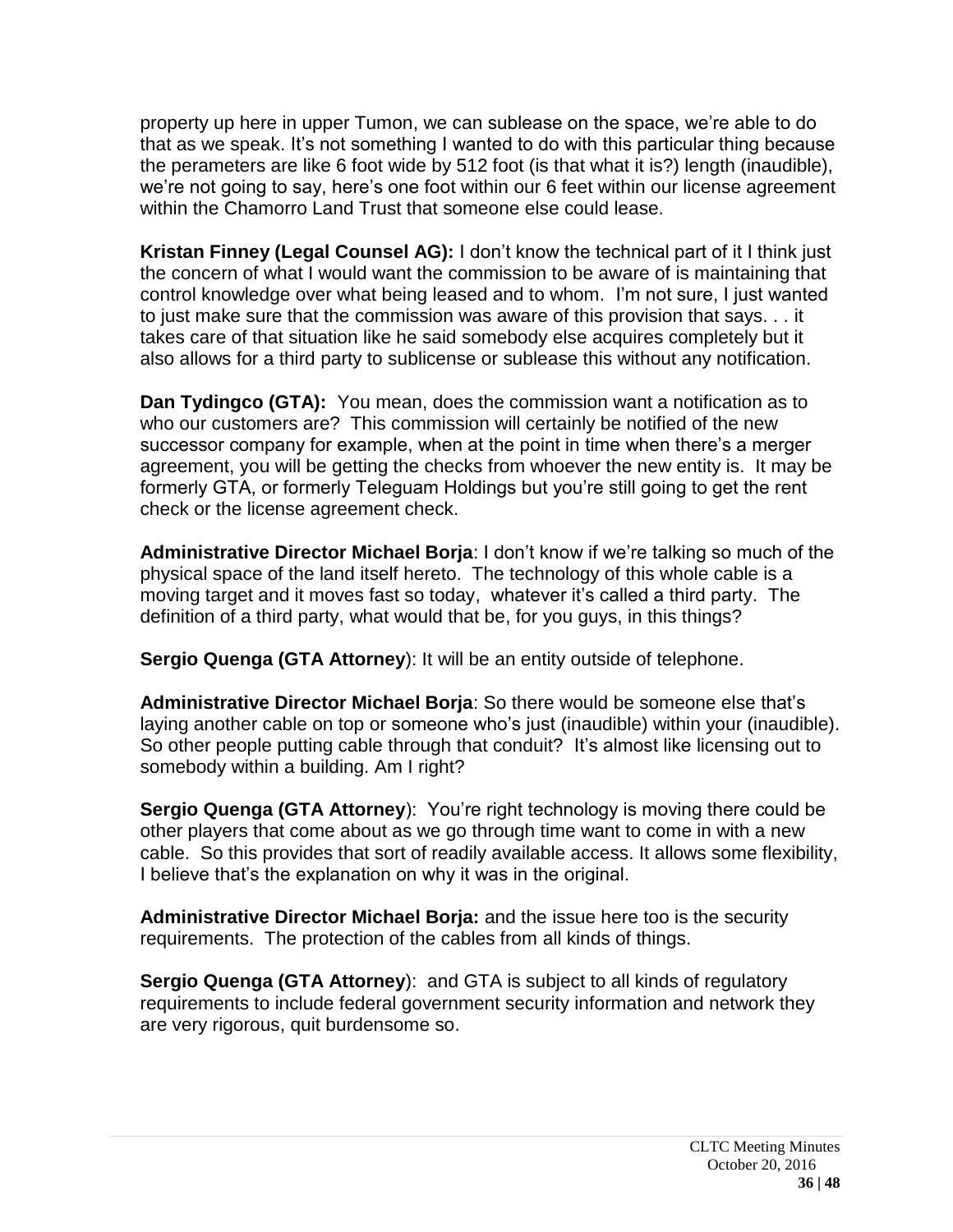**Dan Tydingco (GTA):** We have a network security agreement in national security (inaudible) we're not just letting anybody come in to… we have to get clearance for anybody to come in to our infrastructures.

**Administrative Director Michael Borja**: Let's say if we this as it right now, in the approval process, if there's an issue where it's not legal to form then the Attorney General's office can bring it up. What I would like to get is just whether or not you guys concur with moving forward with this license agreement and then approving it through resolution and then we'll move on with getting the documents finalize to getting all the signatures.

**Commissioner Pika Fejeran**: I like to revisit how we came up with the \$5,000 and then the escalation rate, it's in my conscious so I know that. . .

**Administrative Director Michael Borja**: There was no escalation rate on the other one.

**Dan Tydingco (GTA):** We offered the eight percent and that was based on the escalators we've done in our last agreement, and those are fair market value escalators that we've done from Corner Stone Valuation and also Chris Felix.

**Administrative Director Michael Borja:** So we get you the contract that we used to base this on and even that, looking at the history, I'm not sure how (inaudible) come about it's just the license agreement was signed months later when the resolutions was done to approve it so it was kind of done backwards. And just to let you know they came up with some start off number, how they came up with that number, or why they came up with that number except for a fact that the agreement had a start date that was probably a decade later than the signing date. So when they created this agreement they went backwards to when it really started and then they added on some big up front amount that still didn't have any kind of ideas where that number came from so that was an issue that we (inaudible) right for us to copy as well because we didn't know how, or why that was there. There are a number of other submerge cable lines coming in to Guam that we don't have agreement with so we're going to talking to them as well that they should be also be part. It's good for everyone else.

**Administrative Director Michael Borja**: But the 10% is agreeable?

**Dan Tydingco (GTA)**: I don't know where the 10% came in from the Postal Service, but I don't think that would be a deal breaker for us if the commission wants to have the escalator for every 5 years at 10%. We threw in actually the 8% based upon the agreement we had last year. Again, that was for the Cornerstone and Chris Felix company.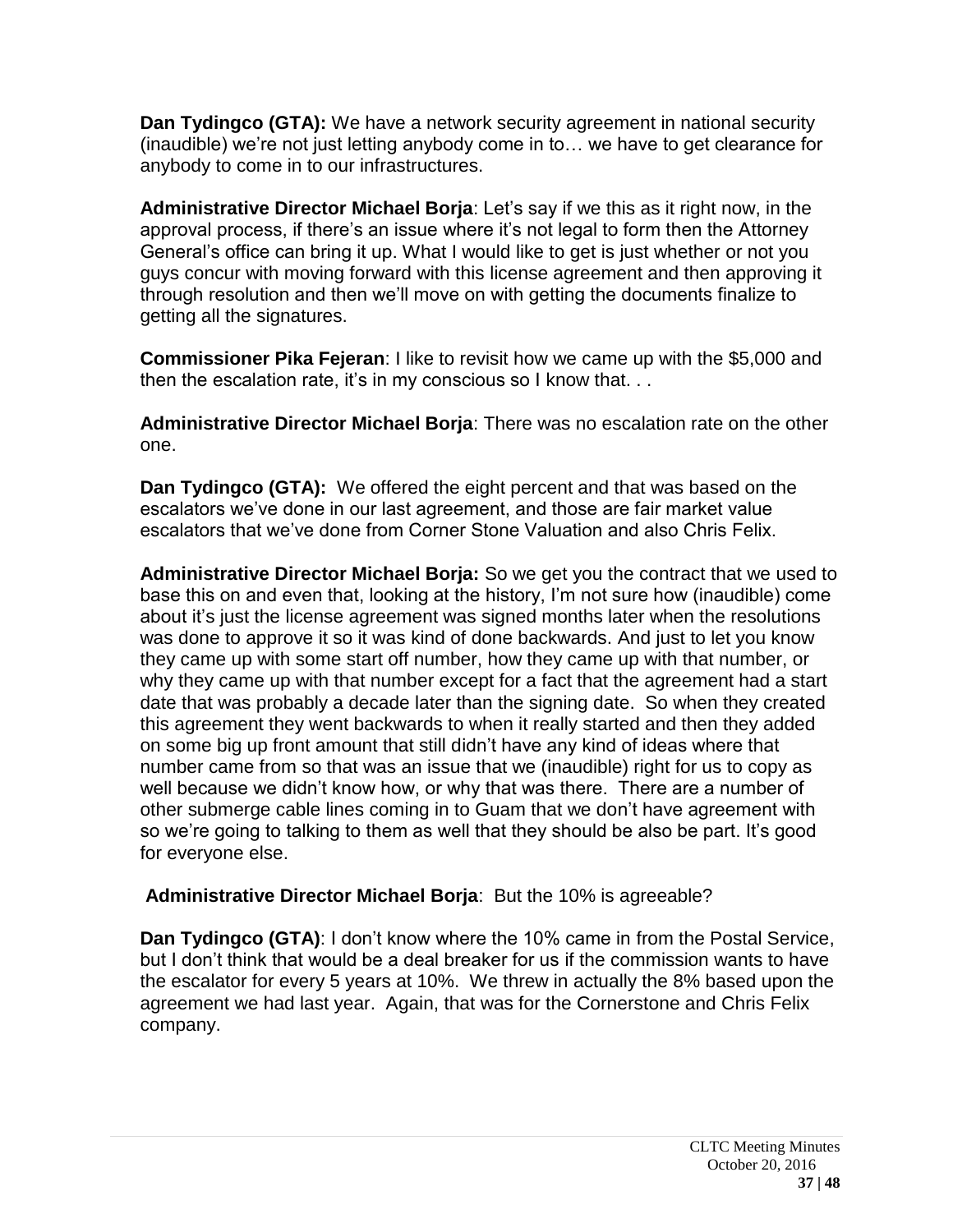**Sergio Quenga:** This fact sheet indicates September 10, 2008 appraiser for the Captain Co. ground rent for submerge land of \$2,400 per year so there could be appraisal. I haven't seen one.

**Commissioner Pika Fejeran**: Does this license have to be for 20 years?

**Dan Tydingco (GTA)** Typically a submarine cable life is between 20-25 years that's where we came in.

**Commissioner Pika Fejeran**: You know I appreciate the escalation rate, I would like to see it uniform with the Postal Service license that we have.

**Dan Tydingco (GTA):** We have no issue with that.

**Commissioner Pika Fejeran:** But you know as the director mentioned since we don't have a current appraisal for that submerge (inaudible) today the only information we have is going of, of a fact sheet that states that one appraisal was done eight years ago but in the interest time, and we are just one check mark in the process for your major project for island, I don't want to hold you back from continuing your project. But I would like to see if we start at \$5,000 per year for years 1-5 I would like to see some option for us at the end of year 5 to revisit that amount and see if that is an accurate rent for the submerge lands. As the license is written now we sign of it today, we have no way to escalate the license fee outside of the escalation. We're locked in for 20 years.

**Dan Tydingco (GTA)**: Again, we were the ones who offered the escalator here because there's no escalator on the one that we used as a template and the escalator scheduling that we offered for the commission was based upon a more recent valuation that was done by certified appraisals like Cornerstone Valuation and Mr. Chris Felix as well so they came up with that particular formula and say 8% and we're not averse to 10% as you suggested but 8% every 5 years is the proper valuation of the property.

**Commissioner Pika Fejeran:** but we don't' know if this \$5,000 is an accurate per trail of the value of that submerge land. Can we put a clause in here that at the end of year 5 we have the option to renegotiate the license fee based on the appraisal or the escalated rat whichever is high?

**Dan Tydingco:** That why I said the formulation done by more recently with the legally mandated requirements of the law with us for our terrestrial leases last year they said come in with certified, qualified appraisers with valuations and they came up with, and I understand what you're talking about the base amount.

**Commissioner Pika Fejeran:** That's the issue, it's not the percentage escalation.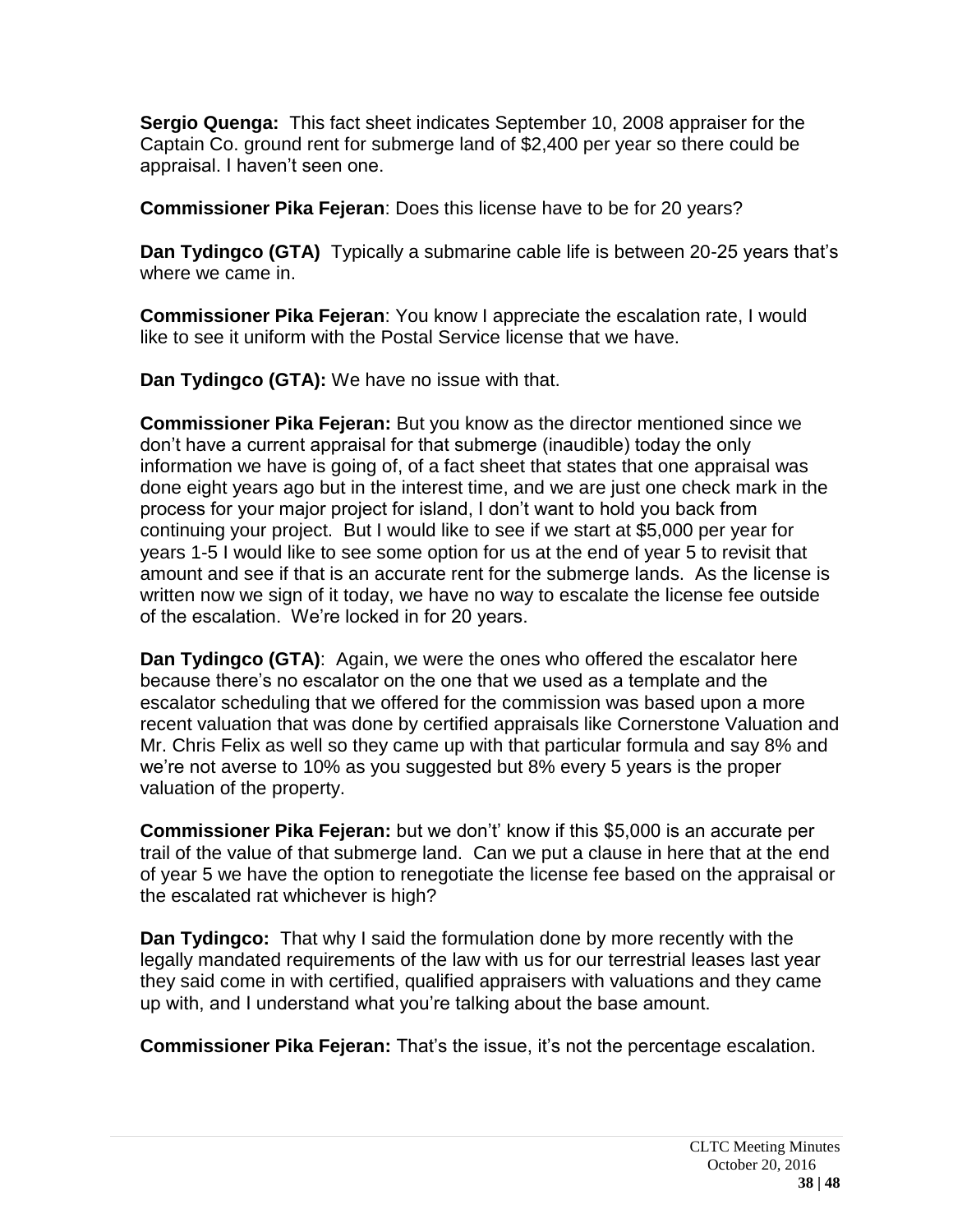**Kristan Finney (Legal Counsel AG):** Why wasn't there an appraisal done on this one? Is it that nobody can do it or?

**DanTydingco (GTA)**: You know on whatever research we've done with regards to appraisals of submerge lands. Appraisals for submerge lands are primarily for seabed minerals, mineral rights and stuff like that. At least in the area we understand down in Piti is not a mineral rich particular area and stuff.

**Kristan Finney (Legal Counsel AG):** but that was an appraisal done in 2008?

**Dan Tydingco (GTA):** That was for a different area, if I'm not mistaken that was for Agat. It's not a usual typical appraisal so all of the appraisals that we've ever had to consent with are terrestrial. If the commission wants to put language here for an appraisal in 5 years we certainly could work with the commission and the staff to do that, for your comfort label to make sure the base amount is right.

**Kristan Finney (Legal Counsel AG):** So you're saying , they are not able to do appraisal now for whatever reason but you want an option to say maybe somebody out there can do an appraisal and maybe we're starting out with the wrong assumption with this \$5,000 so you can have an option to go back and appraise and that way it would hold anything up here and it still move forward but there's kind of a catch for the commission, you're not in it for 20 years only 5 and starting out with the (inaudible) exception.

**Dan Tydingco:** Well we would like to make sure it's for 20 years and I could probably be able to (inaudible) any concerns here that if we come back and if there' s any requirements for appraisal after 5 years, if there's a need for a (inaudible) we'll adhere to that, and again, it may cut both ways as the director has reference.

**Administrative Director Michael Borja**: So if we do a term for 20 years with 5 years increment at the end of the first 5 years the determination of the rental will be based on an appraised value or the increment value whichever is greater. Sergio Quenga: If I could chime in here, if we're going to to the appraisal route in the 5 year period then we might want to get two different appraisals, it might one paid for by GTA and one paid for by Chamorro Land Trust Commission similar to how we've done with the ground lease language where that says you get your appraisal, we get our appraisal, we sit down and we talk about it.

**Dan Tydingco:** It was not even an average, it was a very specific methodology in the ground lease renewal that we had done Chamorro Land Trust and DLM had its own representatives and its own appraisal similarly we had ours and then there was a process and procedure like those two guys meet. Because they are qualified, they are licensed and their credentials are on the line and at stake so they can't be fudging around with numbers. But your suggestion is good.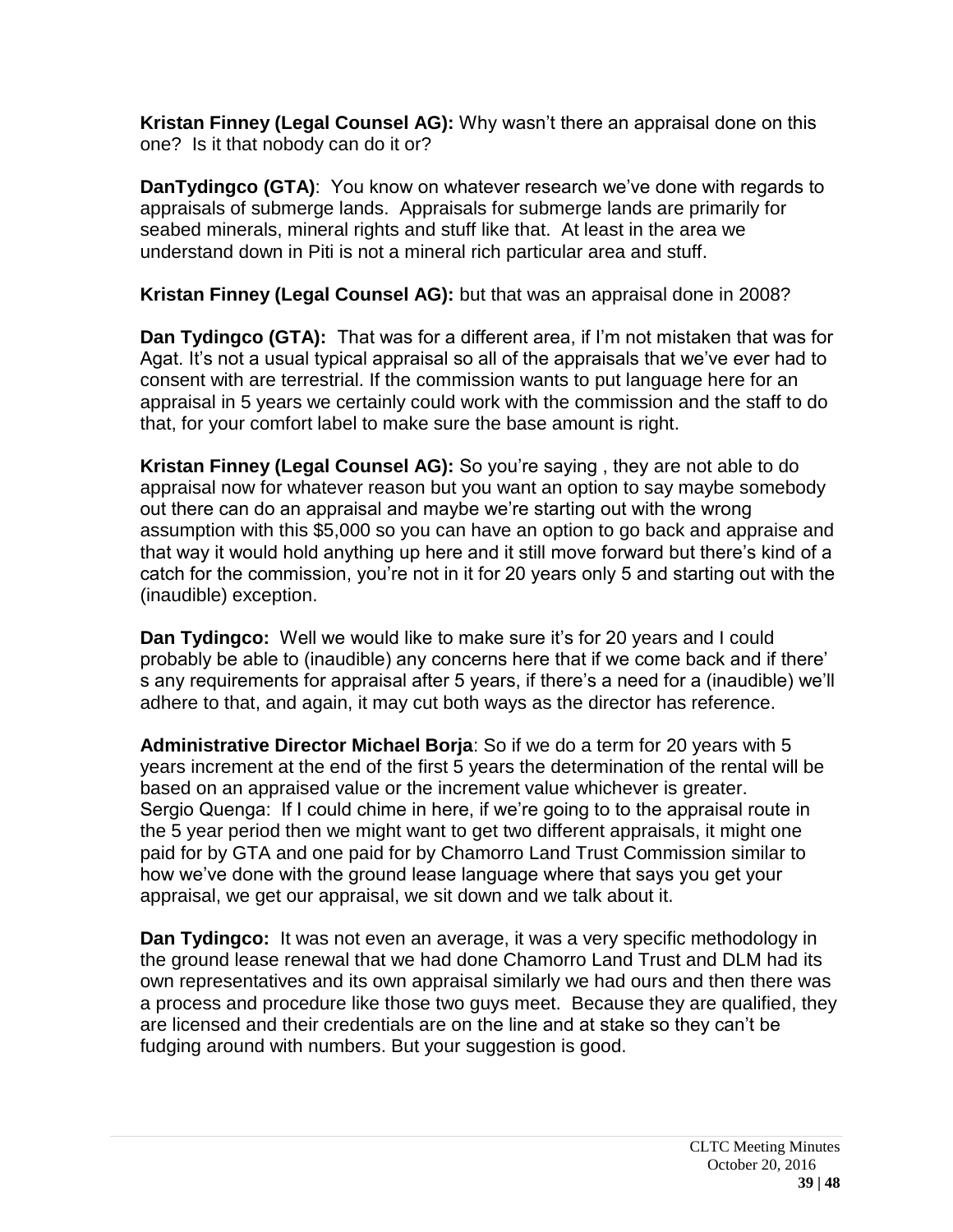**Commissioner Pika Fejeran**: I would like to also point that although the similar license that we're looking at, the Captain Co. appraised it at \$2,400 a year, the base that they started with was two times that so \$5,000, right?

**Dan Tydingco**: But you know again, if the commission wants to go ahead and do visitation or re-visitation in 5 years within an appraisal valuation we're not adverse to that. Mr. Sablan the only reason I'm respectfully asking for the consideration by the commission today to move on this when a submarine cable is commissioned, and we've been working with a very specialized company, NEC of Japan, and they are fabricating the submarine cable which actually (inaudible) under the water they have production schedules and then they have lay down schedules so they are trying to make sure that at a point in time if everything is lined up over here, we get all our approvals then the schedule is on time and they're going to be able to get in the service, otherwise, things are pushed out and it ends up costing everybody a lot of money.

**Chairman Pascual Sablan:** So why don't we approve this with an understanding that after 5 years we'll come back and revisit the appraisal value.

**Commissioner Pika Fejeran:** Two appraisals in 5 years. I'm also going to do just some elementary math based on, if the appraisal came back at \$2,400 here Chamorro Land Trust ended up charging \$5,000 per year. I understand the \$2,400 is for a 6 foot by 320 foot, Teleguam's is 6 foot x 560 feet which is 75% more so we're going off of this old appraisal value, the appraised value for the Teleguam math will be \$4,200 okay, and then looking at that we looked at what the rental rate was for the similar license they just about doubled it so if we just about double that raise it up \$8,400 as the base.

**Dan Tydingco (GTA):** Let me ask you this, instead of throwing darts if you will can we go off what's here, put in the \$5,000, put in the language for revising the appraisal to allow for a true up provision. At the point in time the appraisals will be able to true up the actual valuation, and they will be able to say GTA, the Chamorro Land Trust Commission has the opportunity to call back and you guys owe them x more or the valuation of the property list lower than \$4,200 or \$5,000 whatever.

**Commissioner Pika Fejeran:** Okay, why didn't we back that in the similar take the appraisal value per year and more than double it for the rent?

**Administrative Director Michael Borja:** I don't know if it's the same like they threw this \$250,000 add on as settlement for what for not doing this early or not doing this on time but it only covered an 8 year period, I think., and even \$5,000 for 8 years is \$250,000.

**Commissioner Pika Fejeran**: So I would recommend at the end of year five, Teleguam and Chamorro Land Trust Commission will obtain an appraisals to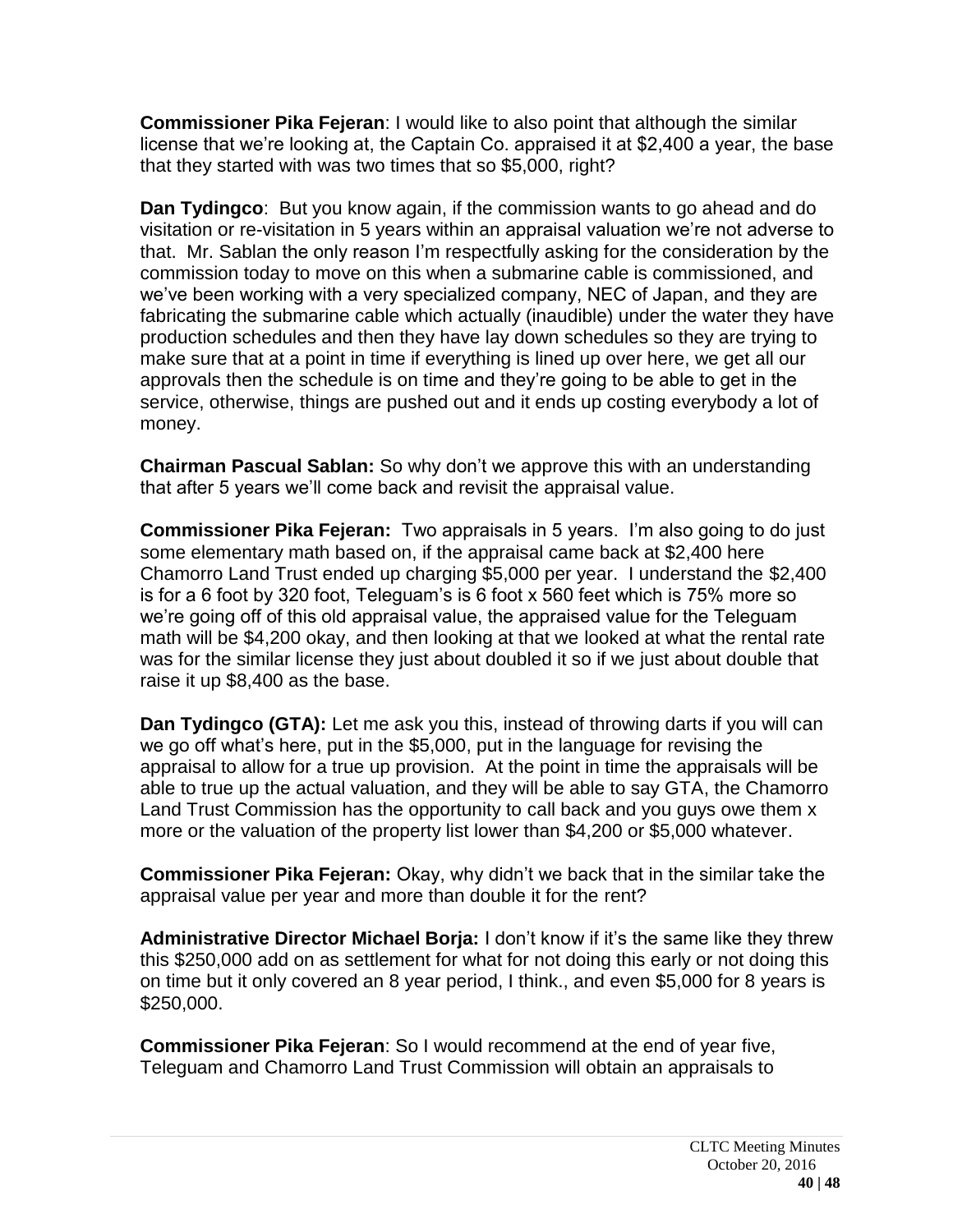reevaluate the annual license fee and also to change the escalation rate from 8% to 10% today. That would be my suggestion. Chairman? Do you have any questions?

**Chairman Pascual Sablan**: I so move.

**Commissioner Pika Fejeran**: Thank you the motion was made. Second?

**Commissioner Amanda Santos**: Second.

**Commissioner Pika Fejeran**: Those in favor say aye. ,Ayes have it.

## **9. Bill Nos. 374-33 & 375-33, Ypao Point Land Use**

**Commissioner Pika Fejeran**: Director it looks like these are kind of related so we move on to number 10.

## **10. Sagan Koturan Chamorro**

**Commissioner Pika Fejeran**: Thank you for your patient.

**Administrative Director Michael Borja:** We have license agreement. This whole matter has come up because there was two bills that were introduced that deal with Ypao, Oka Point and one of them is a Sagan Koturan Chamorro Cultural Center and so we had to review the current license agreement that this organization has with the Chamorro Land Trust Commission what I have on our fact sheet report is that they are currently using 8.5 acres in the license agreement that in *Inadahen I Lina'la' Kotturan* Chamorro, Inc. is a non profit organization chartered with the Revenue and Tax. The bill was asking for 99 years, the license agreement is for 20 years at 5 years increments with a provision that they have to put in writing their desire to exercise the option to renew. We estimate the value of that property to be \$4.3 million and the site has not been proposed where the lot has never been on the list for proposal for commercial use by the Chamorro Land Trust Commission. Now this organization Koturan Chamorro Inc. is a nonprofit required by law to submit annual reports at the time of the public hearing they had failed to file their annual reports for 2015-2016 but they did file those in October 17 this year. The payment terms for the license agreement says that it should be 5% of each dollar collected as an entrance fee and we have not received any money from them at all. The licensee did submit a letter dated October 12 to the Chamorro Land Trust Commission which you have a copy of that expresses their desire to exercise the second option to extend the license agreement for another 5 years. Now the actions that are required is this commission needs to determine if the requested the second option of the license agreement should be accepted… if you do accept it then set a time where we want to receive copies of the report filings, financial disclosures, publications… I don't know if they've done any of that either. I haven't check into that part but nonprofits suppose to have publicated financial reports. We should also get a business plan for the use of the land and activities that the licensee will engage in and any other action that you request. Again, there is a bill pending, Bill no. 375-33 that was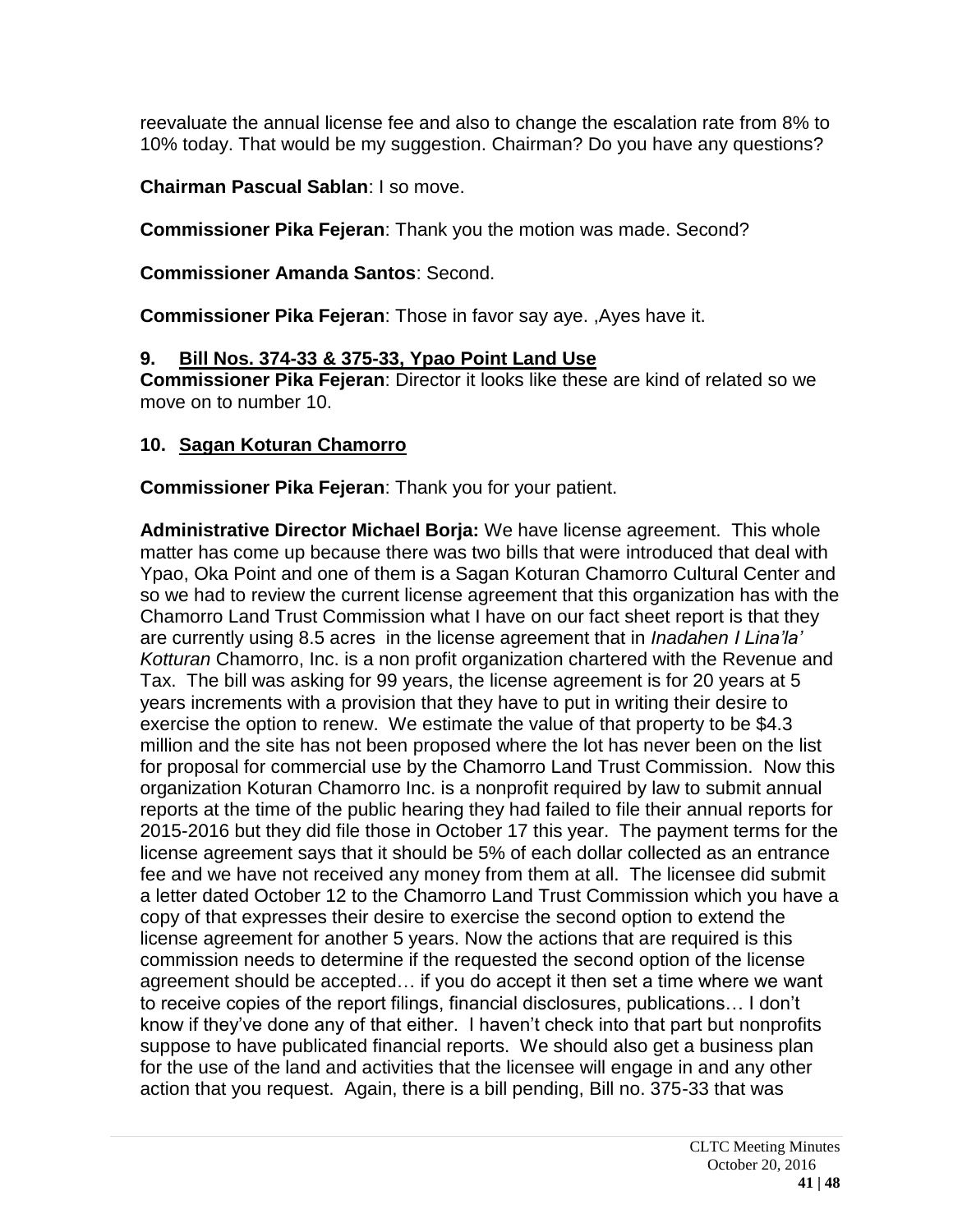already publicly heard and this bill will allow the (inaudible) of this property as a cultural center and it assigns the *Inadahen I Lina'la'* Kotturan Chamorro as the lessee and it will change from the license agreement to a lease agreement. Their members of the board of directors are present today to talk with us are Annmarie Arceo, Raphael Unpingco and Ramon Leon Guerrero are here to answer any questions and talk in behalf of their license agreement.

**Annmarie Arceo**: As a president standing for *Inadahen I Lina'la' Kotturan* Chamorro . First of all, personally, I would like to ask pardon for not keeping with the request to renew on the property leased, I had stepped away a few years ago from the organization due to issues that I could not handle, I stepped away for a while, been wanting to step down but advise from the community and others to just hang on to see if we can work something out. Here we are today, we discussed between the three of us who are currently the board members now that we are ready to take this back on and fix it and make everything right. So on behalf of our board I would like to ask for pardon and forgiveness that we haven't kept up with this. As a president I'm ready to come back on board to make this all right. Today I'm asking your permission to go ahead and extend our license so therefore we can move forward.

**Ralph Unpingco**: Hafa Adai my name is Ralph Unpingco and the first vice president of the *Inadahen I Lina'la' Kotturan* Chamorro, when she was taking care of her situation I was pretty much tending to the center and to our volunteers, I guess the community needs. We have since been working with organizations of course Hurao, other organizations like Tasa, Tasi both are seafearing organizations Haya Foundation that works with the additional plants and also the Fisherman's Coop which we are now in talks to do the 3rd Lunar Festival. We haven't received any entrance fees for that event for couple reasons, one is to promote the center, and we want to get the community up there. It doesn't make any sense when Chamorro's especially, ask, "Why do we have to pay to be in that center?" so we want to welcome everybody, at least, in the beginning. This is an educational center and we want to try to get everybody and at the same time we're going to eventually be hosting events that will generate revenue to fulfill our 5% entrance fee that we have in our document such as concerts and 5ks to promote health and community involvement. So with that in mind we did help out in Festpac and it was a major undertaking and we were able to handle the two weeks of a lot of work with all our volunteers. With that I'll let Ray take it.

**Ramon Leon Guerrero:** Hafa Adai, my name is Ramon Leon Guerroro. What I always tell people is our facility is a learning and orientation program, it primary cater to our children and that is our key area. Questions have brought up also in the past on why we don't focus on tourism. Yes we do get tourist but first and foremost again is kids and as a parents and a grandparent we don't charge the children, especially the schools even if they are off-island students coming we make sure that we are available to teach them and explain to them what is our culture.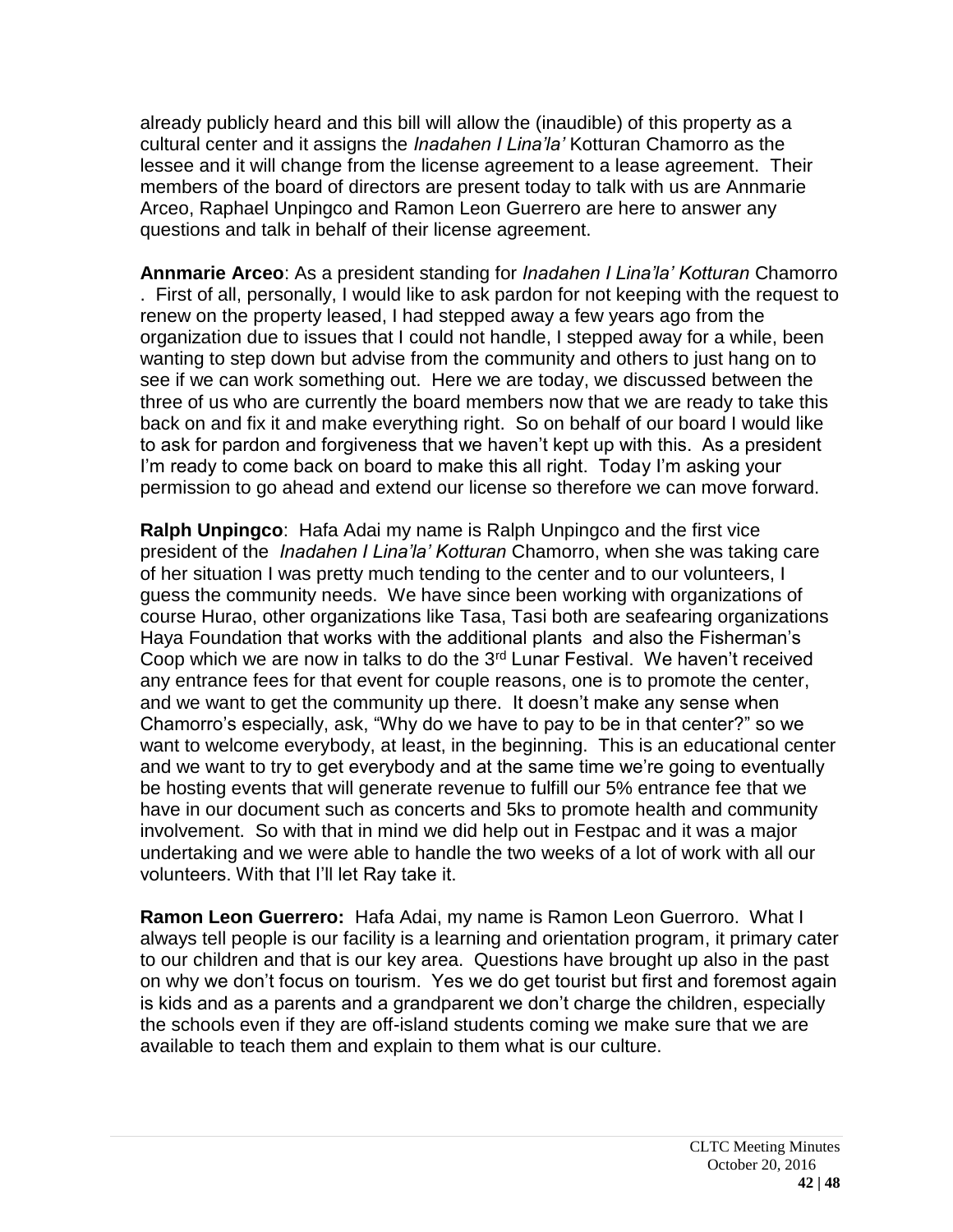**Commissioner Pika Fejeran**: With this Bill before the legislature, were you the proponent of this Bill with Senator Ada? Because when we got the Bill it was out of nowhere so I'm just kind of curious, do you want this Bill to do through?

**Annmarie Arceo**: I can answer a little bit of that. Since I've been back on,, maybe just a week and half, I've been in communication with Mr. Joe Borja because he had come to see me to get some history about what's going on, where we at with all this and so I am going to speak on behalf of the last week and half that I've been in communication with them. . So I think, basically, according to what I understand the bill is coming from Senator Tom Ada, this is what I'm told, and so he's proposing the bill for 99 years now. I reviewed the bill and I see there's some areas (inaudible) to it with no restrictions and so although we want the end for this park to belong to our people for the mere cultural center that we proposed to set up for, Senator Tom Ada's office is willing to work with us for the last conversation that I had. I think they are just proposing that the bills going to states that it's going a cultural center and then leave it to Chamorro Land Trust to decide on terms and all the details of it. This is the last word that I had with Joe Borja and I suggested with Mike when we met with him because I also suggested to Joe that I think at this point before we go to this bill we need to find the time right away for the three parties to get together so we sit and decide what would be the best for our people. So between Senator Ada's office, *Inalahen I Lina'la' Kotturan* Chamorro, Inc. and Chamorro Land Trust Commission perhaps we can sit down together and see how we can visit the bill and see how we can go forward so at the end still keep that as a cultural center but make sure that Chamorro Land Trust wins also. As far as what we need to pay, as far as fees or whatever and that also *Lina'la* can handle whatever provisions Chamorro Land Trust can ask for.

**Chairman Pascual Sablan:** This is a corporation right. So you have the corporation paper? You have any plan, have you ever sent it to us?

**Annmarie Arceo**: I know my husband who was the representative of the project he came with these plans because now I have to come back now and continue what we started because it's not all done yet.

**Chairman Pascual Sablan**: So you have the program plan, yet or no?

**Annmarie Arceo**: Yes

**Chairman Pascual Sablan:** Has that been approved by your board of directors?

**Annmarie Arceo**: Yes

**Chairman Pascual Sablan:** Why was it never submit to us?

**Annmmaire Arceo**: We did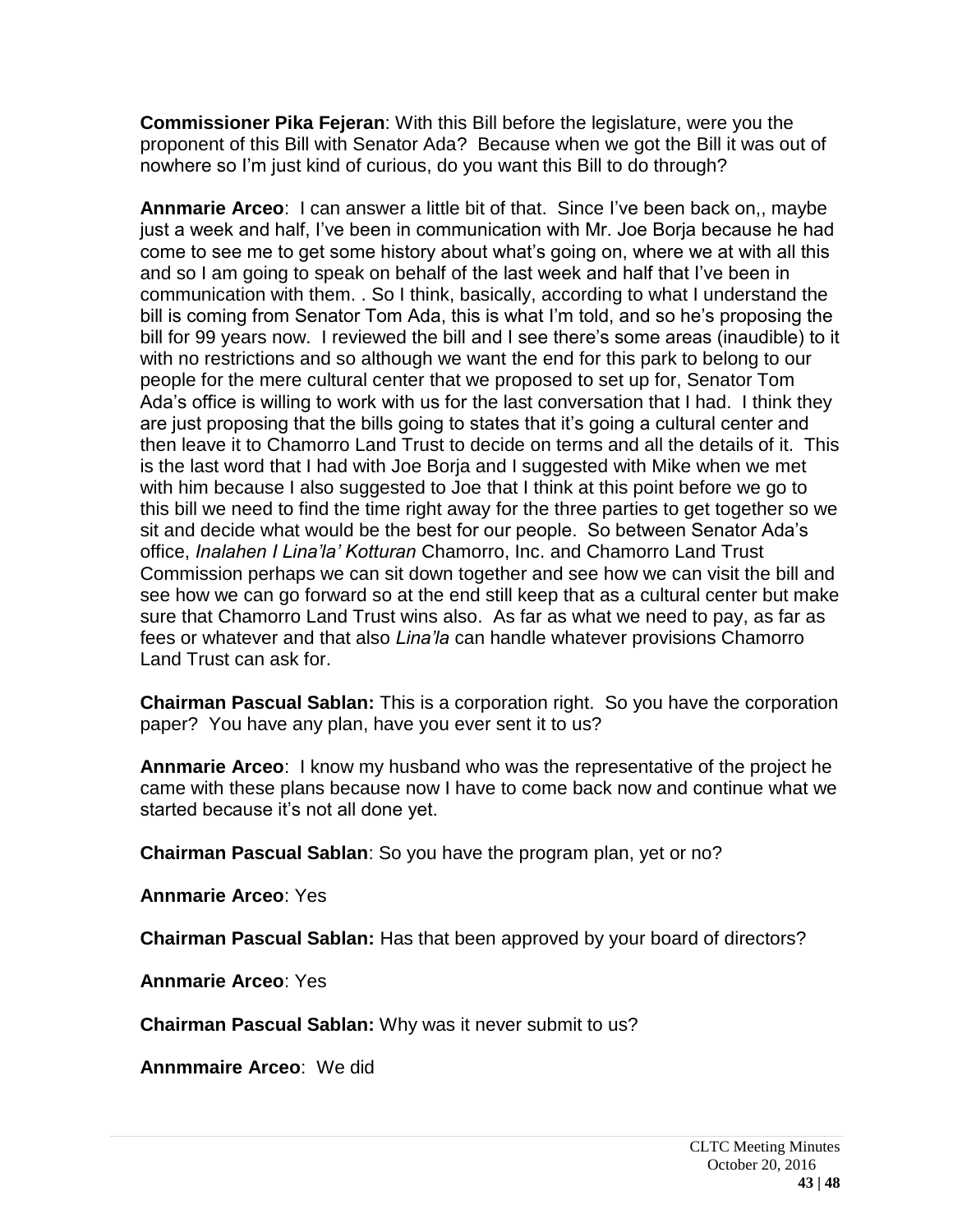**Chairman Pascual Sablan:** The other thing, I understand you have not charged any entrance fee right? So we never got the 5% fee.

**Raphael Unpingco**: That is in the future, right now we're trying to get the community to be involve and we don't want to turn away one person just because we're asking this. Eventually we will get to that point but at this moment we want to get people to just come in. Getting people back in nature, back on the island.

**Chairman Pascual Sablan:** would you agree with me that as of this time you don't have any legal document or license between you folks and the Chamorro Land Trust? Yes. It is safe to say since you don't have that extension you can apply to use which I believe this letter and we can sit down and renegotiate if we were to extend.

**Kristan Finney (Legal Counsel AG):** About that, that was the thing I was looking at, and I don't have the copy of the license agreement to see what we had, but you can't really extend something that's already expired. The problem we're facing is what to do now since you're still occupying the property and the agreements ended.

**Administrative Director Michael Borja:** The license says they have to renew within 60 days and failure to do so, which they failed to do, means they don't have a license agreement no more.

**Kristan Finney (Legal Counsel AG):** Without the license to look at it's really hard to say, but if it says something like that that if they don't request to extend it then you would notify them that it's been terminated, or also what happens if they continue after they past the term of the agreement and so without that it's really hard to say but if the term ended and they didn't exercise the option to renew then as Commissioner Sablan said there's no existing agreement so you have to start over. But again there's a lot of assumptions there because I don't have the license.

**Annmarie Arceo:** Because we didn't renew there's no legal terms now however, I'm only asking if it means that we have to start all over, may we have that opportunity to start over and continue the plans. We spent over \$300,000 sponsorships with the plans to make that a cultural center. It's here, the plans are here for every home repair, we do have a business plan that needs to be updated and looked again to change but we do have a plan and we humbly ask you to go back and please give us a chance to continue.

**Commissioner Amanda Santos**: I feel bad because when I went over there was no power, they cannot weave at night. We can wake up and make the Chamorro Center for the Chamorros.

**Ralph Unpingco**: We are also having problems with Rhinoceros Beetle in the area.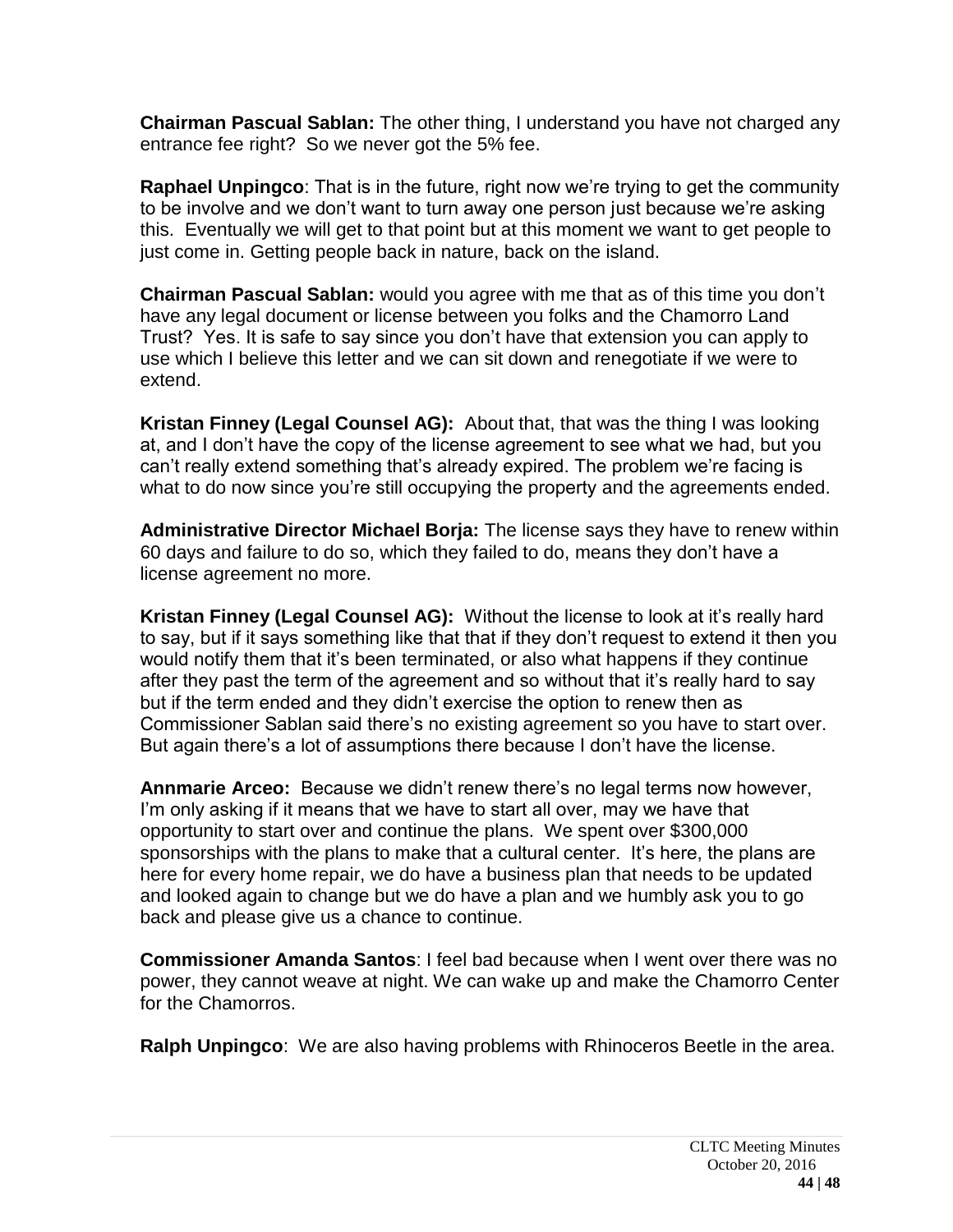**Kristan Finney (Legal Counsel AG):** Probably the best way to get something that is workable and legal this Bill 375 has some issues with it, but maybe you guys working together that you come up with something (inaudible).

**Commissioner Pika Fejeran:** So what you're saying is that we would not be able to, if we decide today, we acknowledge that the old license is no longer valid, we can't now on our own create a new license?

**Kristan Finney (Legal Counsel AG):** I'm not sure how unless there's something.

**Administrative Director Michael Borja:** There's no public law that gave the specific authorization for this and then beyond the term of the license agreement is really not a proper term it should really a lease. The Chamorro Land Trust can only do three kinds of leases, agricultural, residential and commercial, and anything else beyond that needs legislative authorization. So in order to get to that point, you know, Bill no. 375 will probably have to be enacted with hopefully some modifications to tone it up and make it a stronger bill in order to be continued. As I mentioned in my testimony on that bill, it talks about two different things. It talks about dedicating a piece of land to be used as a cultural center and it talks about somebody assigning some organization to be the one responsible to have the lease. Now similarly to the *hamo*t farm, there's that reluctant to identify specific group in legislation although we're going to dedicate the land for that purpose. The same thing here. We kind of alluded that your discussion with Joe Borja was that you may not specifically name your nonprofit organization, it's dedicating the land for the commercial use of that there will be an organization that should be able to run it. How we come up with who that is, I don't know, that's not for me to determine although we can make some suggestions. That's the problem we had, can we go ahead and say let's start another license agreement. This was done back in 2006 and as you mention in the beginning lot of the things that we feel were correcting the ills in the past. The process was not really formulated correctly to do something proper. Counsel said, because of the failure to exercise the first option it now has negated the license agreement, and for us to act on it outside of the parameters of the license agreement allows us to do is not within our bounds and then then to come up with another license agreement is not within our boundaries.

**Commissioner Pika Fejeran**: I was under the assumption the original license they had was through the provision for improvements for public purposes?

**Administrative Director Michael Borja:** There is a provision for doing cultural centers so if you are going to call this a cultural center it has to follow those provision of a cultural center and the cultural center still needs to get legislative approval. This land hasn't been dedicated for that. Nobody can dedicate the land except for the legislature.

**Commissioner Pika Fejeran:** The original license, what was the authority that the license was made?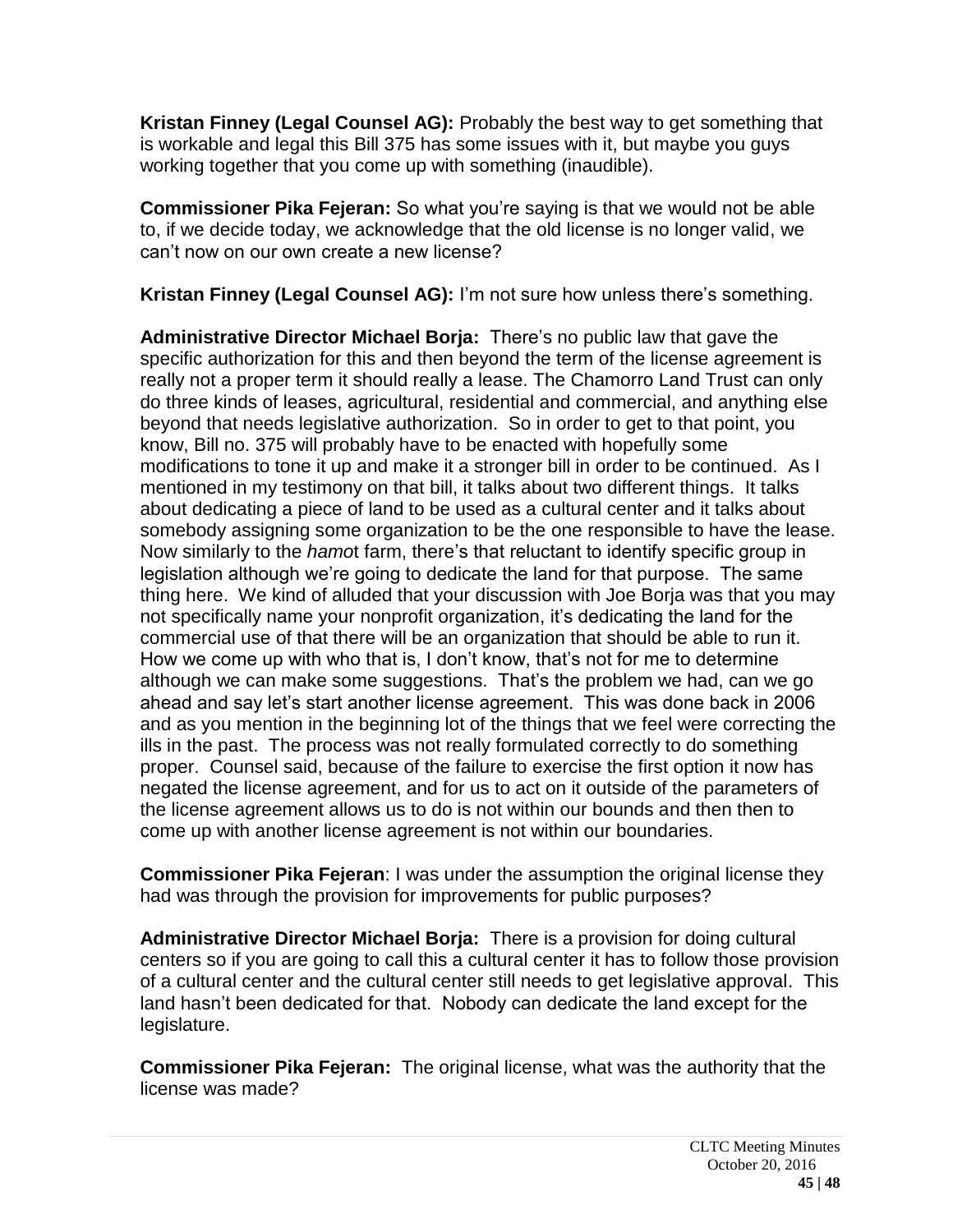**Administrative Director Michael Borja**: Lot of authorities were based on that one you're pointing out whether it should be or not, that was the thing that they used. We don't want to get people's hope up and we get shut down because we failed to meet some qualifications, or rather we have all that in place before we move on. We can grant them an authority to use the facility for x number of days until this bill is resolved. That's what we did with the zoo. We kept our hands folded and we said we need to get something done, we need the rules and regulations done. When the rules and regulations got done the language that we put in to allow for that kind of stuff to be extended got wiped out so we had to go for specific legislation just for them. So if we really wanted them to continue then we give them a grant of entry so they have a legal authority to be on the land for limited period of time.

**Annmarie Arceo**: I call this a blessing in disguise because even though it may seem this is working against us really for the long term. Maybe, Mike, I have some hope in what you're saying when you're saying that even aside from asking for extension some of these provisions, maybe this is a blessing in disguise so that we really put some firm policies to fix all these issues. I hear you saying that we should have legislation which have never been created for all this to fall into place because you're saying it should be a lease instead of a license. So I want to look at this very positively that this is a blessing in disguise that happens for a reason. Let's just say we did renew and we were on time for example, what happens after the 20 years because I was looking at this when I was on board, how do we secure this property after we build so many things because as we were getting sponsored for this there was a big question about "so we're going to spend \$150,000 on here but only have the lease for 20 years"? Those were some of the questions and I could not give them anything after that because I could not make promises. We ask that you grant us time up there to secure that place as a cultural center.

**Commissioner Pika Fejeran:** I would recommend that we grant access to *Inadahen I Lina'la' Kotturan* Chamorro for 60 days and at the meantime we'll work with the Senator Ada and his office to revise the bill.

**Administrative Director Michael Borja**: Go to January 31,2017 and by that time we will know if the bill got passed in the legislature, and if not then we got to our board meeting in January to be able to give them another 90 days or.. because hopefully legislation can get introduced again in January to start this whole process all over again. I don't know the likelihood of Bill 375 is in getting passed but it would help to be able to begin modifying it and given written suggestions to how the bill could be a better bill so that in the event they (inaudible) they can introduce it on the floor as an amended bill if it does make it in the November or December session. It already had a public hearing so it can introduced into the session and come back out as a bill that's been passed.

**Chairman Pascual Sablan:** Bill 335 Mr. Unpingco, were you people consulted by the legislature before they put it out in the public hearing? Bill 335 the defendant.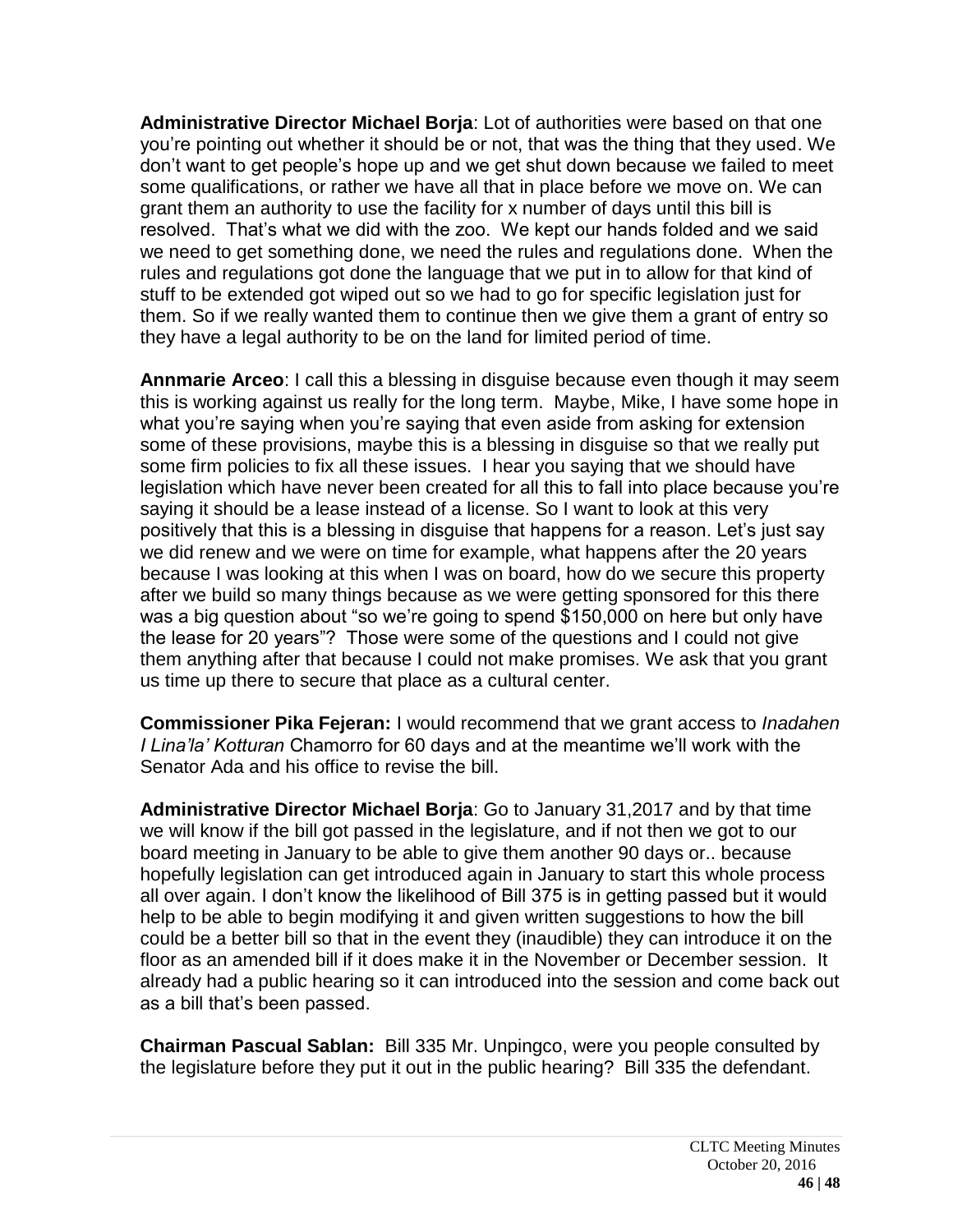**Administrative Director Michael Borja:** 375. Were you guys consulted for this bill?

**Ramon Leon Guerrero:** We were informed about it in a very short period that's why we didn't have a chance to prepare for it until the bill came out.

**Chairman Pascual Sablan**: Did you ever ask the senator, you know from this commission what they have to say about 375 before it went through public hearing? Since (inaudible) you're the leaser and your leasing and you all are consulted and we were not consulted. If we were to support for example, I would support it if we were to go to license because but if we were to go to 99 years that would be a new thing because we didn't have this so far right, Mr. Director? Do you follow me? We have residential for 99 years but not for this kind of program. I just want to share this with you why the Department of Chamorro Affairs when they came to us because they want to use the hook up (inaudible) for the Festpac. The first thing I asked them is can we come to an understanding that I'm bring the water and utility and power and after the Festpac leave everything here so it can (inaudible) you people. The reason why I'm saying that so that we would know we have nothing against you it's just that we need to cross the "t's and dot our "I's and you have responsibility and we have responsibility too.

**Annmarie Arceo:** Thank you. We know your work is not easy I see even just sitting here the last couple of hours I never realize how tedious your work is because I see the reality now. .

**Administrative Director Michael Borja**: so the motion or the proposal is to have a grant of access.

**Commissioner Pika Fejeran:** Grant of Access until January 31, 2017 in the meantime we will be sitting down the legislature and *Inadahen* group to revise the bill.

**Chairman Pascual Sablan**: Discussion. On the license, is there a provision there that they notify us?

**Administrative Director Michael Borja:** The license agreement was written to be pretty close to what a lease looks like.

**Chairman Pascual Sablan**: I so move.

**Commissioner Pika Fejeran**: Do I hear a second?

**Administrative Director Michael Borja**: the motion is to allow for the grant of access for the organization till January 31, 2017 so we can figure out what bill is going to be.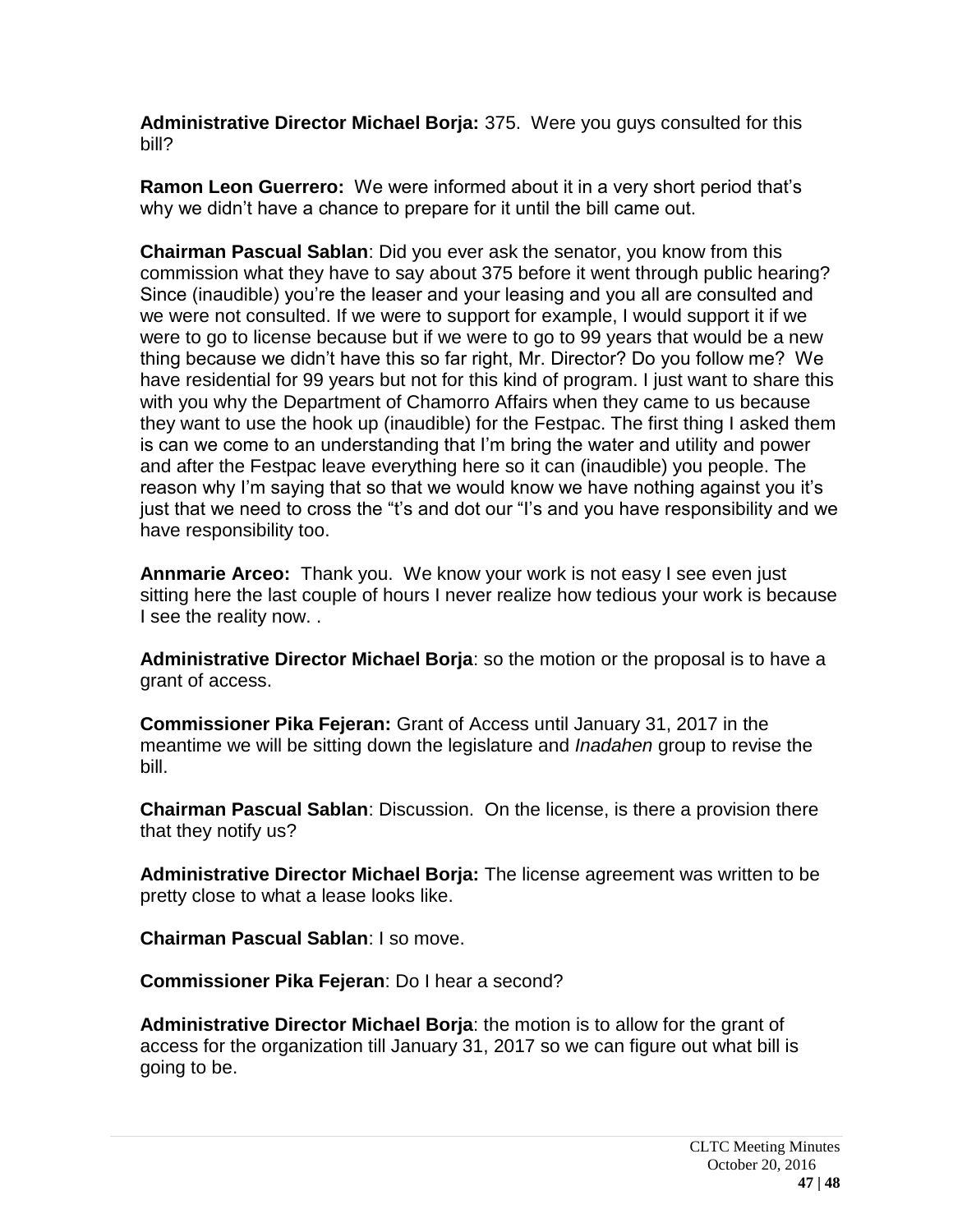## **Commissioner Amanda Santos**: I second it.

**Commissioner Pika Fejeran**: All those in favor say aye.

**All:** Aye. Ayes have it.

#### VII. **DIRECTOR'S REPORT**

1. Revenue report for August & September 2016

#### VIII. **COMMISSIONERS' COMMENTS**

#### **I**X: **ADJOURNMENT**

Commissioner Pascual Sablan moved to adjourn the meeting. Commissioner Amanda Santos seconded the motion. Meeting Adjourned at 6:08 p.m.

Transcribed by: Ruth Sakuma, Administrative Assistant: \_\_\_\_\_\_\_\_\_\_\_\_\_\_\_\_\_\_\_\_\_\_\_\_\_ Approved by Board motion in meeting of: November 17, 2016 Michael J.B. Borja, Administrative Director: \_\_\_\_\_\_\_\_\_\_\_\_\_\_\_\_ Date: \_\_\_\_\_\_\_\_\_\_\_\_ Pascual Sablan, Chairman: \_\_\_\_\_\_\_\_\_\_\_\_\_\_\_\_\_\_\_\_\_\_\_\_\_\_\_\_\_\_\_\_\_ Date: \_\_\_\_\_\_\_\_\_\_\_\_\_\_